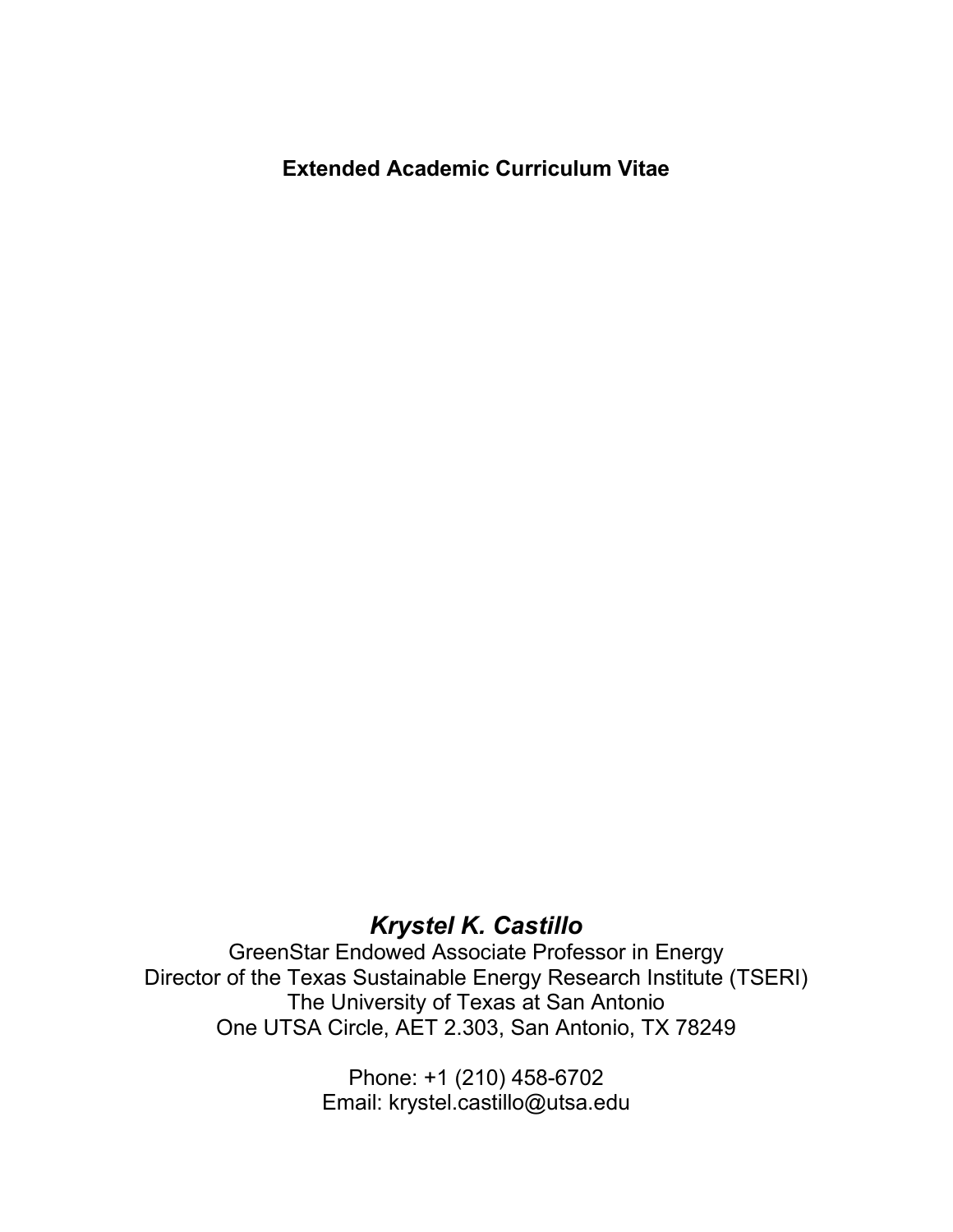# **Contents**

| B <sub>1</sub> |  |
|----------------|--|
| $C_{\cdot}$    |  |
| D.             |  |
| $E_{\perp}$    |  |
| $F_{\rm{H}}$   |  |
| G.             |  |
| $H_{\rm{H}}$   |  |
| $\mathbf{L}$   |  |
| $J_{-}$        |  |
|                |  |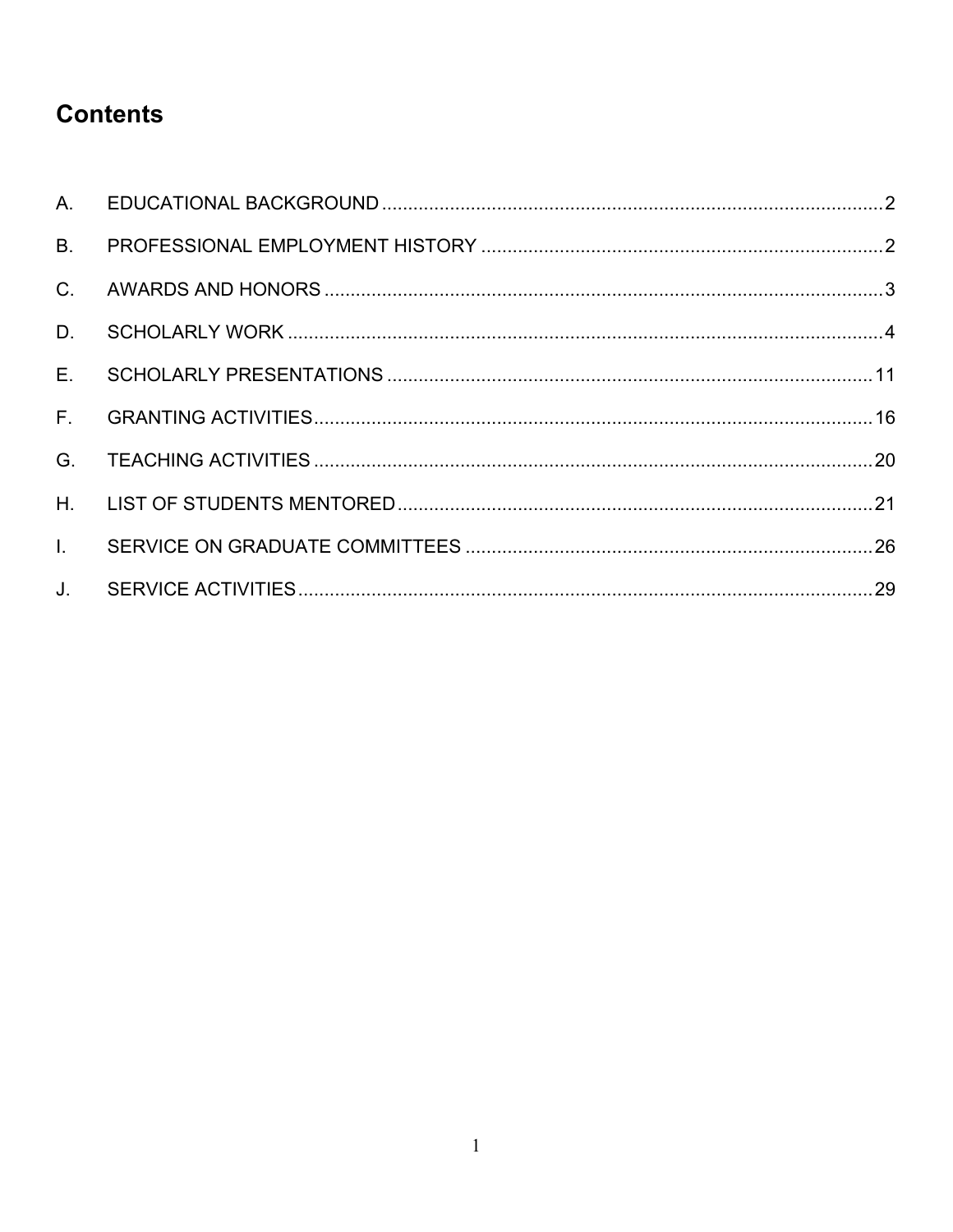

Krystel K. Castillo, Ph.D., Sc.D. GreenStar Endowed Associate Professor in Energy Director, Texas Sustainable Energy Research Institute University of Texas at San Antonio One UTSA Circle, AET 2.303, San Antonio, TX 78249 Phone: +1 (210) 458-6702 E-mail: [Krystel.Castillo@utsa.edu](mailto:Krystel.Castillo@utsa.edu) Website:<http://engineering.utsa.edu/kcastillo/> TSERI: [http://texasenergy.utsa.edu](http://texasenergy.utsa.edu/)

#### <span id="page-2-0"></span>**A. EDUCATIONAL BACKGROUND**

- 2011 Ph.D. **Texas Tech University, Ph.D. in Industrial Engineering** (GPA 4.0). Dissertation Title: "A Strategic Model for Supply Chain Network Design Including Quality."
- 2012 Sc.D. **Monterrey Institute of Technology and Higher Education (Monterrey Tech), Sc.D. in Engineering Sciences** (GPA 4.0). Dissertation Title: "The Impact of the Cost of Quality on Supply Chain Network Design."
- 2008 M.S. **Monterrey Tech, M.S. in Quality and Productivity Systems** (GPA 4.0). Thesis Title: "Performance Improvement in the Glass Melting Process Through Statistical Analysis."
- 2006 B.S. **Monterrey Tech, B.S. in Industrial and Systems Engineering,** *Summa Cum Laude* (GPA 4.0).

#### <span id="page-2-1"></span>**B. PROFESSIONAL EMPLOYMENT HISTORY**

- 09/2017- Present **Associate Professor,** Mechanical Engineering Department at the University of Texas at San Antonio (UTSA).
	- Cyber Manufacturing Innovation Institute, VP in Energy Efficiency.
	- Co-director of the Manufacturing Systems and Automation Laboratory at UTSA.
	- Core Faculty of the Center of Advanced Manufacturing and Lean Systems (CAMLS).
	- Core Faculty of the Center for Simulation, Visualization, and Real-Time Prediction (SiViRT).
	- Core Faculty of the Open Cloud Institute (OCI)
- 05/2017- **Director,** The Texas Sustainable Energy Research Institute (TSERI).
- Present
- 09/2015- Present **GreenStar Endowed Professorship in Energy,** University of Texas at San Antonio (UTSA).
- 08/2012- 08/2017 **Assistant Professor** in the Mechanical Engineering Department at the University of Texas at San Antonio (UTSA).
- 01/2011- 05/2012 **Doctoral Research Assistant**. Full-time. Quality and Manufacturing Center, Monterrey Tech, Monterrey, Mexico.
	- Conducted research on computational logistics and metaheuristics.
	- Participated in numerous research projects in computational logistics, including supervising undergraduate students, scoping and framing the research work,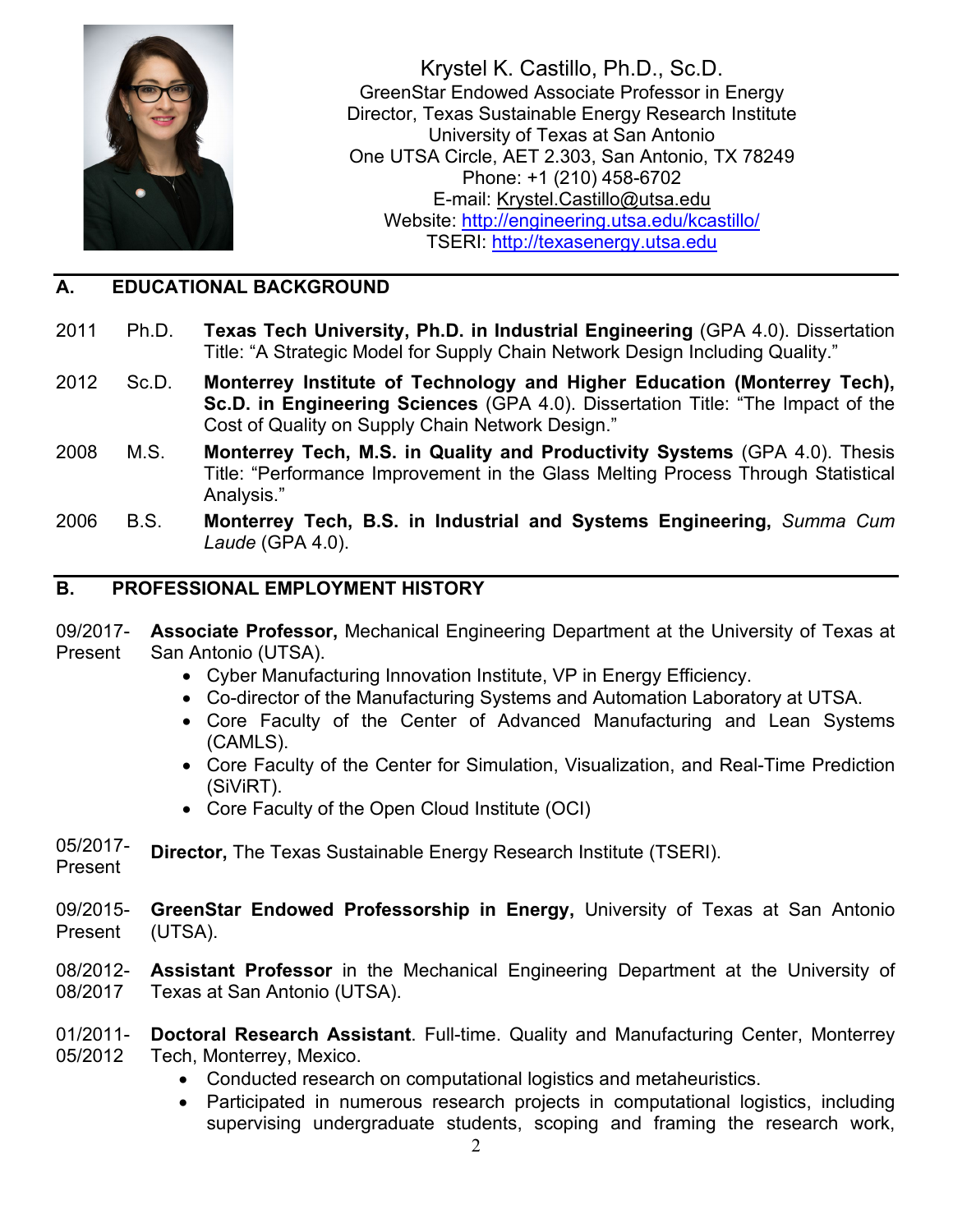collecting and analyzing data, and generating and disseminating research findings.

01/2009- 12/2011 **Doctoral Research Assistant**. Full-time. Department of Industrial Engineering, Texas Tech University.

- Created new mathematical models to quantify quality costs in integrated supply chain networks and developed novel solution procedures.
- Participated in research proposal writing, scoping and framing the research work, collecting and analyzing data, and generating and disseminating research findings.
- 01/2007- 12/2008 **Graduate Research Assistant**. Full-time. Quality and Manufacturing Center, Monterrey Tech, Monterrey, Mexico.
	- Investigated statistical quality control techniques to enhance a glass melting process.

#### <span id="page-3-0"></span>**C. AWARDS AND HONORS** *(Hyperlinks in Blue)*

- 05/2020 Recipient of the College of Engineering Faculty Research Award 2019-2020, San Antonio, Texas.
- 01/2020 Led the College of Engineering in research expenditures with \$559,603 (Jan-Dec 2019).
- 11/2019 Selected to participate in [the National Academy of Engineering's \(NAE\) 2019 E.U.-U.S.](https://www.naefrontiers.org/188387/Participants#tabs)  [Frontiers of Engineering Symposium,](https://www.naefrontiers.org/188387/Participants#tabs) November 18-20, Stockholm, Sweden. Sixty-one of the brightest young engineers in the European Union and the U.S. were invited.
- 01/2019 Led the College of Engineering in research expenditures with \$571,603 (Jan-Dec 2018).
- 10/2018 [2018 HENACC Award Winner in Education,](http://www.greatmindsinstem.org/professionals/award-winners-2018) October 19, 2018, Pasadena, California.
- 01/2018 Led the College of Engineering in research expenditures with \$699,195 (Jan-Dec 2017).
- 10/2017 [2017 INFORMS MIF Early Career Award,](https://connect.informs.org/minorityissuesforum/awards/career/pastaward) INFORMS Annual Conference, October 22, 2017, Houston, Texas.
- 09/2017 Recipient of NSF Assist Travel Support to attend SACNAS Conference, October 18 21, 2017, Salt Lake City, Utah.
- 03/2017 [2017 President's Distinguished Achievement Award for Research Achievement](http://www.utsa.edu/innovations/spring2017/story/story-awards-ceremony.html) (tenuretrack faculty - STEM), The University of Texas at San Antonio, April 13, 2017.
- 03/2017 2017 Outstanding Young Faculty, American Society of Engineering Education (ASEE) Gulf South West Region, March 14, 2017, University of Texas at Dallas, TX.
- 02/2017 [A winner of the](https://www.utsa.edu/today/2017/01/40under40.html) [San Antonio Business Journal 2017 40 Under 40 Award,](http://www.bizjournals.com/sanantonio/news/2017/01/10/sabjs-2017-40-under-40-winners-announced.html) February 16, 2017, San Antonio, TX.
- 09/2016 Recipient of NSF Assist Travel Support to attend the Engineering Early-Career Faculty Development Symposium in the 28th HENAAC Conference, October 5 - 9, 2016, Anaheim, CA.
- 06/2015 [GreenStar Endowed Professorship in Energy,](http://www.utsa.edu/innovations/spring2015/story/feature-castillo.html) College of Engineering, The University of Texas at San Antonio, June 15, 2015.
- 06/2015 Selected participate in [the National Academy of Engineering's \(NAE\)](http://www.nae.edu/Projects/MediaRoom/20095/130169/140147.aspx) 2015 U.S. Frontiers of Engineering Symposium (USFOE). Eighty-nine of the nation's brightest young engineers were selected to take part in the NAE 21st annual USFOE symposium, September 9-11, Irvine, CA.
- 06/2015- [Summer Faculty Fellowship, Air Force Research Laboratory,](http://afsffp.sysplus.com/SFFP/awardees/2015.aspx) Summer 2015, WPAFB,
- 08/2015 Dayton, Ohio.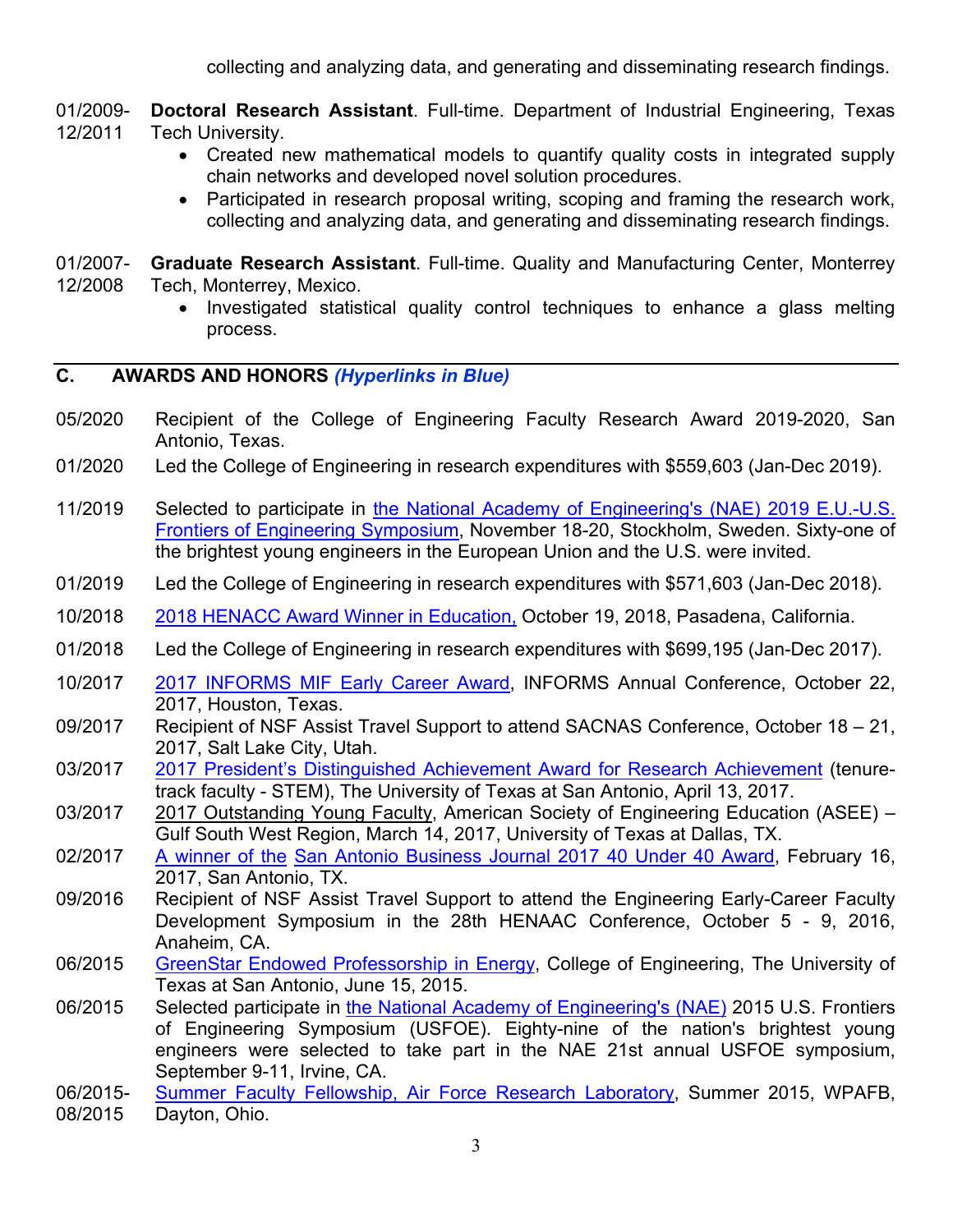- 05/2015 Kika de la Garza Fellowship, U.S. Department of Agriculture, Summer 2015, Washington, D.C. (Declined).
- 05/2015 [Faculty Award for Excellence in Research 2014,](http://www.utsa.edu/innovations/spring2015/story/award-winners.html) College of Engineering, The University of Texas at San Antonio.
- 06/2014- [Summer Faculty Fellowship, Air Force Research Laboratory,](http://afsffp.sysplus.com/SFFP/awardees/2014.aspx) Summer 2014, WPAFB,
- 07/2014 Dayton, Ohio.
- 01/2014 NSF Stipend to attend the Faculty Development Needs for Advanced Manufacturing in the USA Workshop, Arlington, Virginia, Jan 9-10, 2014.
- 09/2013 Member of the National System of Researchers (Level 1). National Council of Science and Technology (CONACyT).
- 05/2013 NSF Stipend to attend the Summer Institute Course on Additive Manufacturing, Evanston, Illinois. May 29-31, 2013.
- 04/2013 Selected to participate in the 2013 NSF Career Proposal Writing Workshop, Tampa, Florida (only 150 participants were selected out of more than 270 applications).
- 01/2009- Ph.D. Stipend and Excellence Scholarship, National Council of Science and Technology-
- 05/2012 CONACyT (NSF's Mexico)/Monterrey Tech, Monterrey, Mexico.
- 12/2009 Alpha Pi Mu. Industrial Engineering Honor Society. Chapter at Texas Tech University.
- 12/2008 Diploma of Excellence for being the best student of the generation in the academic program of Master in Sciences with specialization in Quality and Productivity Systems, Monterrey Tech, Monterrey, Mexico.
- 01/2007- 12/2008 Master Stipend and Excellence Scholarship, National Council of Science and Technology- CONACyT (NSF's Mexico)/Monterrey Tech, Monterrey, Mexico.
- 12/2006 Diploma of Excellence for being the best student of the generation in the academic program of Bachelor in Industrial and Systems Engineering, Monterrey Tech, Mexico.

# <span id="page-4-0"></span>**D. SCHOLARLY WORK**

*In the following subsections \* means student/advisee*

**Published in Peer-Reviewed Journals** [31 journal papers, 651 citations since 2013, i10-index: 18]

Google Scholar:<https://scholar.google.com/citations?user=S8ZEY6IAAAAJ&hl=en&oi=ao>

- 1. Jin, T.; Subramanian, V.; **Castillo-Villar, K. K.**; Sun, F. (2020) Optimal Sizing of a Renewable Microgrid for Flow Shop Production under Island Operations. *Procedia Manufacturing* (In Press) [Q2]
- 2. Nu, F., Aboytes-Ojeda, M.\*, **Castillo-Villar, K. K**., & Marufuzzaman, M. (2020). A Two-stage Stochastic Programming Model for Biofuel Supply Chain Network Design with Biomass Quality Implications. IISE Transactions. [DOI: 10.1080/24725854.2020.1751347](https://doi.org/10.1080/24725854.2020.1751347) [Q1]
- 3. Aboytes-Ojeda, M.\*, **Castillo-Villar, K. K.**, & Roni, M. S. (2020). A decomposition approach based on meta-heuristics and exact methods for solving a two-stage stochastic biofuel huband-spoke network problem. *Journal of Cleaner Production*, 247, 119176, [DOI:](https://doi.org/10.1016/j.jclepro.2019.119176)  [10.1016/j.jclepro.2019.119176](https://doi.org/10.1016/j.jclepro.2019.119176) [Q1]
- 4. Chen, Y. \*, **Castillo-Villar, K. K.,** & Dong, B. (2019). Stochastic control of a micro-grid using battery energy storage in solar-powered buildings. *Annals of Operations Research*, DOI: 10.1007/s10479-019-03444-3 [Q1]
- 5. Aboytes-Ojeda, M.\*, **Castillo-Villar, K. K.,** & Eksioglu, S. D. (2019). Modeling and optimization of biomass quality variability for decision support systems in biomass supply chains. *Annals of Operations Research*. [DOI: 10.1007/s10479-019-03477-8](https://doi.org/10.1007/s10479-019-03477-8) [Q1]
- 6. Stankus, S. E.\*, & **Castillo-Villar, K. K.** (2018). An Improved multivariate generalised likelihood ratio control chart for the monitoring of point clouds from 3D laser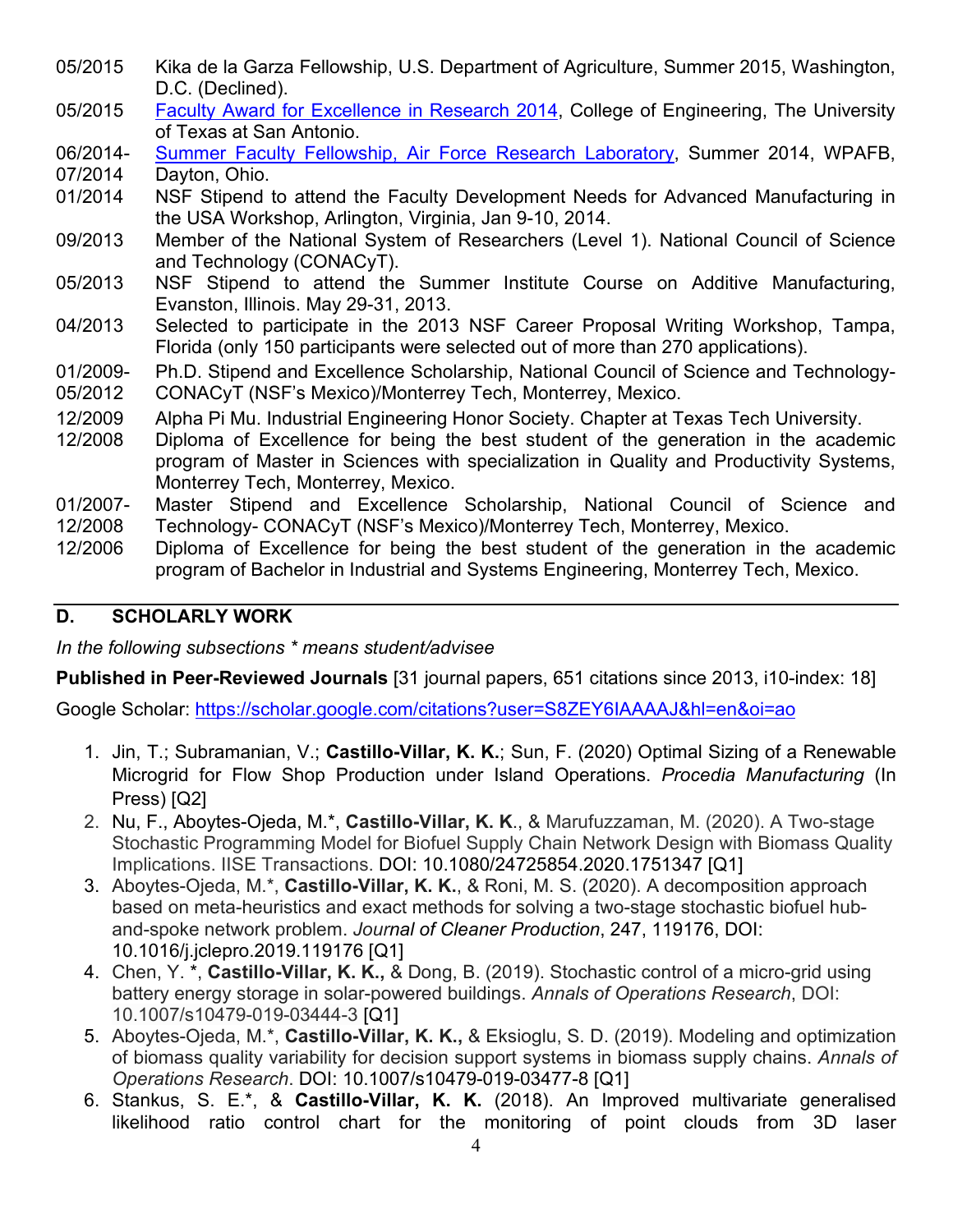scanners. *International Journal of Production Research*, 1-12. DOI: 10.1080/00207543.2018.1518600 [Q1]

- 7. Aranguren, M.\*, **Castillo-Villar, K.,** Aboytes-Ojeda, M.\*, & Giacomoni, M. (2018). Simulation-Optimization Approach for the Logistics Network Design of Biomass Co-Firing with Coal at Power Plants. *Sustainability*, *10*(11), 4299 [Q2]
- 8. Chavez, H.\*, **Castillo-Villar, K.K.** (2018). Simulation-based model for the optimization of machining parameters in a metal-cutting operation, *Simulation Modelling Practice and Theory*, 84,204-221. DOI: [0.1016/j.simpat.2018.02.008](https://doi.org/10.1016/j.simpat.2018.02.008) [Q1]
- 9. Quader, S.\*, **Castillo-Villar, K.K.** (2018). Design of an Enhanced Multi-aisle Order-picking System Considering Storage Assignments and Routing Heuristics, *Robotics and Computer-Integrated Manufacturing*, 50, 13-29. DOI: 10.1016/j.rcim.2015.12.009 [Q1]
- 10.Chavez, H.\*, **Castillo-Villar, K.K.,** Webb, E. (2017). Development of the IBSAL-SimMOpt Method for the Optimization of Quality in a Corn Stover Supply Chain. *Energies.* 10 (1137). DOI: 10.3390/en1008113 [Q1]
- 11.**Castillo-Villar, K.K**., Eksioglu, S., Taherkhorsandi, M\*. (2017). Integrating biomass quality variability in stochastic supply chain modeling and optimization for large-scale biofuel production. *Journal of Cleaner Production*. 149, 904-918. DOI: 10.1016/j.jclepro.2017.02.123 [Q1]
- 12.Chavez, H.\*, **Castillo-Villar, K.K.,** Herrera, L., and Bustos, A. (2017). Simulation-based Multi-Objective Model for Supply Chains with Disruptions in Transportation. *Robotics and Computer-Integrated Manufacturing*, 43, 39-49. DOI: 10.1016/j.rcim.2015.12.008 [Q1]
- 13.Aboytes-Ojeda, M.\*, **Castillo-Villar, K. K.,** Yu, T.E., Boyer, C., English, B., Larson, J., Kline, L., Labbé N. (2016). A Principal Component Analysis in Switchgrass Chemical Composition. *Energies.* 9(11), 913. DOI[:10.3390/en9110913](http://dx.doi.org/10.3390/en9110913) [Q1]
- 14.**Castillo-Villar, K. K.,** Minor-Popocatl, H., & Webb, E. (2016). Quantifying the Impact of Feedstock Quality on the Design of Bioenergy Supply Chain Networks. *Energies*, *9*(3), 203. DOI: 10.3390/en9030203 [Q1]
- 15.Treviño-Garza, G., **Castillo-Villar, K. K.**, & Cárdenas-Barrón, L. (2015). Joint Determination of the Lot Size and Number of Shipments for a Family of Integrated Vendor-buyer Systems Considering Defective Products, *International Journal of Systems Science*, 46(9), 1705-1716. DOI: 10.1080/00207721.2014.886750 [Q2]
- 16.Mahmoodabadi, M.J., Taherkhorsandi, M.\*, Maafi, R.A. and **Castillo-Villar, K.K.** (2015). A novel multi-objective optimisation algorithm: artificial bee colony in conjunction with bacterial foraging, *Int. J. Intelligent Engineering Informatics*, Vol. 3, No. 4, pp. 369-386. DOI: [10.1504/IJIEI.2015.073088](http://dx.doi.org/10.1504/IJIEI.2015.073088)
- 17.Herbert-Acero, J. F., Probst, O., Rivera-Solorio, C. I., **Castillo-Villar, K. K.,** & Méndez-Díaz, S. (2015). An Extended Assessment of Fluid Flow Models for the Prediction of Two-Dimensional Steady-State Airfoil Aerodynamics. *Mathematical Problems in Engineering*, Special Issue: Computational Methods for Engineering Science, Article ID 854308. DOI: 10.1155/2015/854308 [Q2]
- 18.Kibria A.\*, **Castillo-Villar, K. K,** & Millwater, H. (2015). Minimizing the Discrepancy between Simulated and Historical Failures in Turbine Engines: A Simulated Annealing-based Optimization Method, *Mathematical Problems in Engineering*, Special Issue: Mathematical Applications to Reliability and Maintenance Problems in Engineering Systems, Article ID 813565. DOI: [10.1155/2015/813565](http://dx.doi.org/10.1155/2015/813565) [Q2]
- 19.Yu, T.E., Larson, J. A., English, B. C., Boyer, C. N., Tyler, D. D., & **Castillo-Villar, K. K.** (2015). Influence of Particle Size and Packaging on Storage Dry Matter Losses for Switchgrass, *Biomass & Bioenergy*, *73*, 135-144. DOI: 10.1016/j.biombioe.2014.12.009 [Q1]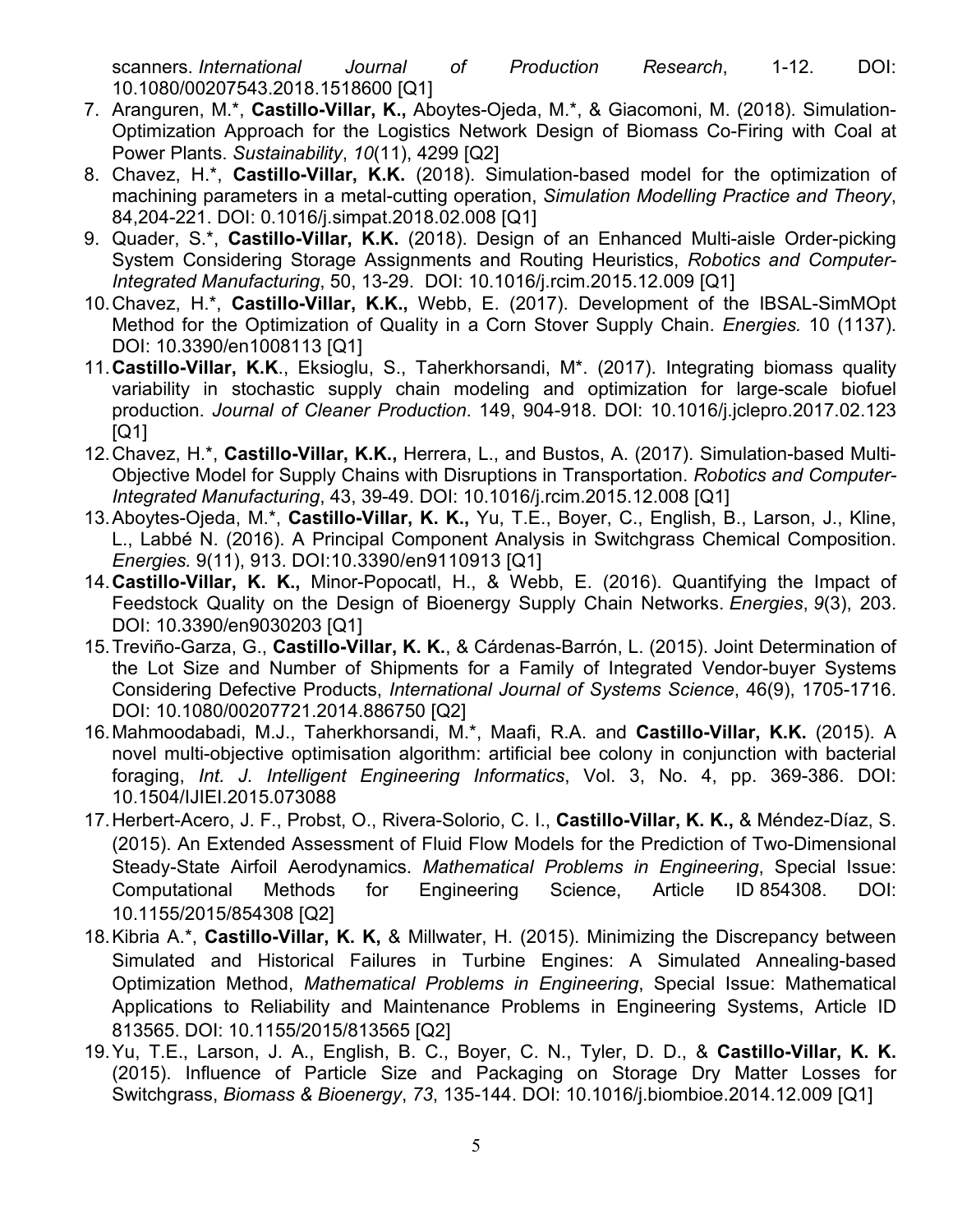- 20.**Castillo-Villar, K. K.** (2014). Metaheuristics Applied to Biorefinery Supply Chain Problems: Theory, Review, Challenges, and Future. *Energies*, 7, 7640-7672. DOI: 10.3390/en7117640 [Q1]
- 21.Herbert-Acero, J. F., Probst O., Réthoré P-E., Larsen, G. C., & **Castillo-Villar K. K.** (2014). A Review of Methodological Approaches for the Design and Optimization of Wind Farms. *Energies*, 11, 6930-7016. DOI: 10.3390/en7116930 [Q1]
- 22.**Castillo-Villar, K. K.**, & Herbert-Acero J. F. (2014). A Metaheuristic-based Approach for the Capacitated Supply Chain Network Design Problem Including Imperfect Quality and Rework, IEEE *Computational Intelligence Magazine, 9*(4), 31-45. DOI: 10.1109/MCI.2014.2350934 [Q1]
- 23.Taherkhorsandi, M.\*, Mahmoodabadi, M. J., Talebipour, M., & **Castillo-Villar, K. K.** (2014). Pareto Design of an Adaptive Robust Hybrid of PID and Sliding Control for a Biped Robot via Genetic Algorithm Optimization, *Nonlinear Dynamics*, 1-13. DOI:10.1007/s11071-014-1661-1 [Q1]
- 24.Herbert-Acero, J. F., Martinez-Lauranchet, J., Probst, O., Mendez-Diaz, S., & **Castillo-Villar, K. K.**; Valenzuela-Rendón, M. and Réthoré, P.-E. (2014). A Hybrid Metaheuristic-Based Approach for the Aerodynamic Optimization of Small Hybrid Wind Turbine Rotors, *Mathematical Problems in Engineering*, vol. 2014, Article ID 746319, 18 pages. DOI: 10.1155/2014/746319 [Q2]
- 25.Mahmoodabadi, M. J., Taherkhorsandi, M.\*, Talebipour, M., & **Castillo-Villar, K. K.** (2014). Adaptive Robust PID Control Subject to Supervisory Decoupled Sliding Mode Control Based upon Genetic Algorithm Optimization, *Transactions of the Institute of Measurement and Control*. 1-10, DOI: 10.1177/0142331214543295 [Q2]
- 26.**Castillo-Villar, K. K.**, Smith, N. R., & Herbert-Acero, J. F. (2014). Design and Optimization of Capacitated Supply Chain Networks Including Quality Measures, *Mathematical Problems in Engineering*, vol. 2014, Article ID 218913, 17 pages. DOI: 10.1155/2014/218913 [Q2]
- 27.**Castillo-Villar, K. K.**, González, R. G., Miranda, P. A., & Smith, N. R. (2014). A Heuristic Procedure for a Ship Routing and Scheduling Problem with Variable Speed and Discretized Time Windows, *Mathematical Problems in Engineering,* vol. 2014, Article ID 750232, 13 pages. DOI: 10.1155/2014/750232 [Q2]
- 28.**Castillo-Villar, K. K.,** & Herbert-Acero J. F. (2013). The Effect of Individual Representation on the Performance of a Genetic Algorithm applied to a Supply Chain Network Design Problem. *International Journal of Supply Chain Management*, *2*(3), 17–24.
- 29.**Castillo-Villar, K. K.**, Smith, N. R., & Simonton, J. L. (2012). The Impact of the Cost of Quality on Serial Supply Chain Network Design. *International Journal of Production Research, 50*(19), 5544-5566. DOI: 10.1080/00207543.2011.649802 [Q1]
- 30.**Castillo-Villar, K. K.**, Smith, N. R., & Simonton, J. L. (2012). A Model for Supply Chain Design Considering the Cost of Quality. *Applied Mathematical Modelling, 36*(12), 5920-5935. DOI: 10.1016/j.apm.2012.01.046 [Q1]
- 31.**Castillo-Villar, K. K.**, Smith, N. R., & Simonton, J. L. (2011). Heuristic Procedure for a Combinatorial Optimization Problem in Supply Chain Design Incorporating Cost of Quality. *Int. Journal of Biomedical Soft Computing and Human Sciences, 17*(2), 19-26.

# **Papers Submitted to Peer-Reviewed Journals [6]**

- 1. Shahvari, Omid; Marufuzzaman, M.; Ekşioğlu, S.D., **Castillo-Villar, K. K.** (2020). Designing a Reliable Electric Vehicle Charging Station Expansion under Uncertainty. Submitted to International Journal of Electrical Power and Energy Systems.
- 2. Aranguren, M. \*; **Castillo-Villar, K. K.;** Aboytes-Ojeda, M.\* (2020). A Two-Stage Stochastic Model for Co-firing Biomass Supply Chain Network. Submitted to the International Journal of Cleaner Production.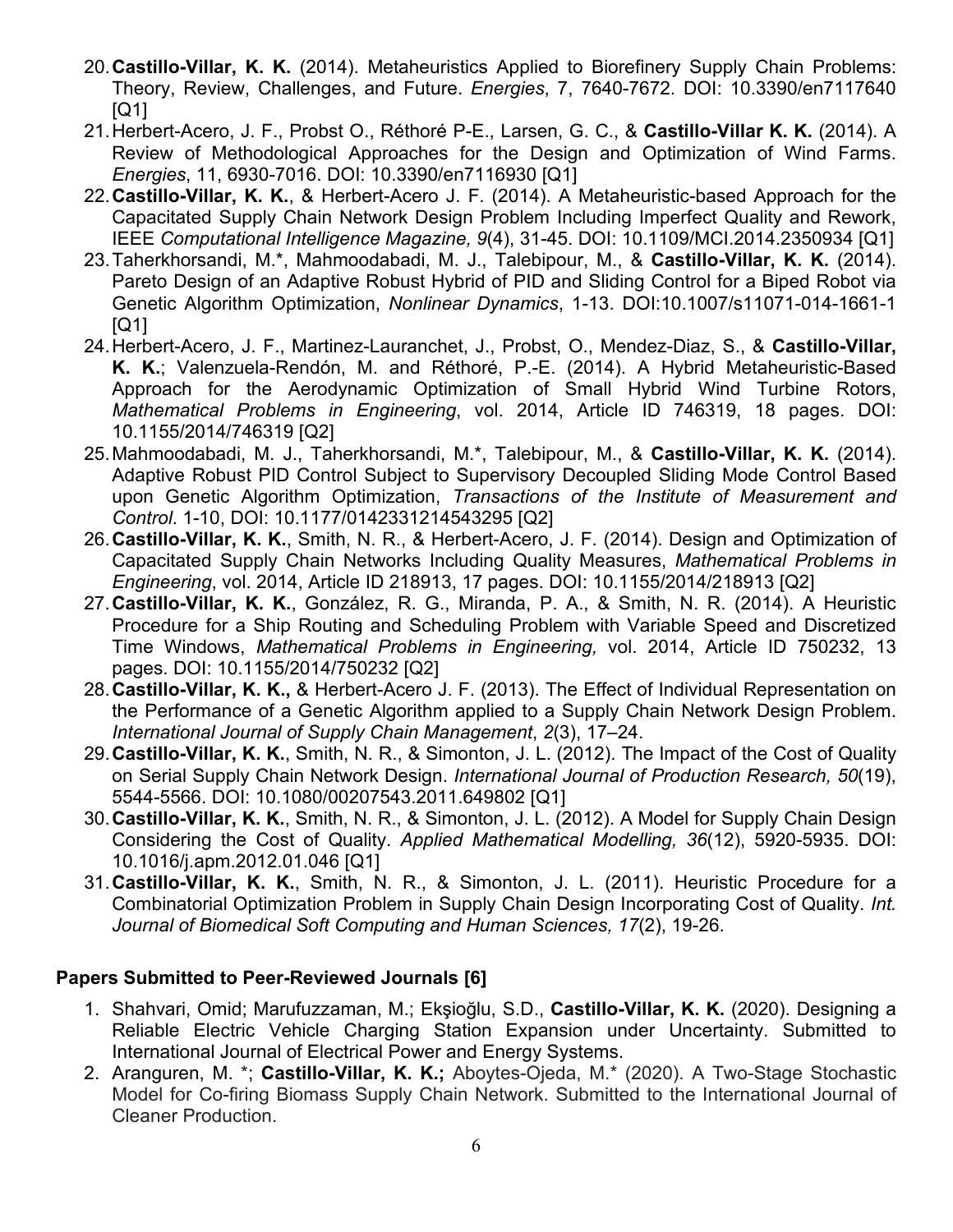- 3. Aboytes-Ojeda, M.\*; **Castillo-Villar, K. K.;** Cardona-Valdes, Y. (2020). Robust Stochastic Model for the Design of Biofuel Supply Chains. Submitted to the Computers and Industrial Enginering.
- 4. Keith, K. \*; **Castillo-Villar, K. K.;** Aboytes-Ojeda, M.\* (2020). Stochastic programming model integrating pyrolysis byproduct in the design of bioenergy supply chains. Submitted to Energies.
- 5. **Castillo-Villar, K. K.** (2020). A survey on Modeling and Optimization Tecniques for Quantifying Biomass Quality Varaibility in Biofuel Logistics Networks. To be submitted to Renewable & Sustainable Energy Reviews.
- 6. **Castillo-Villar, K. K.**; Ekşioğlu, S.D., (2020). A Case Study on Hub-and-Spoke Biofuel Supply Chains: Student Case competition Process, Best Practices and Lessons Learned. To be submitted to Informs Transactions in Education.

#### **Book**

1. **Castillo-Villar, K. K.** (2012). Supply Chain Network Design Including Cost of Quality: A Strategic model and metaheuristics. Germany: Lambert Academic Publishing. ISBN: [978-3-](https://www.lap-publishing.com/extern/redirect_to_editor/59129) [659-17723-1,](https://www.lap-publishing.com/extern/redirect_to_editor/59129) pp. 212.

# **Peer-Reviewed Book Chapters [6]**

- 1. Aboytes-Ojeda, M.\*, & **Castillo-Villar, K. K.** (2019). Hybrid Method to Solve a Two-Stage Stochastic Biofuel Hub-and-Spoke Network Problem. In *Renewable Energy and Sustainable Buildings* (pp. 641-652). Springer, Cham. ISBN 978-3-030-18487-2
- 2. Aboytes-Ojeda, M.\*, **Castillo-Villar, K. K**., (2018). Chapter 3: Modeling and Optimization of Quality Variability for Decision Support Systems in Biofuel Production. Chapter in Advances in Biofuels and Bioenergy. InTech, Nageswara-Rao, M. and Soneji, Jaya R. DOI: 10.5772/intechopen.73111
- 3. Taherkhorsandi, M.\*, **Castillo-Villar, K. K.**, Mahmoodabadi, M. J., Janaghaei, F., & Mortazavi Yazdi, S. M. (2014). Optimal Sliding and Decoupled Sliding Mode Tracking Control by Multiobjective Particle Swarm Optimization and Genetic Algorithms. Advances and Applications in Sliding Mode Control systems, Springer-Verlag. A. Taher Azar and Q. Zhu. DOI: 10.1007/978-3-319-11173-5\_2
- 4. Sahnehsaraei, M. A., Mahmoodabadi, M. J., Taherkhorsandi, M.\*, **Castillo-Villar, K. K.**, & Yazdi, S. M. (2014). A Hybrid Global Optimization Algorithm: Particle Swarm Optimization in Association with Genetic Algorithm Optimization. Complex System Modelling and Control through Intelligent Soft Computations, Springer-Verlag. A. Taher Azar and Q. Zhu. DOI: 10.1007/978-3-319-12883-2\_2
- 5. **Castillo-Villar, K. K.** (2014). Metaheuristics applied to Biorefinery Supply Chain Problems: a Review of Selected Methods and Applications. Chapter 6 in Soft Computing Applications for Renewable Energy and Energy Efficiency. Garcia-Cascales, Sánchez-Lozano, Masegosa, Cruz-Corona. USA: IGI Global. DOI: 10.4018/978-1-4666-6631-3.ch002
- 6. **Castillo-Villar, K. K.**, & Smith, N. R. (2013). Supply Chain Design including Quality Considerations: Modeling and Solution Approaches based on Metaheuristics. Chapter 4 in Handbook of Research on Novel Soft Computing Intelligent Algorithms: Theory and Practical Applications. Pandian M. Vasant. USA: IGI Global, August, pp.1329. ISBN13: 9781466644502. DOI: 10.4018/978-1-4666-4450-2

# **Peer-Reviewed Conference Papers [34]**

*In the following section, presenter is underlined.*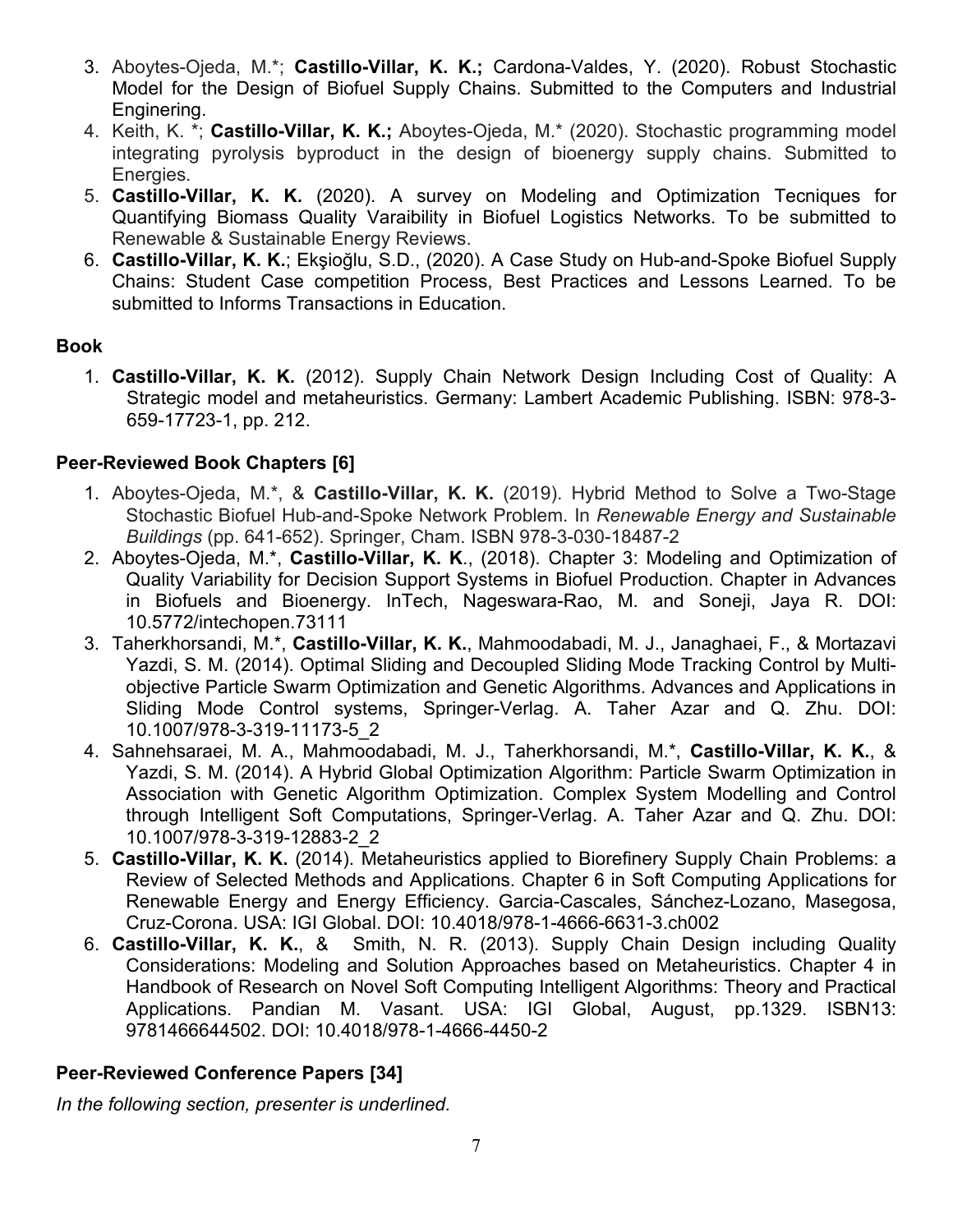- 1. Aboytes-Ojeda, M.\*, **Castillo-Villar, K. K.,** Stochastic Programming Model Integrating Pyrolysis Byproducts in Biofuel Supply Chains. In proceedings of the Virtual 2020 IISE Annual Conference & Expo. November 1-3, 2020.
- 2. Aboytes-Ojeda, M.\*, **Castillo-Villar, K. K.,** Cardona, Y., Stochastic Risk-averse Supply Chain for the Production of Biofuel. In proceedings of the Virtual 2020 IISE Annual Conference & Expo. November 1-3, 2020.
- 3. Jauregui, J., Herbert, F., **Castillo-Villar, K. K.,** A Shape-morphing Subsystem for Small Wind Energy Conversion Systems. In proceedings of ASME Turbo Expo 2020. London, England, June 22-26, 2020.
- 4. Nur, F., Aboytes-Ojeda, M.\*, **Castillo-Villar, K. K.,** Marufuzzaman, M. Biofuel Supply Chain Network Design with Biomass Quality Considerations. In proceedings of the 2019 IISE Annual Conference & Expo. Orlando Florida, May 19-22, 2019.
- 5. Aboytes-Ojeda, M.\*, **Castillo-Villar, K. K.,** Metaheuristic for Solving a Two-stage Stochastic Biofuel Hub-and-Spoke Network Problem. In proceedings of the 2019 IISE Annual Conference & Expo. Orlando Florida, May 19-22, 2019.
- 6. Aranguren M.\*, Castillo-Villar, K. K., Stochastic Model for Biomass Cofiring Network Design Integrating Climate Variability. In proceedings of the 2019 IISE Annual Conference & Expo. Orlando Florida, May 19-22, 2019.
- 7. Aboytes-Ojeda, M.\*, Castillo-Villar, K. K., Tabu Search and Simplex Based Algorithm to Solve a Two-Stage Stochastic Hub-and-Spoke Network Problem. In proceedings of the World Renewable Energy Conference 2018, Kingston, UK, July 30 - August 3, 2018.
- 8. Aranguren, M.\*, Castillo-Villar, K. K., Aboytes-Ojeda, M.\*, An Optimization Model for Biomass Co-firing in Coal-fired Power Plants Considering Supply Variability under Climate Change Scenarios. In proceedings of the 2018 IISE Annual Conference, Orlando, FL, May 19-22, 2018.
- 9. Aboytes-Ojeda, M.\*, **Castillo-Villar, K. K**., Eksioglu, S., Roni, M. Modeling and Optimization of Biomass Quality Variability in Biofuel Production. In proceedings of the 2018 IISE Annual Conference, Orlando, FL, May 19-22, 2018.

# *- Third Place in Best Student Paper Award: Energy Systems Division.*

- 10.Shipley, H., **Castillo-Villar, K. K**., Guo, R., Brizios, R., A Multidisciplinary Approach to Support Undergraduate Students and Improve Retention and Success. In proceedings of the 2018 ASEE Annual Conference & Exposition, Salt Lake City, UT, June 24-27, 2018.
- 11.Piper, M., Bhounsule, P.A., **Castillo-Villar, K. K.** How to beat Flappy Bird: A Mixed-integer Model Predictive Control Approach, ASME-Dynamics Systems and Controls Conference, Tysons Corner, Virginia, USA, October 11-13, 2017.
- 12.Chavez, H.\*; **Castillo-Villar, K.;** Webb, E. Simulation-based approach for the optimization of a biofuel supply chain. In proceedings of the 2017 IISE Annual Conference, Pittsburgh, PA, May 20-23, 2017.
- 13.Aboytes, M.\*; Chavez, H.\*; Krishnaiyer, K.; Stankus, S.\*; Taherkhorsandi, M.\*; **Castillo-Villar, K.**; and Chen, F. Improving Radio Frequency Identification Accuracy in a Warehouse Setting. In proceedings of the 2016 IIE Engineering Lean and Six Sigma Conference, San Antonio, TX, September 14-16, 2016.

#### *- Third Place in Best Track Paper Award.*

14.**Castillo-Villar, K. K.**, Cabrera-Rios, M., Persans, M.W., DeYoe, H.R. Engaging Minority Students in Sustainable Bioenergy and Water Quality through an Education and Research Network. In proceedings of the *ASEE's 123rd Annual Conference and Expositio*n, New Orleans, LA, June 26-29, 2016. 10.18260/p.26966. https://peer.asee.org/26966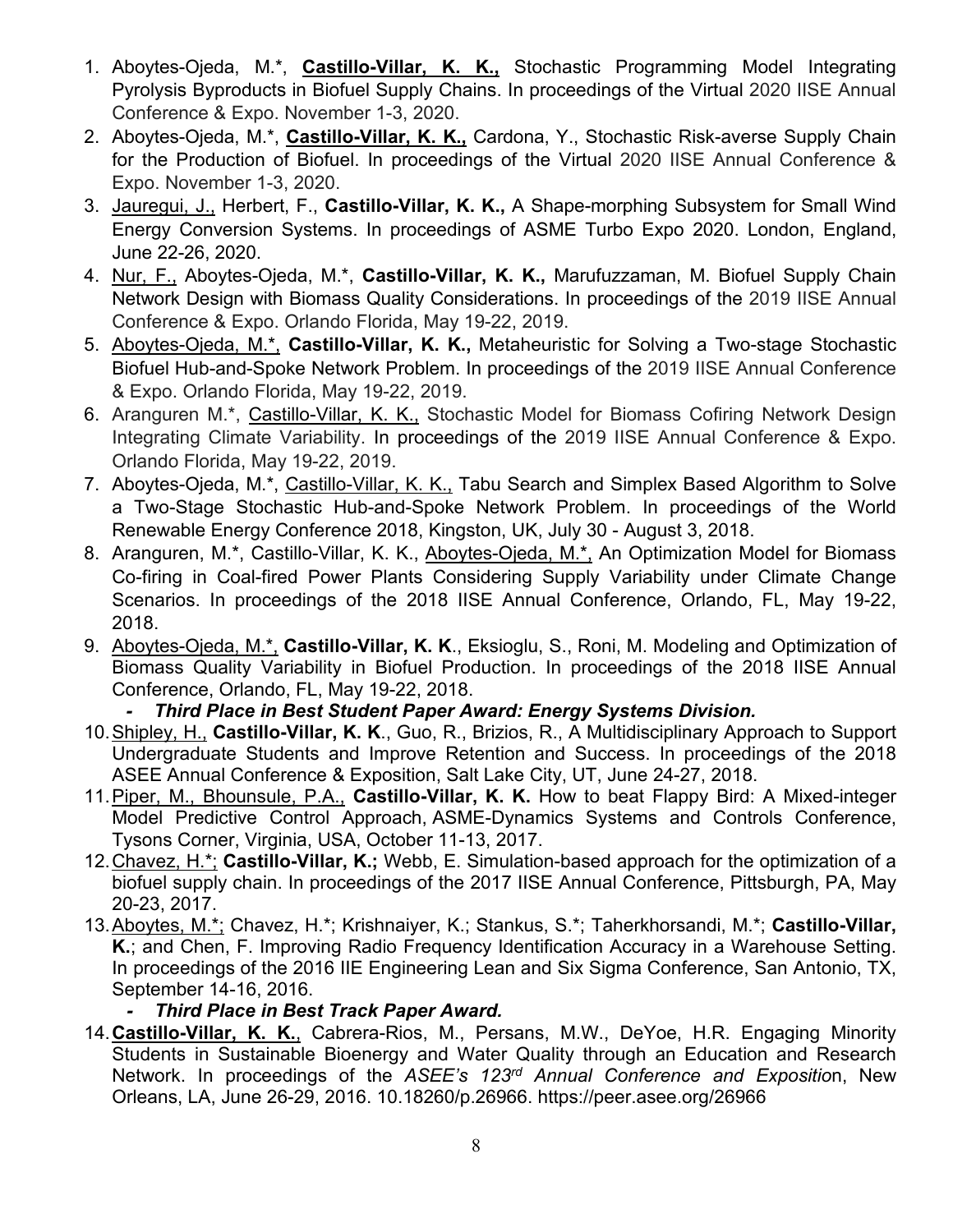- 15.Chávez, H.\*, **Castillo-Villar, K. K.**, Stochastic Multi-objective Simulated Annealing for the Optimization of Machining Parameters. In proceedings of the *2016 Industrial and Systems Engineering Research Conference (ISERC)*, Anaheim, California, May 21-24, 2016.
	- *- Best Track Paper Award: Manufacturing and Engineering Design.*
- 16.Chávez, H.\*, Stankus, S.\*, **Castillo-Villar, K. K.**, & Feng, Y. A Simulation-based Optimization Approach to Modeling a Fast-track Emergency Department. In proceedings of the *2015 Industrial and Systems Engineering Research Conference (ISERC)*, Nashville, Tennessee, May 30 - June 2, 2015.
- 17.Vásquez-Doria, J., Chen, F. F., Wan, H., & **Castillo-Villar, K. K.** Improving Order Processing Workflow through Value Stream Mapping: A Case. Abstract accepted in the *2015 Industrial and Systems Engineering Research Conference (ISERC)*, Nashville, Tennessee, May 30 - June 2, 2015.
- 18.**Castillo-Villar, K. K.**, & Turek, S. Assessing Measurement Uncertainty in 3D Laser-Based Scanners through Experimental Design and Analysis. In proceedings of the *2015 Industrial and Systems Engineering Research Conference (ISERC)*, Nashville, Tennessee, May 30 - June 2, 2015.
- 19.Chávez, H.\*, & **Castillo-Villar, K. K.** A Preliminary Simulated Annealing for Resilience Supply Chains. In proceedings of the *2014 IEEE Symposium Series on Computational Intelligence*, Orlando, Florida, USA, December 12, 2014. IEEE Catalog Number: CFP14ADP-USB, ISBN: 978-1-4799-4553-5.
- 20.Smith, N. R., Manzano, M., **Castillo-Villar, K. K.**, & Rivera-Morales, L\*. A Bi-objective Model for Local and Global Green Supply Chain. In proceedings of the *2014 IEEE Symposium Series on Computational Intelligence*, Orlando, Florida, USA, December 12, 2014. IEEE Catalog Number: CFP14ADP-USB, ISBN: 978-1-4799-4553-5.
- 21.González-Ramírez, R. G., Miranda, P., Voss, S., **Castillo-Villar, K. K.**, & Bearzotti, L. *A* Continuous Berth Allocation and Quay Crane Assignment. In proceedings of the *2014 CiLOG, International Congress of Logistics and Supply Chain,* Mexico City, Mexico, November, 2014.
- 22.Kibria, A.\*, **Castillo-Villar, K. K.**, & Millwater, H. A Simulation-based Optimization Method for Modeling of Turbine Engine Sustainment. In proceedings of the *2014 INFORMS Workshop on Data Mining and Analytics*, San Francisco, USA, November 8, 2014.
- 23.Chukukere, A.\*, **Castillo-Villar, K. K.**, & Wan, H. Improving Operations through Dynamic Value Stream Mapping and Discrete-Event Simulation. In proceedings of the *2014 Industrial and Systems Engineering Research Conference (ISERC),* Institute of Industrial Engineers, Montreal, Canada, May 31- June 3, 2014.
- 24.Hernando-Marquez, G.\*, **Castillo-Villar, K. K.**, & Herrera, L. A Column Generation Approach to Schedule Constrained Routing Parcels in Megacities. In proceedings of the *2014 Industrial and Systems Engineering Research Conference (ISERC)*, Institute of Industrial Engineers, Montreal, Canada, May 31- June 3, 2014.
- 25.Sadia, Q.\*, & **Castillo-Villar K. K.** A Study of the Performance of Bucket Brigades when dealing with Multiple Aisles in Warehouses. In proceedings of the *Flexible Automation and Intelligent Manufacturing (FAIM) Conference 2014*, San Antonio, TX, May 20-23, 2014.
- 26.**Castillo-Villar, K. K.**, & Herbert-Acero, J. F. A Preliminary Study of the Impact of the Genotype Representation of a Genetic Algorithm on the Supply Chain Design Performance. In proceedings of the *Flexible Automation and Intelligent Manufacturing (FAIM) Conference 2014*, San Antonio, TX, May 20-23, 2014.
- 27.Chávez, H.\*, **Castillo-Villar, K. K.**, Herrera, L., & Bustos, A. Simulation-based Optimization Model for Supply Chains with Disruptions in Transportation. In proceedings of the *Flexible Automation and Intelligent Manufacturing (FAIM) Conference 2014*, San Antonio, TX, May 20- 23, 2014.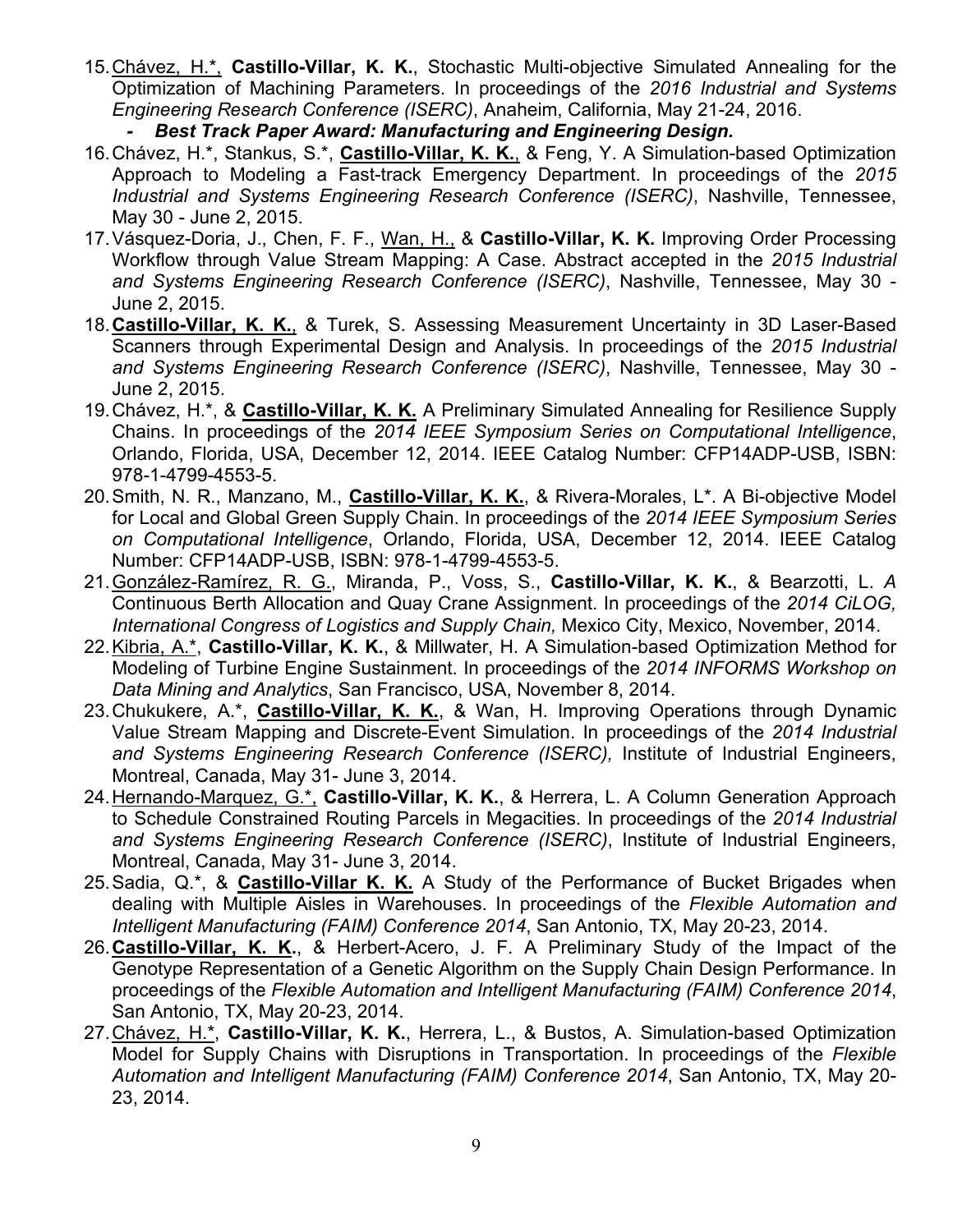- 28. Herbert-Acero, J. F., Martínez-Torres, J., Probst, O., Méndez-Díaz, S., Valenzuela, M., Réthoré, P-E., & **Castillo-Villar, K. K.** Aerodynamic Optimization of Small Wind Turbine Rotors Based on NACA 4-Digit Airfoils by Computational Intelligence Algorithms. In proceedings of the *European Wind Energy Conference and Exhibition 2014*. The European Wind Energy Association (EWEA), Barcelona, Spain. March 10-13, 2014.
- 29.Sadia, Q.\*, & **Castillo-Villar K. K.** A State-of-the-Art Matrix Analysis of Bucket Brigade. In proceedings of the *2013 Industrial and Systems Engineering Research Conference,* Institute of Industrial Engineers, San Juan, Puerto Rico, May 18-22, 2013.
- 30.**Castillo-Villar, K. K.**, Smith, N. R., & Simonton, J. L. Enhancing performance through statistical analysis: a case study in the glass industry. In proceedings of the *32nd Annual National Conference of the American Society for Engineering Management*, Lubbock, Texas, USA, October 19-22, 2011.
- 31.**Castillo-Villar, K. K.**, Smith, N. R., & Simonton, J. L. Cost of Quality in supply chain design: A preliminary study. In proceedings of the *31st Annual National Conference of the American Society for Engineering Management*, Rogers, Arkansas, USA, October 13-16, 2010.
- 32.**Castillo-Villar, K. K.**, Smith, N. R., & Simonton, J. L. Toward Integrating Cost of Quality in Supply Chain Network Modeling. In proceedings of the *2010 Industrial Engineering Research Conference*, Institute of Industrial Engineers, Cancún, Q.R., México, June 5-9, 2010.
- 33.**Castillo-Villar, K. K.**, & Simonton, J. L. Cost of Quality: Interdisciplinary Cooperation Between Accounting and Quality Function. In proceedings of the *30th Annual Conference of the American Society for Engineering Management*, Springfield, MO, USA, October 14-17, 2009.
- 34.**Castillo-Villar, K. K.**, Simonton, J. L., & Smith, N. R. Performance Improvement in the Glass Melting Process Through Statistical Analysis. In proceedings of the *30th Annual Conference of the American Society for Engineering Management*, Springfield, MO, USA, October 14-17, 2009.

### **Non-refereed Publications**

- 1. **Castillo-Villar, K. K.** (2012). The Impact of the Cost of Quality on Supply Chain Network Design. Sc.D. Dissertation, Monterrey Institute of Technology and Higher Education, Monterrey, Mexico: Monterrey Tech Library.
- 2. **Castillo-Villar, K. K.** (2011). A Strategic Model for Supply Chain Network Design Including Quality. Ph.D. Dissertation, Texas Tech University, Lubbock, TX: Texas Tech Library.

# **Technical Reports [7]**

- 1. Stankus, S.\*, **Castillo-Villar, K.K.** (2015). Fast-Track Emergency Room Project, San Antonio, TX: The University of Texas at San Antonio, Technical Report, August 2015, 16 pages (Medical Data Analytics and Visualization Cluster: SALSI Clusters in Research Excellence).
- 2. **Castillo-Villar, K.K.,** Chavez, H.\*, Rogers, D. (2015). Fleet Replacement Optimization Strategy (San Antonio Water Systems and Austin Public Transit – Capital Metro), San Antonio, TX: The University of Texas at San Antonio/Texas Sustainable Energy Research Institute, Technical Report, July 27, 2015, 81 pages (In Support of Department of Energy Award - DE-EE0006078, The Central Texas Fuel Independence Project).
- 3. **Castillo-Villar, K. K.**, Millwater, H., Iglesias, E.\*, & Kibria, A.\* (2014). Probabilistic Modeling of Turbine Engine Sustainment, San Antonio, TX: The University of Texas at San Antonio, Technical Report, December 2014, 85 pages (General Dynamics Information Technology Final Project Report).
- 4. **Castillo-Villar, K.K**., & Chávez, H\*. Simulation-based Optimization Model for Supply Chains with Disruptions in Transportation, San Antonio, TX: The University of Texas at San Antonio,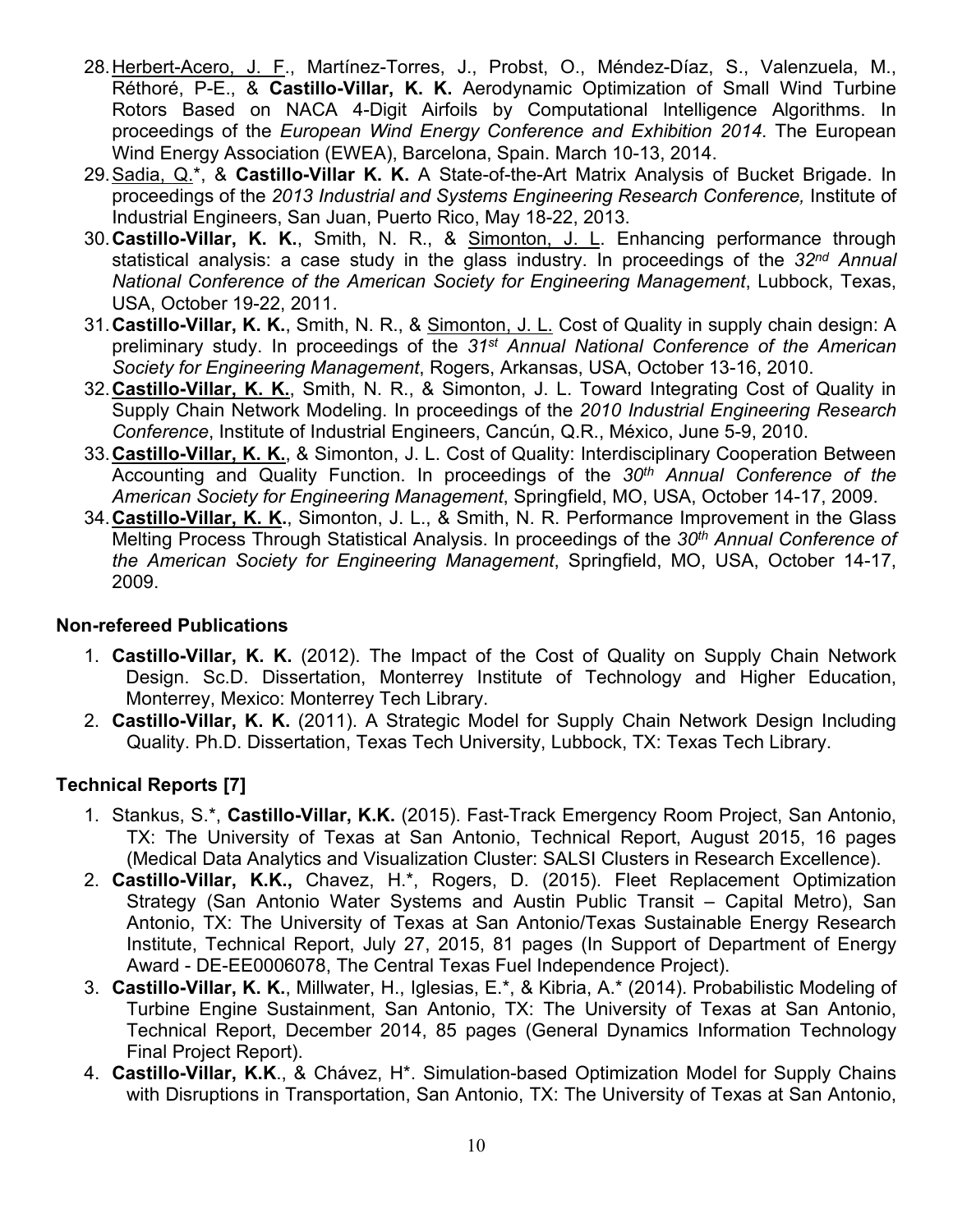Technical Report, August 2014, (Mexico Center Educational Research Fellowship - International Study Fund funded by UTSA Mexico Center).

- 5. **Castillo-Villar, K.K.**, & Chávez, H\*. (2014). Reliability Project in Toyota Manufacturing from Reactive to Proactive Maintanence, San Antonio, TX: The University of Texas at San Antonio, Technical Report, June 2014, 68 and 21 pages (Toyota Motor Manufacturing Texas Final Project Report).
- 6. **Castillo-Villar, K.K.**, & Quader, S.\* (2014). A Model to Simulate the Mobility and Charging Behavior of Elecric Vehicles and Quantify the Energy Required from the Grid. Electrification of Transportation in the Alamo Region, San Antonio, TX: The University of Texas at San Antonio, Technical Report, January 2014, 140 pages (Texas Sustainable Energy Research Institute and CPS Energy Final Project Report).
- 7. Saygin, C., **Castillo-Villar, K.K.**, Wan, H., Alaeddini, A., & Chen, F. F. (2013). Predictive Maintenance – Phase 1: A Roadmap for Intelligent Maintenance, San Antonio, TX: The University of Texas at San Antonio, Technical Report, November 2013, 25 pages (Harland Clarke Final Project Report).

# <span id="page-11-0"></span>**E. SCHOLARLY PRESENTATIONS**

In the following subsections, presentations are refereed by abstract, presenter is underlined and \* means student.

# **Abstracts/Posters and Conference Presentations [43]**

- 1. Kucuksayacigil, F., Roni, M., Eksioglu, S.D., Chen, Q., **Castillo, K. K.** Optimization of Biomass Process Design in an Integrated Biorefinery. Abstract and presentation at: 2020 INFORMS Annual Meeting, National Harbor, MD, November 8-11, 2020.
- 2. Keith, K., **Castillo, K.K.,** Aboytes-Ojeda, M., De Leon, L., Stochastic Model For The Design Of Biofuel Supply Chains Integrating Pyrolysis Byproducts. Abstract and presentation at: 2020 INFORMS Annual Meeting, National Harbor, MD, November 8-11, 2020.
- 3. Eksioglu, S.; Chen, Q., Roni, M., Dooley, J., **Castillo-Villar, K. K.** Integrated Process Optimization for Biochemical Conversion: Project Overview. 2020 ASABE Annual International Meeting. July 13-15, 2020.
- 4. Eksioglu, S., Gulcan, B.\*, Roni, M., **Castillo-Villar, K. K.** Integrated Process Optimization for Biochemical Conversion. Abstract and presentation at: 2019 INFORMS Annual Meeting, Seattle, WA, October 20-23, 2019.
- 5. Aboytes-Ojeda, M.\*, **Castillo-Villar, K. K.** Stochastic Modeling of Biomass Quality Variability in Biofuel Supply Chain Network Design. Abstract and presentation at: 2019 INFORMS ALIO International Conference, Cancun, Mexico, June 9-12, 2019.
- 6. Gulcan, B.\*, Eksioglu, S., Roni, M., **Castillo-Villar, K. K.,** Integrated Process Optimization for Biochemical Conversion. Abstract and presentation at 2019 IISE Annual Conference & Expo. Orlando Florida, May 19-22, 2019.
- 7. Aranguren, M. F.\*, **Castillo-Villar, K. K.** A Meta-heuristic Approach to Biomass Co-firing Supply Chain Optimization. Poster presented at: 2019 American Association of Hispanics in Higher Education Conference, Costa Mesa, CA, February 27- March 2, 2019.
- 8. Chen, Y.\*, **Castillo-Villar, K. K.,** Dong, B. Optimal Sizing and Stochastic Control of a Microgrid using Behind-the-meter Battery Storage and Photovoltaic Panels. Abstract and presentation at: 2018 INFORMS Annual Meeting, Phoenix, Arizona, November 4-7, 2018.
- 9. Aboytes-Ojeda, M.\*, **Castillo-Villar, K. K.** Tabu Search and Simplex Based Algorithm to Solve a Two-stage Stochastic Hub-and-Spoke Network Problem. Poster presented at the 2018 SACNAS Conference, San Antonio, Texas, October 11-13, 2018.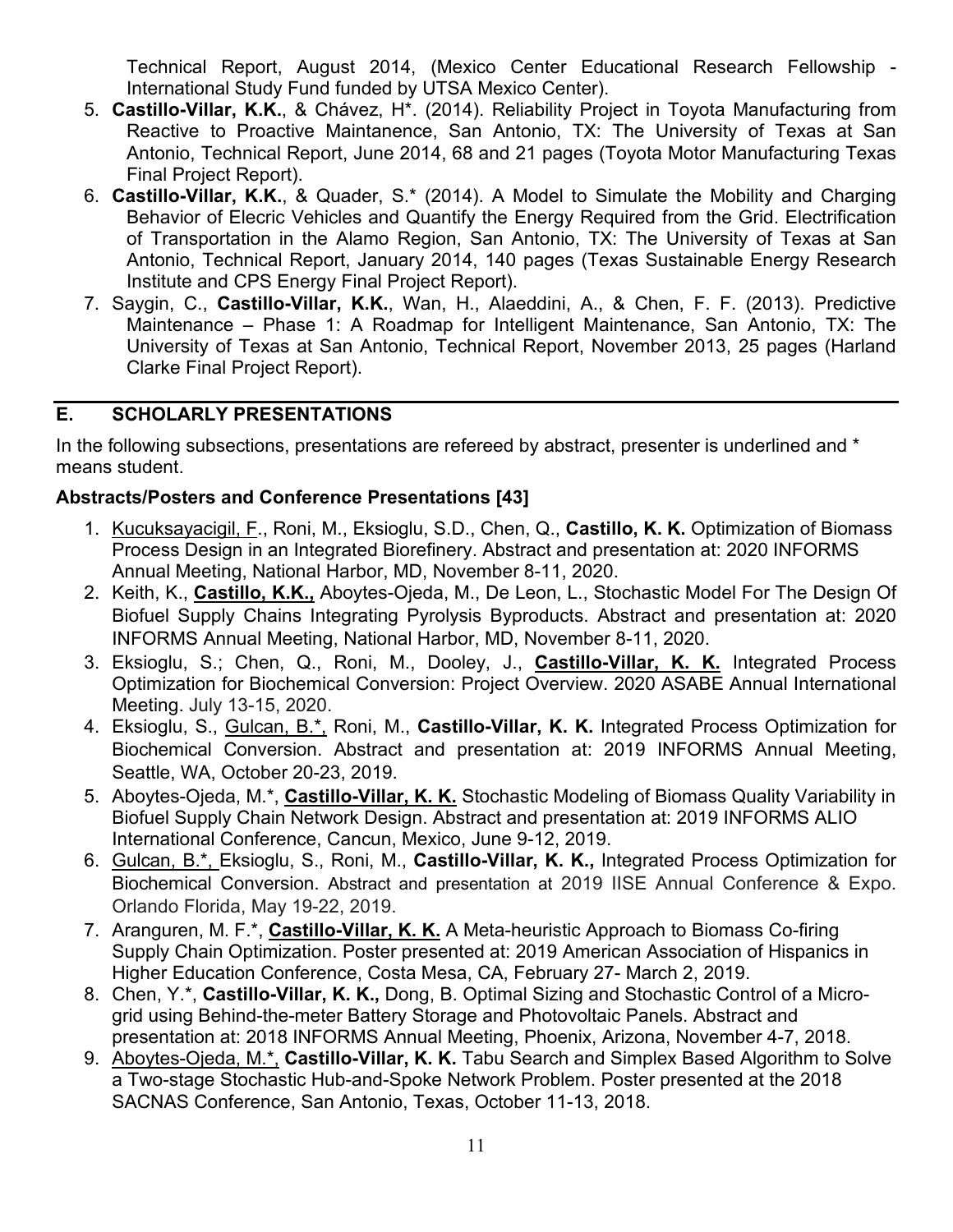- 10.Aranguren, M. F.\*, **Castillo-Villar, K. K.,** Aboytes-Ojeda, M., Giacomoni, M. H. An Optimization Model for Co-Firing Biomass in Coal-Fired Power Plants Considering Climate Variability. Poster presented at the 2018 SACNAS Conference, San Antonio, Texas, October 11-13, 2018.
- 11.**Castillo-Villar, K. K.;** Aboytes-Ojeda, M\*. Modeling and Optimization of Integrated Biomass Logistics Networks for Biofuel Production. Poster presented at the 26<sup>th</sup> European Biomass Conference & Exhibition, Copenhagen, Denmark, May 14-17, 2018.
- 12.Tapia-Carrillo, A.\*, **Castillo-Villar, K. K.,** Schomberg, H. Agricultural Sustainability Through Cover Crops. Poster presented in the 2018 American Society for Engineering Education (ASEE) – Gulf-Southwest Section, Austin, TX, April 4-6, 2018.
- 13.Aranguren, M. F.\*, Tapia-Carrillo, A.\*, Schier, B.\*, Olazaba, D.\*, Vazquez, R.\*, Case, J.\*, **Castillo-Villar, K. K.,** Giacomoni, M. Increasing Awareness Through the Development of a Web-based Education Tool to Reduce Greenhouse Gas Emissions in Coal Power Plants. Poster presented in the 2018 American Society for Engineering Education (ASEE) – Gulf-Southwest Section, Austin, TX, April 4-6, 2018**.**
- 14.Schier, B.\*, Chavez, L., Pena, M., Hinojosa, G., Ly, A., Garcia, E., **Castillo-Villar, K.K.,**  Persans, M., DeYoe, H. Optimizing Algae Growth and Lipid Accumulation for Biofuel Production – A Statistical Analysis. Poster presented in the 2018 American Society for Engineering Education (ASEE) – Gulf-Southwest Section, Austin, TX, April 4-6, 2018.
- 15.Aranguren M.\*, **Castillo-Villar, K. K.** Logistics Network Optimization for Co-firing Coal-fired Power Plants with Biomass. Poster presented at 2018 USDA Meeting, Washington, D.C., March 2018.
- 16.Cardona, Y., **Castillo-Villar, K. K.** Robust Stochastic Model for Enhanced Biofuel Production. Abstract and presentation in the CSMIO 2017 (6th Conference of the Mexican Society of Operations Research), Guadalajara, Mexico, October 4-6, 2017.
- 17.**Castillo-Villar, K. K.,** Aboytes-Ojeda, M.\*, Eksioglu, S. Cloud-based Decision Support System Integrating Biomass Quality and Uncertainty to Optimize the Production of Biofuels. Abstract and presentation in the 21st Conference of the International Federation of Operational Research Societies Conference, Quebec, CA, July 17-21, 2017.
- 18.Aboytes-Ojeda, M.\*, **Castillo-Villar, K. K.,** Eksioglu, S., Roni, M. Stochastic Hub-and-Spoke Model for the Production of Biofuels considering Biomass Quality Variability. Abstract and presentation in 2017 IISE Annual Conference, Pittsburgh, PA, May 20-23, 2017.
- 19.Schier, B.\*, Cruz-Rivera, Y., Garcia, E., Chavez, L., Ly, A., **Castillo-Villar, K.K.,** Persans, M., DeYoe, H., Cabrera-Rios, M. Optimizing Algae Growth and Lipid Accumulation for Biofuel Production, Workforce Diversity and Career Opportunities within the USDA for Current and Recent Graduates Annual Meeting, Albuquerque, NM, February 16-18, 2017.
- 20.Tapia-Carrillo, A.\*, **Castillo-Villar, K.K**., Steven Mirsky. Agricultural Sustainability through Cover Crops. Poster presented at the 22<sup>nd</sup> Undergraduate Research and Creative Inquiry Showcase. San Antonio, TX, April 20, 2017.
- 21.Olazaba, D.\*, **Castillo-Villar, K.K**., Steven Mirsky. Sustainable Agricultural Systems. Poster presented at the 22<sup>nd</sup> Undergraduate Research and Creative Inquiry Showcase. San Antonio, TX, April 20, 2017.
- 22.**Castillo-Villar, K. K.,** Stankus, S.\* and Stadick, J.\* Enhancing the Monitoring of 3D Scanned As-built Components through a Spatiotemporal Quality Control Method, *Defense Manufacturing Conference*, Denver, CO, November 28-30, 2016.
- 23.Stadick, J.\*; **Castillo-Villar, K.K**.; Turek, S. Laser Measurements: Repeatability and Reproducibility. Poster presented at 2016 RX Summer Student Researcher Poster Session of the *Air Force Research Laboratory Materials and Manufacturing Directorate* (RX). Wright Patterson Air Force Base, OH, August 5, 2016.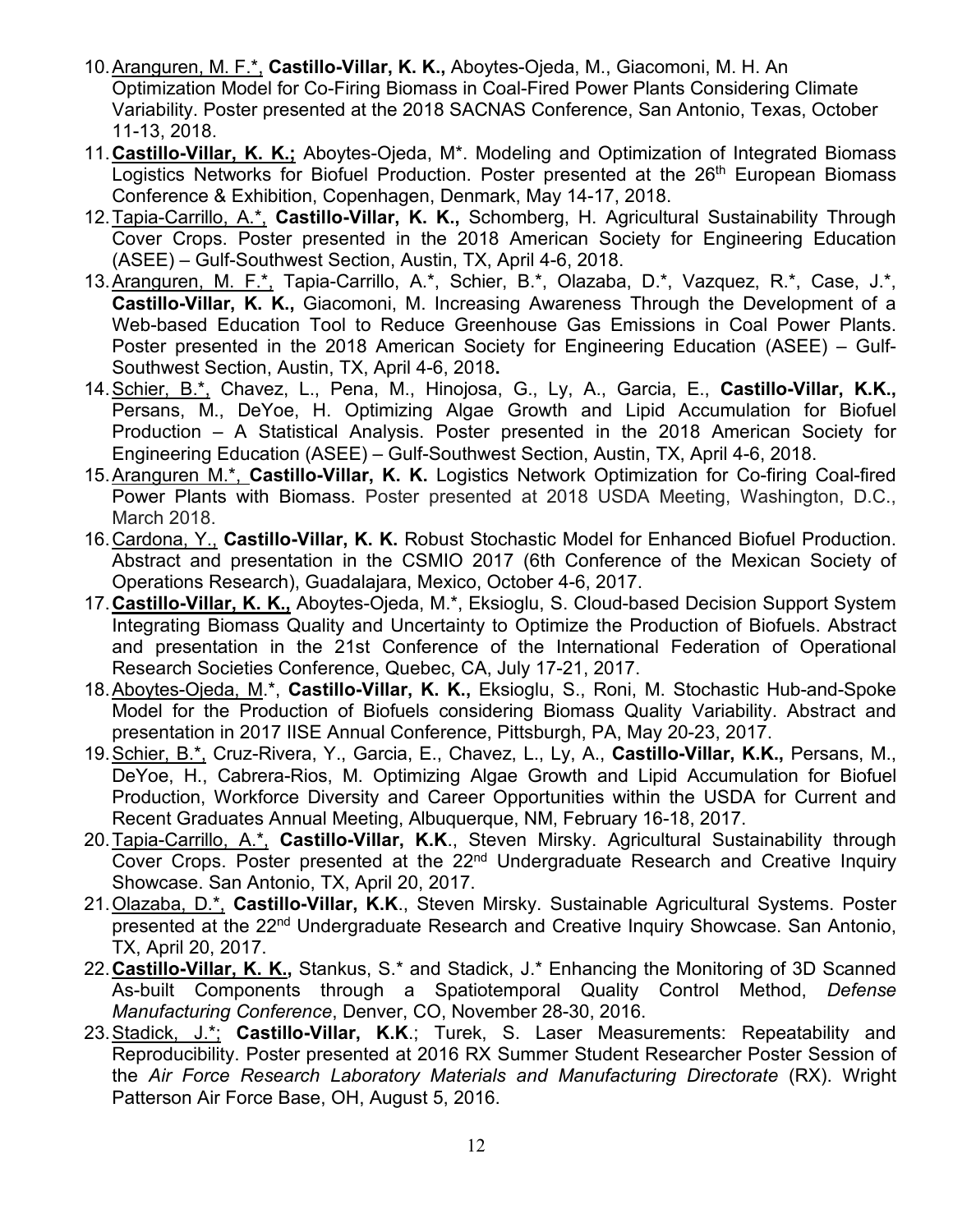- 24.Chavez, H.\*; Webb, E.; **Castillo-Villar, K.K**.; Ebadian, M.; Sokhansanj, S. Modeling Cost of Quality in a Discrete Event Biomass Supply Chain. Poster presented at *IBSS (Southern Partnership for Integrated Biomass Supply Systems) Annual Meeting*. Oak Ridge, TN, July 27, 2016.
- 25.Chavez, H.\*; Webb, E.; **Castillo-Villar, K.K**.; Ebadian, M.; Sokhansanj, S. Modeling Cost of Quality in a Discrete Event Biomass Supply Chain, Poster presented at *ORISE (Oak Ridge Institute for Science and Education)* Poster Session. Oak Ridge, TN, August 9, 2016.
- 26.**Castillo-Villar, K.K**., Gatsis, N., Taherkhorsandi, M.\*, Bazrafshan, M. A Robust Optimization Model for Biofuel Supply Chain Planning Incorporating Biomass Quality Uncertainties. Abstract and presentation in INFORMS 2016 International Conference, Waikoloa, Hawaii, USA, June 12-15, 2016.
- 27.Tapia-Carrillo, A.\*, **Castillo-Villar, K.K.,** Holt, G., Pelletier, M. Study of Mycelium based Acoustic Absorbers Grown with Agricultural By-product Substrates. Poster presented at 21st Undergraduate Research and Creative Inquiry Showcase. San Antonio, TX, April 21, 2016.
- 28.Stankus, S.\*, **Castillo-Villar, K.K.,** Feng, Y., Adams, B., Marriot, K., Govea Ramos, R. A. Simulation-based Optimization Approach for Learning to Reduce Patient Risk and Higher Memory Load Scenarios. Poster presented at *2015 AMSUS Annual Continuing Education Meeting, Federal Health: the new normal*. San Antonio, TX, December 1-4, 2015.
- 29.Stankus, S.\*, **Castillo-Villar, K.K.** Repeatability and Reproducibility of 3D Laser Measurements. Abstract and presentation in Defense Manufacturing Conference 2015, Phoenix, AZ, USA, November 30-December 3, 2015.
- 30.**Castillo-Villar, K.K.**, Eksioglu, S.D., Taherkhorsandi, M.\* An Integrated Biofuel Supply Chain Design Stochastic Model Including Biomass Quality Variability. Abstract and presentation in 2015 INFORMS Annual Meeting, Philadelphia, PA, USA, November 1-4, 2015.
- 31.Wan, H., Saygin, C., Alaeddini, A., & **Castillo-Villar, K. K.** The Lean Perspectives of Maintenance in High-speed Printing Industry. Abstract accepted in the *2015 Industrial and Systems Engineering Research Conference (ISERC)*, Nashville, Tennessee, May 30 - June 2, 2015.
- 32.Shipley, H., **Castillo-Villar, K. K.**, Giacomoni M., Chen, F. "An Interdisciplinary Approach to Embedding a Renewable Energy, Water and Sustainability Concentration in Engineering Curriculum", Association of Environmental Engineering & Science Professors (AEESP) National Conference, June 2015, New Haven, CT.
- 33.**Castillo-Villar, K. K.** and Shipley, H. Embedding a Renewable Energy and Sustainability Concentration in Engineering: An intersidciplinary Approach. Abstract and presentation in 2015 American Society for Engineering Education (ASEE-GSW) Annual Conference, San Antonio, Texas, March 26, 2015.
- 34.**Castillo-Villar, K. K.** *Metaheuristics applied to Biorefinery Supply Chain Problems.* Abstract and presentation in INFORMS 2014, San Francisco, California, USA, Nov 12, 2014.
- 35.**Castillo-Villar, K. K.**, & Webb, E. *Bioenergy Supply Chain Network Design Model to Enhance Biomass Quality Characteristics.* Abstract and presentation in INFORMS 2014, San Francisco, California, USA, Nov 11, 2014.
- 36.**Castillo-Villar, K. K.** , & Herbert-Acero, J. F. *Improved Methodology for the Construction of Large-Scale Wind Turbine Power Curves.* Abstract and presentation in INFORMS 2013, Minneapolis, Minnesota, October 9, 2013.
- 37.Millwater, H., **Castillo-Villar, K. K.**, Kibria, A.\*, & Iglesias, E. *System Reliability Optimization by using Monte Carlo Simulation and a Metaheuristic Algorithm*. Abstract and presentation in INFORMS 2013, Minneapolis, Minnesota, October 6, 2013.
- 38.**Castillo-Villar, K. K.**, & Herbert-Acero, J. F. *Preliminary Study of the Impact of Individual Representation of a Genetic Algorithm in a Logistics Problem*. Abstract and presentation in the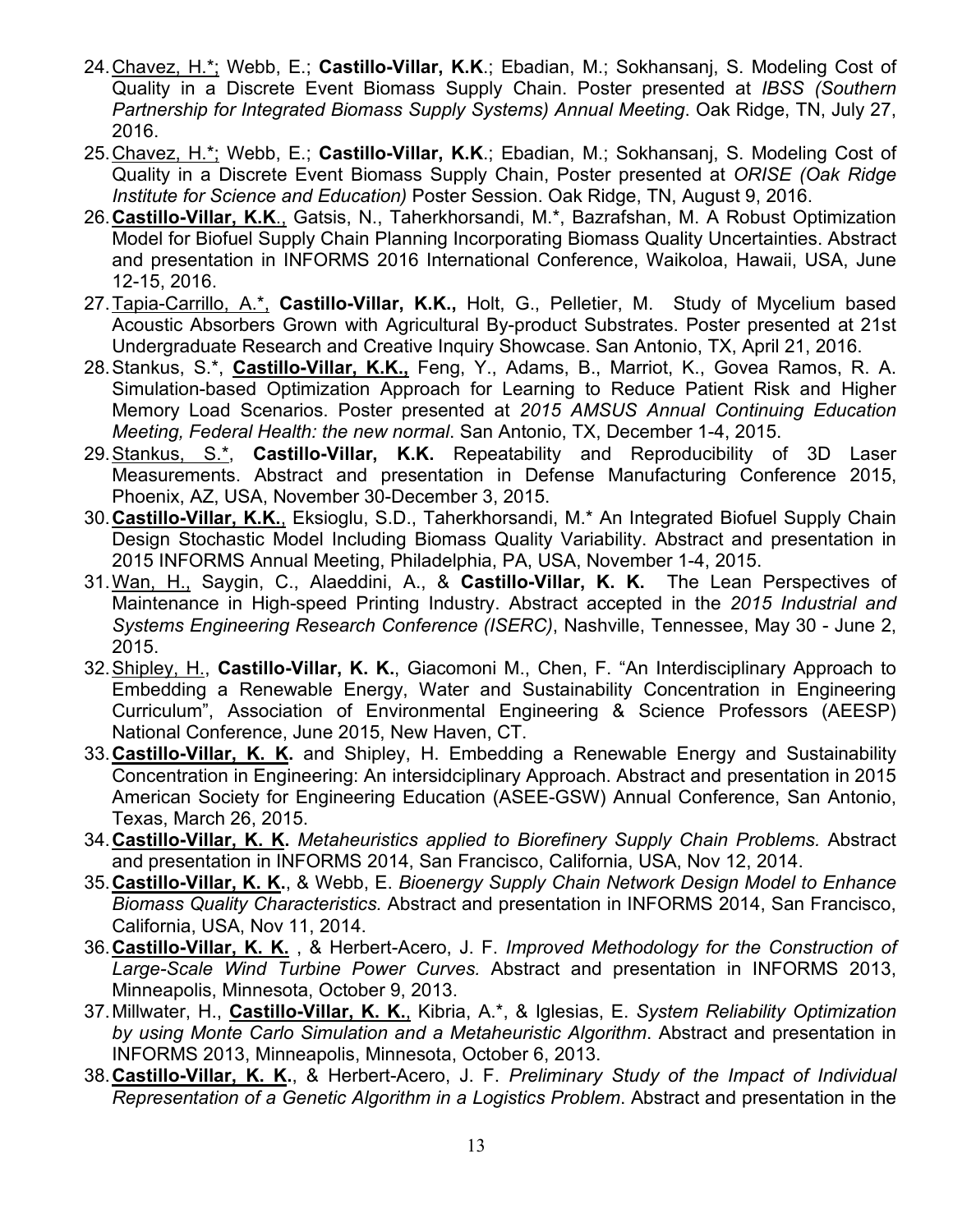4<sup>th</sup> International Conference on Computational Logistics, Copenhagen, Denmark, September 25-27, 2013.

- 39.**Castillo-Villar, K. K.**, & Smith, N. R. *The Impact of the Cost of Quality on Serial Supply Chain Network Design.* Abstract and presentation in the *43 Congreso de Investigación y Desarrollo*, Monterrey Institute of Technology and Higher Education, Monterrey, N.L., México, January 30- 31 and February 1, 2013.
- 40.**Castillo-Villar, K. K.**, & Smith, N. R. *Capacitated model for supply chain network design including the cost of quality.* Abstract and presentation in the *First National Congress of the Mexican Society of Operations Research (SMIO)*, Zapopan, Jalisco, México, October 24-26, 2012.
- 41.**Castillo-Villar, K. K.**, Smith, N. R., & Simonton, J. L. *Heuristic Procedure for a Combinatorial Optimization Problem in Supply Chain Design Incorporating Cost of Quality*. Abstract and presentation in the *42 Congreso de Investigación y Desarrollo*, Monterrey Institute of Technology and Higher Education, Monterrey, N.L., México, January 18-20, 2012.
- 42.**Castillo-Villar, K. K.**, Smith, N. R., & Simonton, J. L. *Toward Integrating Cost of Quality in Supply Chain Network Modeling*. Abstract and presentation in the *41 Congreso de Investigación y Desarrollo*, Monterrey Institute of Technology and Higher Education, Monterrey, N.L., México, January 19-21, 2011.
- 43.**Castillo-Villar, K. K.**, Smith, N. R., & Simonton, J. L. *Toward integrating the Cost of Quality in supply chain network modeling: A preliminary study*. Abstract and presentation in the *II Encuentro Iberoamericano de Investigación Operativa y Ciencias Administrativas*, Monterrey, N.L., México, July 21-23, 2010.

#### **Invited Presentations/Seminars [28]**

- 1. **Castillo-Villar, K. K.** Integrated Data Analytics Scheme to Enable Data Driven Decision Making in Bioenergy Supply chain Network Design. Distinguished Speaker in the College of Engineering Seminar Series of the University of Nebraska-Lincoln, October 6, 2020.
- 2. **Castillo-Villar, K. K.** Integrated Data Analytics Scheme to Enable Data Driven Decision Making in Clean Energy and Cyber Manufacturing. Pacific Northwest National Laboratory (PNNL) Mathematics for Artificial Reasoning in Science (MARS) Seminar Series, September 21, 2020.
- 3. **Castillo-Villar, K. K.** Baselining, Measurement and Verification, Quantitative Metrics for Secure Energy-Efficient Digital Manufacturing, The Cybersecurity Manufacturing Innovation Institute Team, Washington D.C., September 7, 2019.
- 4. **Castillo-Villar, K. K.** UTSA Approach and Capabilities to Devise Secure Energy-Efficient Digital Manufacturing, The Cybersecurity Manufacturing Innovation Institute Team, Washington D.C., April 1, 2019.
- 5. **Castillo-Villar, K. K.** Integrated Scheme for Linking Quality Control and Stochastic Modeling in Bioenergy Supply Chain Network Design, Transportation Working Group, Mississippi State University, Starkville, MS, November 9, 2018.
- 6. **Castillo-Villar, K. K.** *Integrated Data Analytics, Experimental and Theoretical Scheme to Enable Data-Driven Decision Making in Clean Energy and Defense Manufacturing*, University of Tennessee, Knoxville, TN, January 19, 2018.
- 7. **Castillo-Villar, K.** *K. Robust Optimization Model for the Enhanced Production of Second Generation Biofuels*, Applied Mathematics Center, Universidad Autonoma de Coahuila, Saltillo, MX, June 2, 2017.
- 8. **Castillo-Villar, K. K.** *Integrated Computational and Theoretical Scheme for Linking Quality Control and Stochastic Modeling in Bioenergy Supply Chain Network Design*, School of Industrial and Systems Engineering, University of Oklahoma, Norman, OK, April 14, 2017.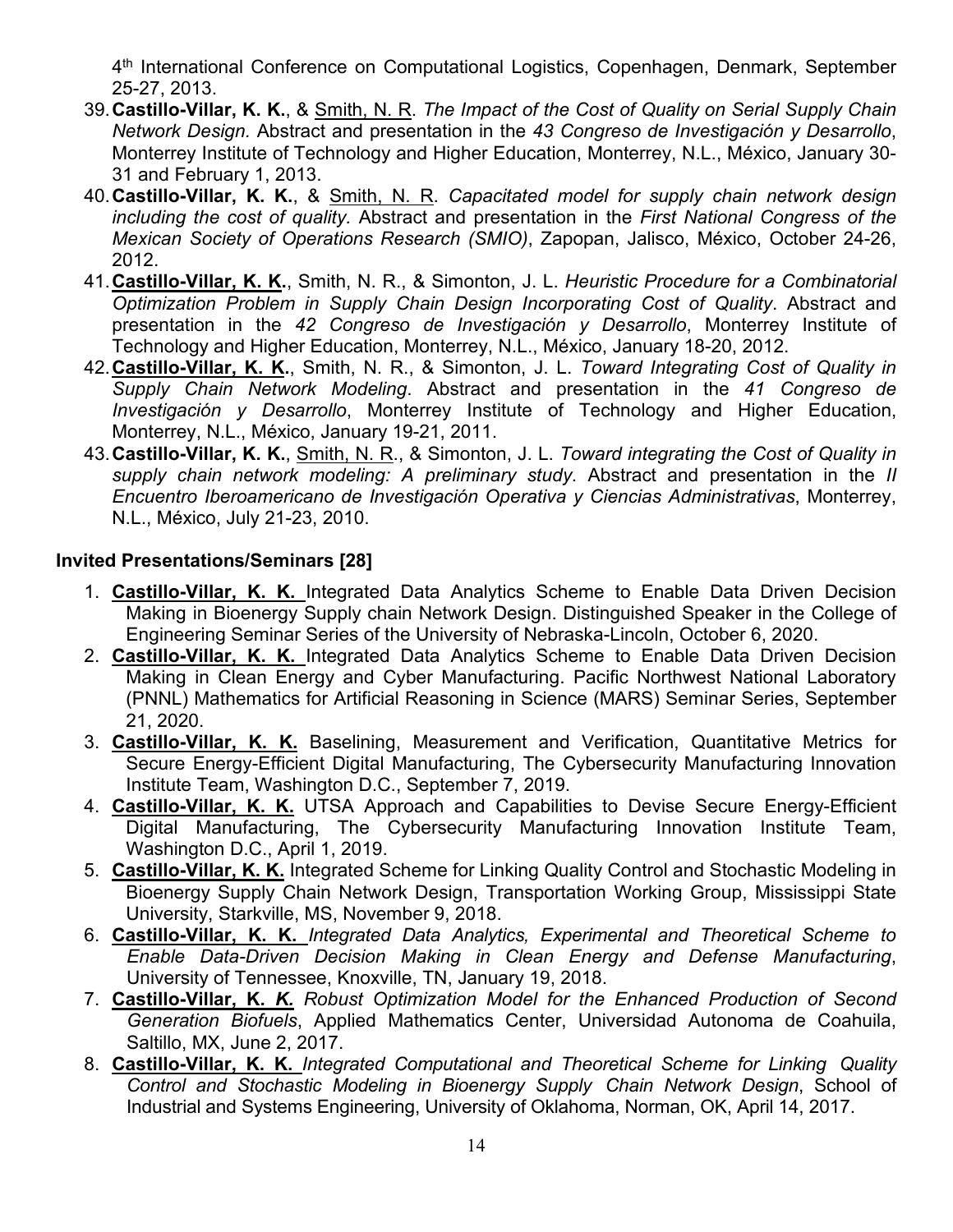- 9. **Castillo-Villar, K. K.,** Stankus, S.\* and Stadick, J.\* *Big Data Analytics: Quantification of Dimensional Measurement Uncertainty using 3D Laser Scanners for the Assessment of Manufacturing Variability,* Minority Leaders - Research Collaboration Program Review, University of Dayton, Dayton, OH, September 21, 2016.
- 10.**Castillo-Villar, K. K.** *Integrated Computational Tool for the Production of Second-generation Biofuel,* Bioenergy Technologies Office of the Energy Department's Office of Energy Efficiency and Renewable Energy, Washington, D.C., March 24, 2016.
- 11.**Castillo-Villar, K. K.** *Modeling and Optimization of Second-generation Biofuel Production Systems,* U.S. Department of Agriculture – National Institute of Food and Agriculture, Washington, D.C., March 23, 2016.
- 12.**Castillo-Villar, K. K.** *Integrating Biomass Quality Variability in Stochastic and Robust Supply Chain Modeling for Second-generation Biofuel Production,* Idaho National Laboratory, Idaho Falls, Idaho, March 3, 2016.
- 13.**Castillo-Villar, K. K.** *Unified Computational and Theoretical Scheme for Linking Quality Control*  and Stochastic Modeling in Bioenergy Supply Chain Network Design, Auburn University, Auburn, Alabama, October 26, 2015.
- 14.**Castillo-Villar, K. K**., Stankus S.\* *Assessing Measurement Uncertainty in 3D Laser-Based Scanners through Experimental Design and Simulation*. Technical briefing presented at Air Force Research Laboratory, Wrigth Patterson Air Force Base, August 11, 2015.
- 15.**Castillo-Villar, K. K.** *International Supply Chains: Modeling and Optimization Techniques*. Seminar presented at Institute for Supply Management, San Antonio, TX, September, 2014
- 16.**Castillo-Villar, K. K.** *3D Laser-based Scanner Measurement Uncertainty Study.* Technical briefing presented at Air Force Research Laboratory, Wrigth Patterson Air Force Base, July 31, 2014.
- 17.**Castillo-Villar, K. K.** *Probabilistic Modeling of Turbine Engine Sustainment through Simulation-based Optimization.* Technical briefing presented at Air Force Research Laboratory, Wrigth Patterson Air Force Base, July 10, 2014.
- 18.**Castillo-Villar, K. K.** *Supply Chain Optimization, Design and Management*. Seminar presented at Monterrey Institute of Technology and Higher Education, Campus Santa Fe, Mexico City, Mexico, November 7, 2013.
- 19.**Castillo-Villar, K. K.** *Supply Chain Modeling for Enterprise Analysis and Simulation Methods for Alternative Transportation Initiatives*. Seminar presented at Oak Ridge National Laboratory, National Transportation Center, Knoxville, Tennessee, September 12, 2013.
- 20.**Castillo-Villar, K. K.** *Supply Chain Modeling and Optimization including Quality-related Characteristics*. Seminar presented at Oak Ridge National Laboratory, Bioenergy Resource & Engineering Systems Group, Oak Ridge, Tennessee, September 11, 2013.
- 21.Millwater, H., **Castillo-Villar, K. K.**, Kibria, A.\*, & Iglesias, E. *Probabilistic Modelling of Turbine Engine Sustainment*. Presentation in the Minority Leaders Program, Air Force Research Laboratory, Materials & Manufacturing Directorate Air Force Research Laboratory, September 23, 2013.
- 22.**Castillo-Villar, K. K.** *Supply Chain Network Design Including Quality-related Issues: Models and Solution Procedures*. Presentation in the Operations Research and Industrial Engineering Graduate Seminar, Department of Mechanical Engineering, The University of Texas at Austin, Austin, TX, February 15, 2013.
- 23.**Castillo-Villar, K. K.** *Enhancing Performance through Statistical Techniques: A Case Study in the Glass Container Industry*. Presentation in the Management Science and Statistics Seminar, College of Business, The University of Texas at San Antonio, San Antonio, TX, November 2, 2012.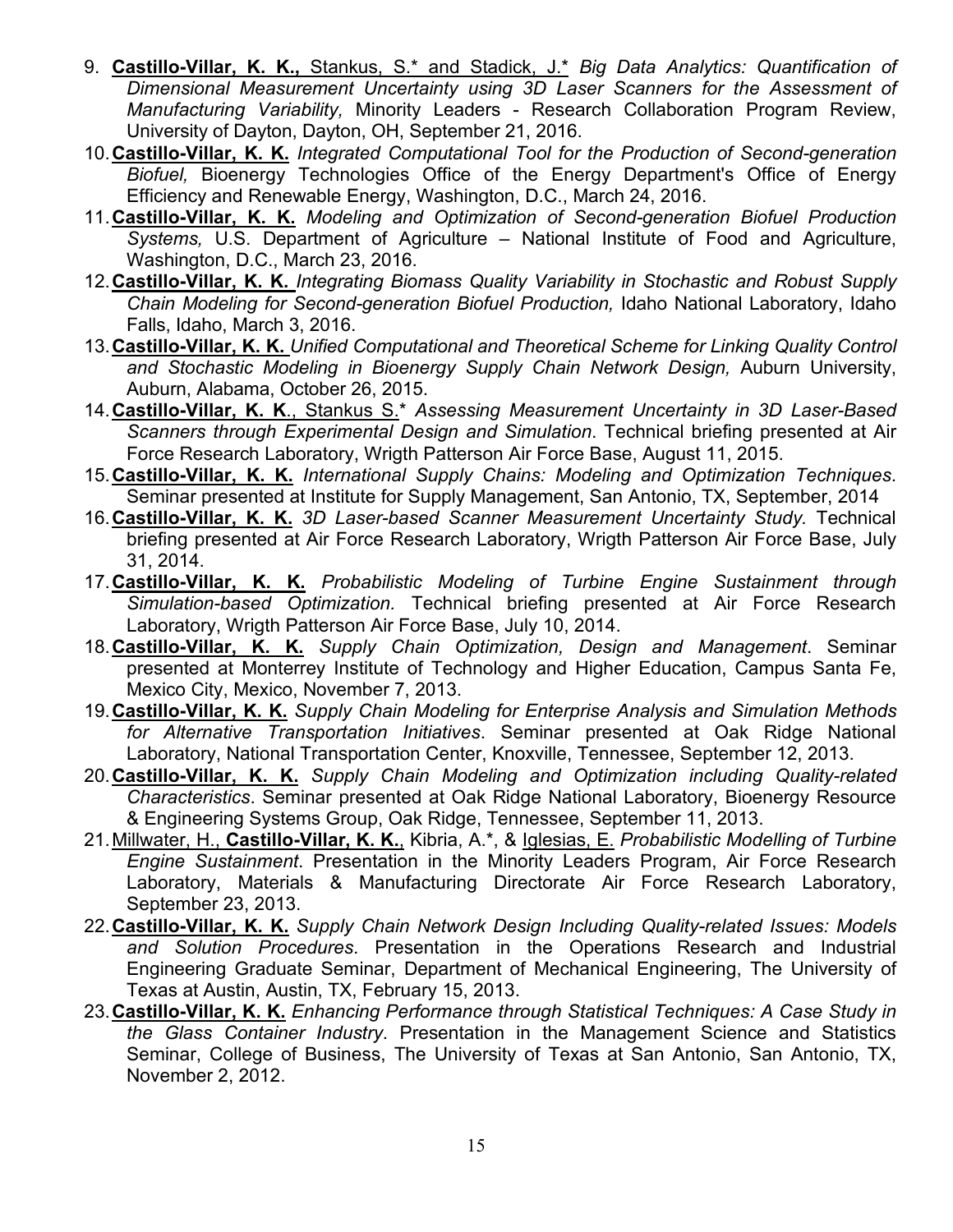- 24.**Castillo-Villar, K.K.** *Enhancing Performance through Statistical Techniques: A Case Study in the Glass Container Industry*. Presentation in the Continuous Improvement Meeting, The University of Texas at San Antonio, San Antonio, TX, October 5, 2012.
- 25.**Castillo-Villar, K. K.** *The impact of the Cost of Quality on supply chain design*. Presentation in the Engineering Management and Systems Engineering Graduate Seminar, Department of Engineering Management and Systems Engineering, Missouri University of Science and Technology, Rolla, MO, March 12, 2012.
- 26.**Castillo-Villar, K. K.**, & Smith, N. R. *Supply Chain Design including the Cost of Quality.* Presentation in the Graduate Program in Economics Research Seminar, Universidad Autonoma de Nuevo Leon, Monterrey, Mexico, October 25, 2011.
- 27.**Castillo-Villar, K. K.** *A strategic model for serial supply chain design integrating the Cost of Quality.* Presentation in the Supply Chain Research Group Seminar, Quality and Manufacturing Center, Monterrey Institute of Technology and Higher Education, Mexico, October 11, 2011.
- 28.**Castillo-Villar, K. K.** *Response Surface Analysis applied to a glass making process.* Presentation in the Applied Statistics Seminar from the MS in Applied Statistics, Monterrey Institute of Technology and Higher Education, Mexico, October, 2008.

#### <span id="page-16-0"></span>**F. GRANTING ACTIVITIES**

#### **Funded Grants**

As Director of TSERI, I have managed the Strategic-Alliance between UTSA and CPS Energy. The support from CPS Energy to advance research has been **~\$4M** since September 2017. Besides CPS energy, TSERI has also diversified its portfolio by securing external funding in AY 2018-2019 for an amount of \$4.05M. *The highest productivity since the institute's inception in 2010.*

Moreover, TSERI actively participated in the proposal writing stage of the recently awarded Cyber Manufacturing Innovation Institute (CyManII|) funded by Department of Energy (\$70M; \$111M including cost share). TSERI serves as the energy efficiency platform of CyManII. For more information, refer to the Service section under Administrative Positions.

Dr. Castillo's group has received a total of ~**\$3,961,206 M** in grant funding as principal investigator and ~**\$76,259,856 M** as co-principal investigator.

Dr. Castillo has **led the College of Engineering for the past three years in research expenditures** with \$692,241 (FY2017), \$571,603 (FY18), and \$559,603 (FY19).

The following table shows the funded research grants conducted by my research group.

| <b>Project Dates</b> | <b>Title of Research Grant</b><br>or Contract | <b>Granting Agency</b>      | <b>Total Amount</b><br>(\$) and Status | <b>Principal Investigator</b><br>and Co-Principal<br>Investigator in order |
|----------------------|-----------------------------------------------|-----------------------------|----------------------------------------|----------------------------------------------------------------------------|
| $9/1/2012$ -         | Probabilistic Modeling of                     | <b>General Dynamics</b>     | \$152,444                              | Harry R. Millwater (PI),                                                   |
| 12/28/2014           | <b>Turbine Engine</b>                         | Information Technology/     | (Completed)                            | Krystel Castillo (Co-PI).                                                  |
|                      | Sustainment                                   | Air Force Research Lab      |                                        |                                                                            |
| Spring 2013-         | The Impact of                                 | <b>UTSA Mexico Center</b>   | \$3,500                                | Krystel Castillo (PI).                                                     |
| Spring 2014          | <b>Transportation Disruptions</b>             | <b>Educational Research</b> | (Completed)                            |                                                                            |
|                      | in Supply Chains in the                       | Fellowship                  |                                        |                                                                            |
|                      | U.S.-Mexico Border                            |                             |                                        |                                                                            |
|                      | (Fellowship)                                  |                             |                                        |                                                                            |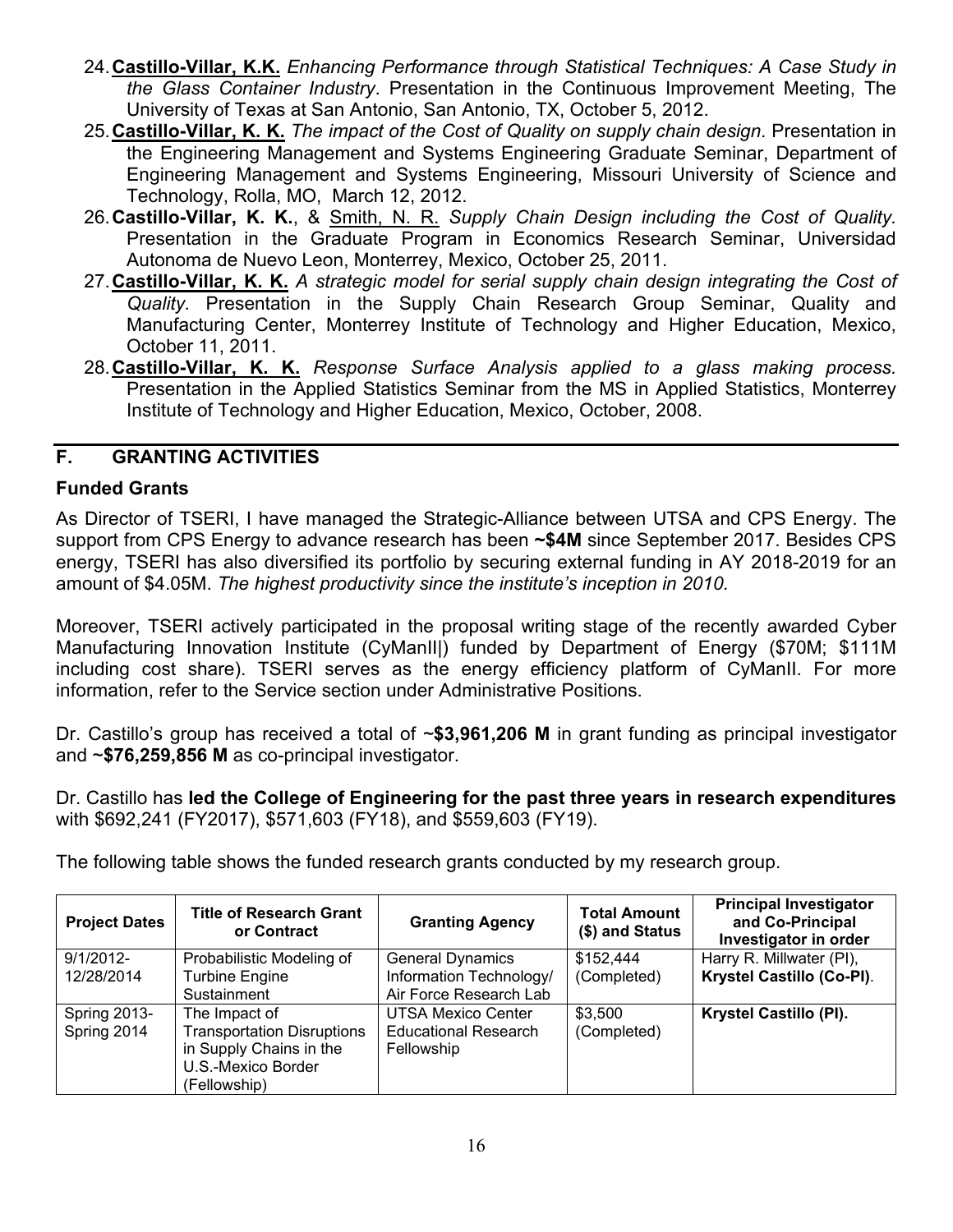| 03/01/2013-<br>5/1/2014       | Predictive Maintenance -<br>Phase 1: A Roadmap for<br>Intelligent Maintenance                                                                                        | <b>Harland Clarke</b>                                                                                               | \$108,784<br>(Completed)                             | Can Saygin (PI), Co-PI:<br>Krystel Castillo, F. Frank<br>Chen, HungDa Wan, Adel<br>Alaeddini.                                                                                |
|-------------------------------|----------------------------------------------------------------------------------------------------------------------------------------------------------------------|---------------------------------------------------------------------------------------------------------------------|------------------------------------------------------|------------------------------------------------------------------------------------------------------------------------------------------------------------------------------|
| 02/01/2013-<br>08/31/2013     | <b>CPS Energy: Alternative</b><br><b>Transportation Initiatives</b>                                                                                                  | <b>City Public Service</b><br>(CPS) through the Texas<br>Sustainable Energy<br>Research Institute                   | \$153,335<br>(Completed)                             | Dwain Rogers (PI),<br>Krystel Castillo (Co-PI).                                                                                                                              |
| 09/01/2013-<br>01/31/2014     | <b>CPS Energy: Alternative</b><br><b>Transportation Initiatives</b>                                                                                                  | <b>City Public Service</b><br>(CPS) through the Texas<br>Sustainable Energy<br>Research Institute                   | \$397,774<br>(Completed)                             | Dwain Rogers (PI), Co-PI:<br>Krystel Castillo,<br>Donghoon Han.                                                                                                              |
| 09/01/2013-<br>08/31/2014     | Feedstock Logistics in the<br>Bioenergy Industry:<br>Biomass-to-biorefinery<br><b>Supply Chain Model</b>                                                             | <b>UTSA Tenure-Track</b><br><b>Award Competition</b><br>(TRAC), The Office of<br>the Vice President for<br>Research | \$27,500<br>(Completed)                              | Krystel Castillo (PI).                                                                                                                                                       |
| Summer<br>2013-Spring<br>2014 | Reliability Project in<br><b>Assembly Process</b>                                                                                                                    | <b>Toyota Motor</b><br><b>Manufacturing Texas</b>                                                                   | \$13,860<br>(Completed)                              | Krystel Castillo (PI).                                                                                                                                                       |
| 7/1/2013-<br>6/30/2015        | Continuous Improvement<br>and Sustainability at<br><b>Harland Clarke</b>                                                                                             | <b>Harland Clarke</b>                                                                                               | \$33,000<br>(Completed)                              | Hung-Da Wan (PI), Co-PI:<br>Krystel Castillo,<br>Fengshan Chen, Can<br>Saygin, Adel Alaeddini,<br>and Hazem Rashed-Ali.                                                      |
| 8/1/2013-<br>5/31/2017        | <b>Supply Chain Modeling</b><br>and Optimization in the<br><b>Bioenergy Industry</b><br>(Fellowship)                                                                 | National Council of<br>Science and Technology<br>(Mexican NSF)                                                      | \$135,241<br>(\$82,000 in<br>tuition)<br>(Completed) | Krystel Castillo (PI).                                                                                                                                                       |
| $9/1/2014-$<br>8/31/2015      | Integrated Modeling and<br><b>Optimization of Supply</b><br>Chain Design for<br>Sustainable Bioenergy<br>Systems                                                     | Office of the Vice<br>President for Research,<br><b>GREAT Award</b>                                                 | \$20,000<br>(Completed)                              | Krystel Castillo (PI).                                                                                                                                                       |
| 9/1/2014-<br>8/31/2018        | <b>Scheduling and Routing</b><br><b>Optimization for Supply</b><br>Chains with Disruption in<br>Transportation<br>(Fellowship)                                       | National Council of<br>Science and Technology<br>(Mexican NSF)                                                      | \$133,020<br>(\$77,360 in<br>tuition)<br>(Completed) | Krystel Castillo (PI).                                                                                                                                                       |
| $9/1/2014 -$<br>8/31/2019     | Opportunities for Higher<br><b>Education and Research</b><br><b>Experience in Renewable</b><br><b>Energy and Water Quality</b><br>to Enable STEM Hispanic<br>Leaders | U.S. Department of<br>Agriculture/National<br>Institute of Food and<br>Agriculture                                  | \$290,000<br>(Completed)                             | Krystel Castillo (PI), Co-<br>PI: Heather Shipley, F.<br>Frank Chen, and Marcio<br>Giacomoni.                                                                                |
| $9/1/2014 -$<br>8/31/2015     | <b>Big Data Analytics Cluster</b>                                                                                                                                    | San Antonio Life<br>Sciences Institute<br>(SALSI)                                                                   | \$300,000<br>(\$150,000<br>UTSA part)<br>(Completed) | Yusheng Feng (PI), Co-PI:<br>Krystel Castillo, Yufei<br>Huang, John<br>Quarles, Craig Sisson,<br>Bruce Adams, Yidong<br>Chen, Ed Sako, John<br>Calhoon, Laura<br>Rosenkranz. |
| 4/15/2015-<br>8/31/2015       | A Fleet Analysis<br>Demonstration in<br><b>Collaboration with Austin</b><br>Energy's Central Texas                                                                   | Austin Energy's Central<br><b>Texas Fuel</b><br>Independence Project<br>(CTFIP)                                     | \$20,000<br>(Completed)                              | Dwain Rogers (PI), Co-PI:<br><b>Krystel Castillo</b>                                                                                                                         |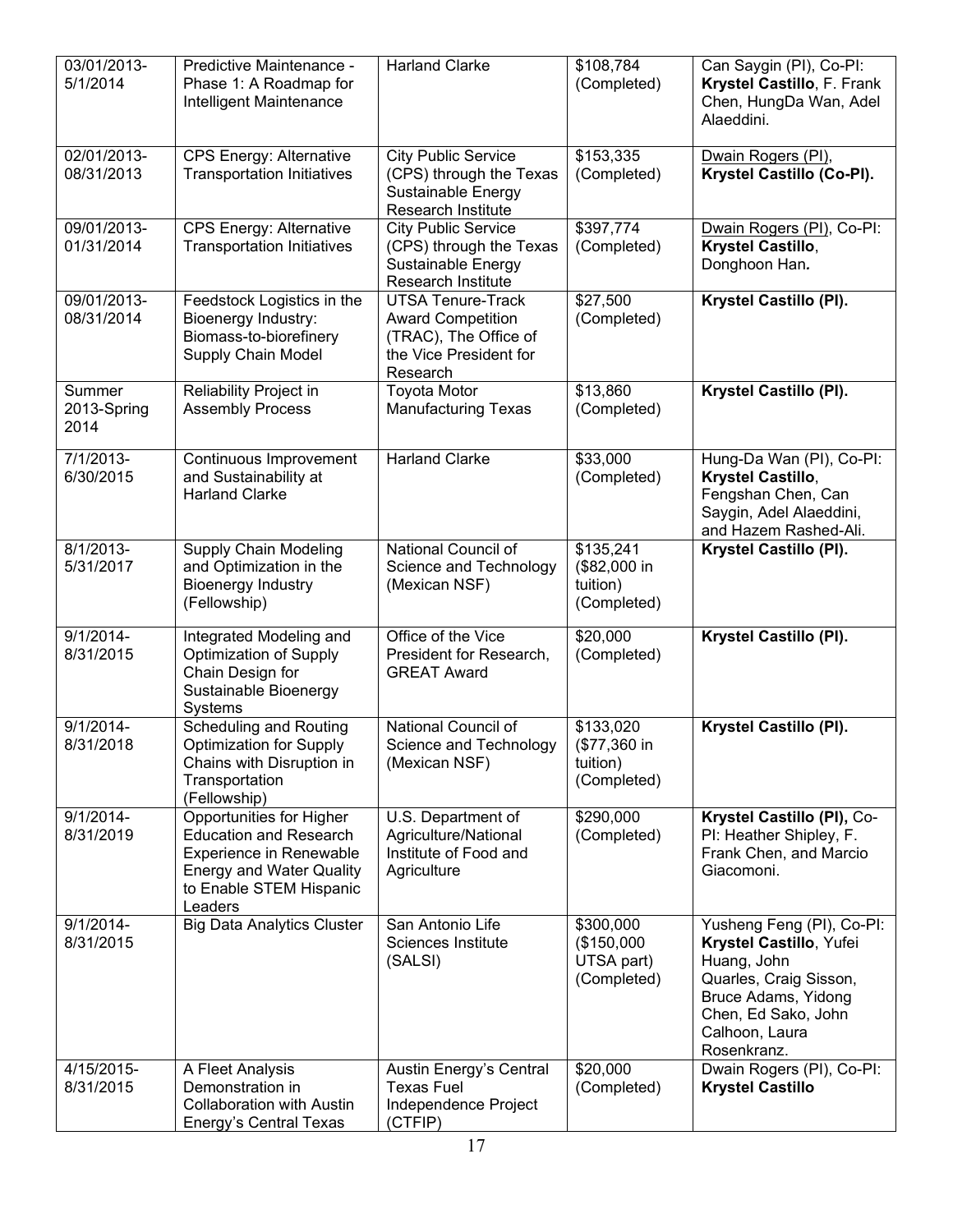|                            | Fuel Independence Project<br>(CTFIP)                                                                                                                                                                                          |                                                                                                                  |                                                     |                                                                                                |
|----------------------------|-------------------------------------------------------------------------------------------------------------------------------------------------------------------------------------------------------------------------------|------------------------------------------------------------------------------------------------------------------|-----------------------------------------------------|------------------------------------------------------------------------------------------------|
| $8/1/2015 -$<br>12/31/2016 | Predictive Maintenance -<br>Phase 2: From Data to<br><b>Performance Metrics</b>                                                                                                                                               | <b>Harland Clarke</b>                                                                                            | \$90,000<br>(Completed)                             | Can Saygin (PI), Co-PI:<br>Krystel Castillo, HungDa<br>Wan, Adel Alaeddini.                    |
| $9/1/2015 -$<br>8/31/2016  | Development of a Low-<br><b>Cost Robust Circulating</b><br>Fluidized Technology for<br>Integration into a Novel<br>Mathematical Model to<br>Promote the Sustainable<br>Production of Biofuels and<br><b>Biobased Products</b> | Office of the Vice<br>President for Research,<br>CONNECT award.                                                  | \$125,000<br>(\$50,000 UTSA<br>part)<br>(Completed) | Krystel Castillo (PI),<br>Jimell Erwin and Monica<br>Medrano (PIs at SwRI).                    |
| 8/1/2015-<br>7/31/2020     | Scholarship Program for<br>Undergraduates' Retention<br>and Success (SPURS)                                                                                                                                                   | <b>NSF S-STEM</b>                                                                                                | \$626,890<br>(Completed)                            | Heather Shipley (PI),<br>Krystel Castillo (Co-Pl),<br>Ruyan Guo, and Rena<br><b>Bizios</b>     |
| 8/1/2015-<br>7/31/2017     | Process Excellence and<br>Continuous Improvement<br>at Harland Clarke                                                                                                                                                         | Harland Clarke Corp.                                                                                             | \$62,000<br>(Completed)                             | Hung-Da Wan (PI), Co-PI:<br>Krystel Castillo,<br>Fengshan Chen, Can<br>Saygin, Adel Alaeddini. |
| $9/1/2015$ -<br>8/31/2020  | <b>BioEnergy And Water for</b><br>Agriculture Research and<br>Education (BE AWARE)<br><b>Network</b>                                                                                                                          | U.S. Department of<br>Agriculture/National<br>Institute of Food and<br>Agriculture                               | \$1,000,000<br>(Completed)                          | Krystel Castillo (PI), Co-<br>PI: Mauricio Cabrera<br>(UPR-M), Michael Persans<br>(UTRGV).     |
| 9/28/2015-<br>9/30/2017    | <b>Biomass Logistics</b><br>Simulations                                                                                                                                                                                       | Oak Ridge National<br>Laboratory (Department<br>of Energy) managed by<br><b>UT Battelle</b>                      | \$60,000<br>(Completed)                             | Krystel Castillo (PI).                                                                         |
| 11/1/2015-<br>12/15/2018   | <b>Big Data Analytics:</b><br>Quantification of<br><b>Dimensional Measurement</b><br>Uncertainty using 3D<br>Laser Scanners for the<br>Assessment of<br><b>Manufacturing Variability</b>                                      | Air Force Research<br>Laboratory through<br><b>Clarkson Aerospace</b><br>Corp.                                   | \$164,274<br>(Completed)                            | Krystel Castillo (PI).                                                                         |
| 3/29/2016-<br>9/30/2020    | <b>U-GREAT</b><br>(UnderGraduate<br>Research, Education And<br>Training) program in<br>Bioenergy, Natural<br>Resources, Agriculture<br><b>Economics and Rural</b><br>Communities                                              | National Institute of<br>Food and Agriculture                                                                    | \$275,760<br>(Completed)                            | Krystel Castillo (PI,<br>50%), Hatim Sharif (Co-PI)                                            |
| $9/1/2016 -$<br>3/31/2019  | <b>Cloud-based Decision</b><br><b>Support System</b><br><b>Integrating Biomass</b><br>Quality, Uncertainty and<br>Risk to Optimize the<br>Production of Second-<br>generation Biofuels                                        | <b>USDA/NIFA Sun Grant</b><br>Program - South Central<br>Region (passed through<br>Oklahoma State<br>University) | \$150,000<br>(Completed)                            | Krystel Castillo (PI),<br>Sandra Eksioglu (Co-PI)                                              |
| 11/1//2016-<br>10/31/2017  | <b>Increasing Awareness</b><br>through the Development<br>of a Web-based<br><b>Educational Tool to</b><br>Reduce Greenhouse Gas                                                                                               | Environmental<br>Protection Agency (EPA)                                                                         | \$15,000<br>(Completed)                             | Krystel Castillo (PI,<br>50%), Marcio Giacomoni<br>$(Co-PI)$                                   |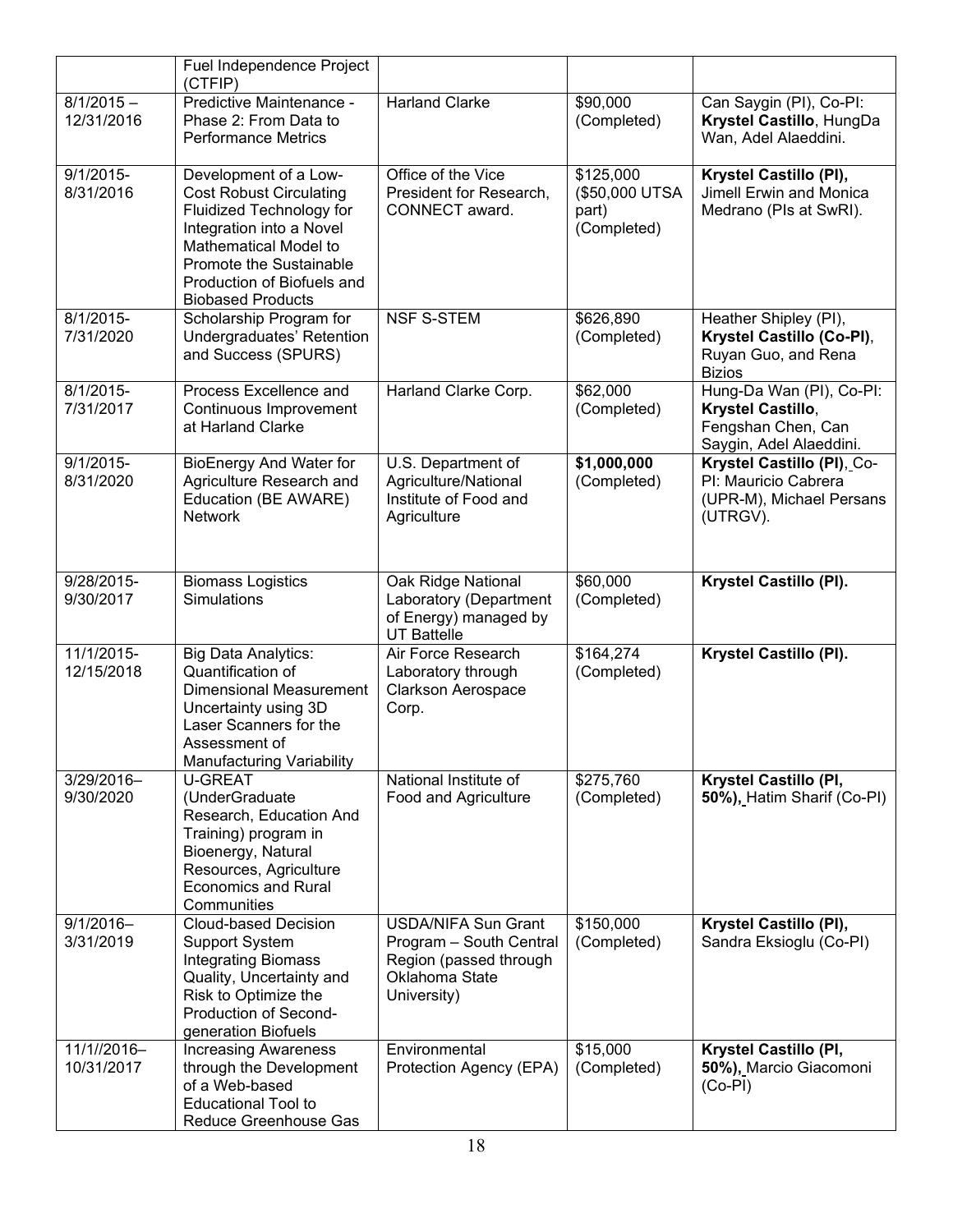|                                         | <b>Emissions in Coal Power</b><br>Plants                                                                                                                                                                 |                                                                                                                  |                                                 |                                                                                                                                                                                                                                                                          |
|-----------------------------------------|----------------------------------------------------------------------------------------------------------------------------------------------------------------------------------------------------------|------------------------------------------------------------------------------------------------------------------|-------------------------------------------------|--------------------------------------------------------------------------------------------------------------------------------------------------------------------------------------------------------------------------------------------------------------------------|
| $9/1/2017 -$<br>8/31/2018               | Dual-Mode Rotors for<br>Small Horizontal-Axis<br><b>Wind Turbines</b>                                                                                                                                    | ConTex - Postdoctoral<br>Fellowship                                                                              | \$47,476<br>(Completed)                         | <b>Krystel Castillo (PI)</b>                                                                                                                                                                                                                                             |
| $9/1/2017 -$<br>8/31/2020               | A Cloud-based Expert<br>System to Support the<br>Production of Clean<br>Energy                                                                                                                           | ConTex - PhD<br>Fellowship                                                                                       | \$149,875<br>(Completed)                        | <b>Krystel Castillo (PI)</b>                                                                                                                                                                                                                                             |
| $9/1/2017 -$<br>12/31/2018              | Cloud-based Data<br><b>Analytics To Support</b><br>Sustainable Clean Energy<br>Production                                                                                                                | Open Cloud Institute<br>Fellowship                                                                               | \$30,000<br>(Completed)                         | <b>Krystel Castillo (PI)</b>                                                                                                                                                                                                                                             |
| $9/1/2017 -$<br>8/31/2019               | An Open Source Based<br>Proactive Energy<br>Management System<br>(PEMS) for Integrated<br><b>Control of Battery Energy</b><br>Storage System (BESS)<br>and Solar-Powered<br><b>Buildings</b>             | <b>City Public Service</b><br>(CPS) through the Texas<br>Sustainable Energy<br><b>Research Institute</b>         | \$356,631<br>(Completed)                        | Bing Don (PI), Krystel<br>Castillo (co-Pl, 30%), Jeff<br>Xu (co-PI)                                                                                                                                                                                                      |
| 4/1/2018-<br>3/31/2021                  | <b>Integrated Process</b><br><b>Optimization for</b><br><b>Biochemical Conversion</b>                                                                                                                    | Department of Energy<br>and Department of<br>Agriculture                                                         | \$1.89 M<br>\$150,000<br>(My share)<br>(Active) | Sandra Eksioglu<br>(Arkansas' PI)<br>Krystel Castillo (UTSA's<br>P()                                                                                                                                                                                                     |
| 09/01/2018<br>08/31/2020                | Conference Grant:<br>Innovations in Data<br><b>Analytics for Smart</b><br>Agriculture (iDASA)                                                                                                            | <b>US Department of</b><br>Agriculture                                                                           | \$46,000<br>(Active)                            | <b>Krystel Castillo</b>                                                                                                                                                                                                                                                  |
| 09/01/2018-<br>03/31/2018               | A Cloud-based Decision<br><b>Support System</b><br><b>Integrating Biomass</b><br>Quality, Uncertainty and<br>Risk to Optimize the<br>Production of Second-<br><b>Generation Biofuels</b><br>(Supplement) | <b>USDA/NIFA Sun Grant</b><br>Program - South Central<br>Region (passed through<br>Oklahoma State<br>University) | \$120,000<br>(Completed)                        | Krystel Castillo (PI),<br>Sandra Eksioglu (Co-PI)                                                                                                                                                                                                                        |
| 09/01/2018<br>02/29/2020                | <b>Shape-Morphing Blades</b><br><b>Coupled with Tailored</b><br>Aerodynamic Add-Ons for<br><b>Enhanced Wind Energy</b><br><b>Conversion</b>                                                              | ConTex                                                                                                           | \$85,000<br>(Completed)                         | Krystel Castillo (PI at<br>UTSA, 50%) and Juan C.<br>Jauregui (PI at UAQ)                                                                                                                                                                                                |
| 10/01/2018<br>09/30/2022<br>(Estimated) | <b>Transforming STEM</b><br><b>Undergraduate Education</b><br>through Academic<br><b>Literacy, Mentoring and</b><br><b>Professional Development</b>                                                      | <b>National Science</b><br>Foundation                                                                            | \$1.5 M<br>(Active)                             | Heather Shipley (PI), Juliet<br>Langman (co-PI), Jorge<br>Solis (co-PI), Kelly Nash<br>(co-PI), Mark Appleford<br>(co-PI), Harry Millwater<br>(Senior Personnel),<br><b>Krystel Castillo (Senior</b><br>Personnel, 12%), Orlando<br>Graves-Bolanos (Senior<br>Personnel) |
| 9/1/2019<br>12/31/2020                  | <b>Planning Grant:</b><br><b>Engineering Research</b><br><b>Center for Sustainable</b><br><b>Urban Ecosystems</b>                                                                                        | <b>National Science</b><br>Foundation                                                                            | \$100,000<br>(Active)                           | Adolfo Matamoros (PI),<br>Christopher Reddick (co-<br>$PI$ ),<br>Ravi Sandhu (co-PI),<br>David Akopian (co-PI),<br>Krystel Castillo (co-Pl,                                                                                                                              |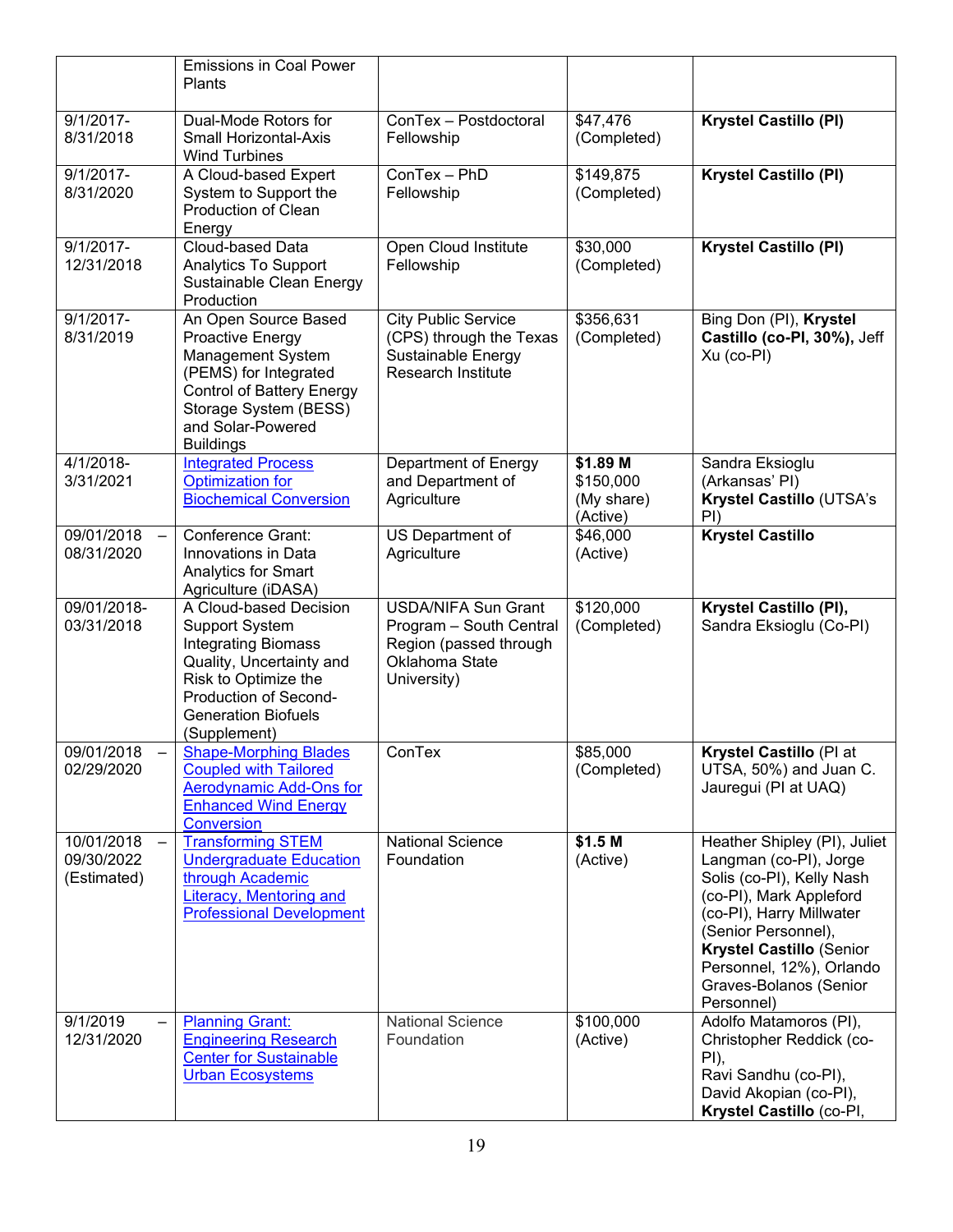|                                                   |                                                                                                                                              |                                                                                                                    |                                                    | $20\%$ ).                                                                                                          |
|---------------------------------------------------|----------------------------------------------------------------------------------------------------------------------------------------------|--------------------------------------------------------------------------------------------------------------------|----------------------------------------------------|--------------------------------------------------------------------------------------------------------------------|
| 9/1/2019<br>$\overline{\phantom{0}}$<br>8/31/2021 | Secure, Resilient and<br><b>Smart Grid Cyber-Physical</b><br><b>Situational Understanding</b><br>using Data Driven<br>Decision-Making and Al | <b>City Public Service (CPS</b><br>Energy) through the<br><b>Texas Sustainable</b><br>Energy Research<br>Institute | \$468,998<br>(Active)                              | Peyman (Paul) Najafirad<br>$(PI)$ ,<br>Krystel Castillo (co-Pl,<br>$33\%$ ),<br>Kim-Kwang (Raymond)<br>Choo(co-PI) |
| 9/23/2019<br>6/11/2020                            | Minimizing Model<br><b>Uncertainty Through</b><br><b>Advanced Multi-Modal</b><br>Full-Volume Metrology                                       | US Department of the<br>Air Force                                                                                  | \$69,700<br>(Active)                               | Krystel Castillo (PI),<br>Christopher Saldana (co-<br>PI at Georgia Tech)                                          |
| 9/1/2020-<br>8/31/2025                            | <b>BioEnergy And Water for</b><br>Agriculture Research and<br>Education (BE AWARE 2)<br>Network 2                                            | U.S. Department of<br>Agriculture/National<br>Institute of Food and<br>Agriculture                                 | \$1,000,000<br>(Active)                            | Krystel Castillo (PI), Co-<br>PI: Felix Roman (UPR-M),<br><b>Michael Persans</b><br>(UTRGV).                       |
| $9/1/2020 -$<br>8/31/2025                         | <b>Cybersecurity and</b><br><b>Manufacturing Innovation</b><br>Institute (CyManII)                                                           | U.S. Department of<br>Energy                                                                                       | \$70 M (\$111 M<br>with cost<br>share)<br>(Active) | Howard Grimes (PI), Co-<br>Pls (UTSA, 10%): Krystel<br>Castillo, Bernard<br>Arulanandam                            |

#### **Pending Proposals**

NSF Future Manufacturing Research Grant (FMRG) Lead Institution: Georgia Tech. 9/1/2020- 8/1/2025. \$415,513 (my share).

AFRI USDA. Engineering for Agricultural Production Systems. Lead Institution: Mississippi State University from 9/1/2020-8/1/2024. \$124,282 (my share).

#### <span id="page-20-0"></span>**G. TEACHING ACTIVITIES**

#### **Courses Taught**

- Applied Engineering Analysis, EGR 2323, Undergraduate, 88 students, Fall 2012.
- Advanced Quality Control (*New course, first time taught at UTSA*), EGR 4953/5233, Undergratudate/Graduate, 15 students, Spring 2013.
- Applied Engineering Analysis, EGR 2323, Undergraduate,103 students, Fall 2013.
- Applied Engineering Analysis, EGR 2323, Undergraduate, 83 students, Spring 2014.
- Advanced Quality Control, EGR 5233, Graduate, 22 students, Fall 2014.
- Advanced Enterprise Process Engineering, ME 4583/5583, Undergraduate/Graduate, 10/14 students, Fall 2014.
- SP: Analytical Techniques in Engineering Analysis II (*New course in optimization, first time taught at UTSA*), ME6973, Graduate, 20 students, Spring 2015.
- Advanced Quality Control, EGR 5233, Graduate, 8 students, Fall 2015.
- Advanced Enterprise Process Engineering, ME 4583/5583, Undergraduate/Graduate, 19/14 students, Fall 2015.
- Advanced Quality Control, EGR 5233, Graduate, 14 students, Fall 2016.
- Mixed Integer and Liner Optimization, ME6973, Graduate, 14 students, Spring 2017.
- Advanced Quality Control, EGR 5233, Graduate, 15 students, Fall 2017.
- Advanced Quality Control, EGR 5233, Graduate, 15 students, Fall 2018.
- Advanced Quality Control, EGR 5233, Graduate, 13 students, Fall 2019.
- Advanced Quality Control, EGR 5233, Graduate, 8 students, Fall 2020.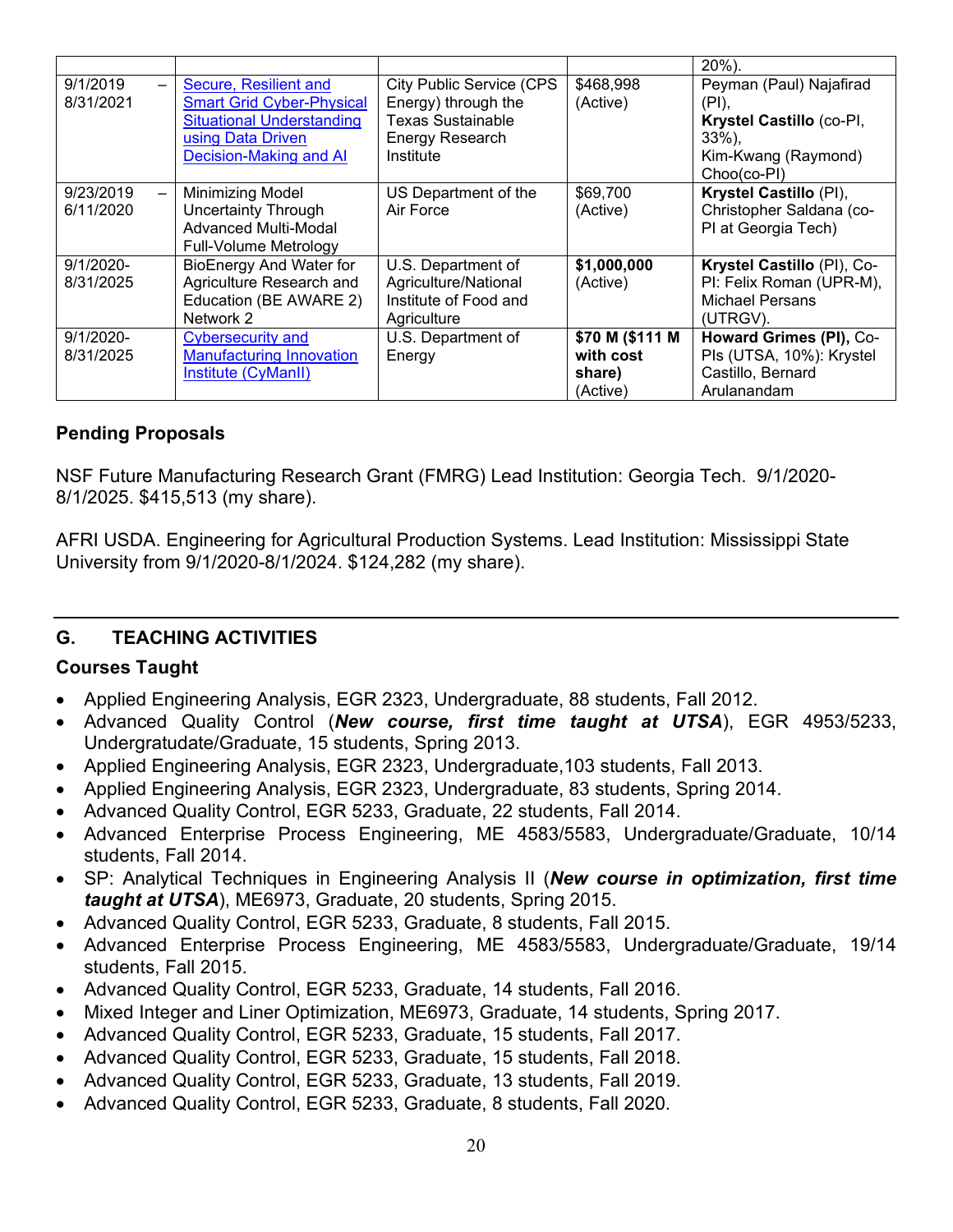#### **Mentoring of Teaching Assistants**

- Muhammad Haaris Shahid (sections 4, 5, and 6), Applied Engineering Analysis, EGR 2323, Undergraduate, Fall 2012.
- Soham Gupta (section 4) and Mohamed Meddouri (sections 5 and 6), Applied Engineering Analysis, EGR 2323, Undergraduate, Fall 2013.
- Soham Gupta (sections 1 and 2) and Carlos Acosta-Berlinghieri (section 3), Applied Engineering Analysis, EGR 2323, Undergraduate, Spring 2014.

#### **WeARE Course Concentration**

Led the creation of an *interdisciplinary concentration* in Water Quality and Treatment, Agricultural Logistics and Renewable Energy (WeARE) Systems granted by two centers: Center for Advanced Manufacturing and Lean Systems and Water Institute of Texas.

This multidisciplinary course concentration provides engineering students with the theoretical foundations and data analytics techniques needed to conduct research projects in clean energy and water systems.

#### <span id="page-21-0"></span>**H. LIST OF STUDENTS MENTORED**

#### **Current Ph.D. Students [Total: 4]**

Gonzalo Martinez, Mechanical Engineering with concentration in Manufacturing Systems, UTSA.

o Topic: Optimization of secure energy-efficient supply chains. Started in Fall 2020- Expected Spring 2024.

Werner Osorio, Mechanical Engineering with concentration in Manufacturing Systems, UTSA.

- $\circ$  Topic: Optimization of secure energy-efficient supply chains. Started in Fall 2020- Expected Spring 2024.
- Maria Aranguren (Hispanic, Female), Mechanical Engineering with concentration in Manufacturing Systems, UTSA.
	- o Topic: Stochastic Modeling and Optimization of Clean Energy Systems. Started in Fall 2016- Expected Spring 2020.

Kolton Keith, Mechanical Engineering with concentration in Manufacturing Systems, UTSA.

 $\circ$  Topic: Wind Energy Modeling and Optimization. Started in Fall 2018- Expected Fall 2021.

# **Current MS Students [Total: 3]**

Diana Goettsch Melendez, MS in AMEE, UTSA

 $\circ$  Topic: Modeling and optimization of byproducts from pyrolysis. Started in Fall 2019- Expected: Spring 2021.

Hector Cruz, MS in AMEE, UTSA

 $\circ$  Topic: Uncertainty Quantification in Defense Manufacturing Metrology Systems. Started in Fall 2018- Expected: Spring 2021.

Emilio Hernandez (Hispanic), MS in ME, UTSA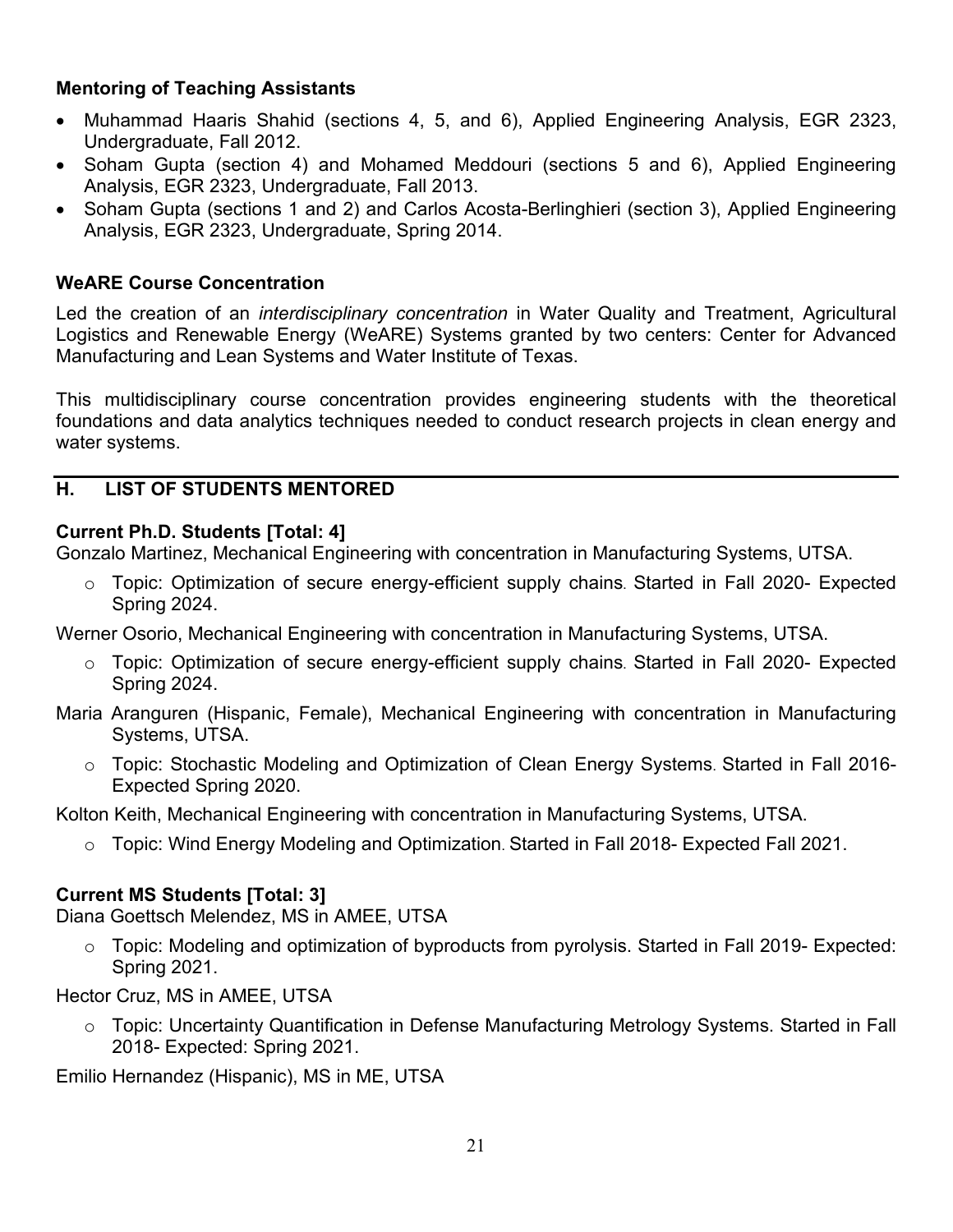$\circ$  Topic: Modeling of Quality Characteristics in the Production of Biocrude through Designed Experiments. Expected: Fall 2020. Co-advised with Dr. Christopher Combs.

### **Current Undergraduates [Total: 2]**

- Jose Hernandez, Undergraduate, Electrical and Computer Engineering, UTSA. Supported by USDA-NIFA U-GREAT program. Summer 2019, Fall 2019, Spring/Summer 2020.
- Christopher Munoz, Undergraduate, Electrical and Computer Engineering, UTSA. Supported by USDA-NIFA U-GREAT program. Summer 2019, Fall 2019, Spring/Summer/Fall 2020

# **Ph.D. Dissertation Directed [3]**

- Mario Aboytes, Ph.D. in Mechanical Engineering with concentration in Manufacturing Systems, UTSA.
	- o Dissertation: "Stochastic Programming Models to Integrate Biomass Quality Variability in the Design of Biofuel Logistics Networks." Graduated in May 2019.
- Sue E. Stankus, Ph.D. in Mechanical Engineering with concentration in Manufacturing Systems, UTSA.
	- o Dissertation: "A Novel Spatiotemporal Statistical Quality Control Scheme using 3D Point Cloud Data." Graduated in December 2017.
- Hernan Chavez, Ph.D. in Mechanical Engineering with concentration in Manufacturing Systems, UTSA.
	- $\circ$  Dissertation: "Simulation-based method for the optimization of multi-criteria stochastic models." Chair: Krystel Castillo. Graduated in May 2017. Available from Dissertations & Theses @ University of Texas - San Antonio; ProQuest Dissertations & Theses Global. (10279661). Retrieved from https://search-proquest-com.libweb.lib.utsa.edu/docview/1903629289?pqorigsite=summon&accountid=7122

# **M.S. Thesis/Special Projects Directed [12]**

Samuel Armendariz (Hispanic), MS in AMEE, UTSA

o Special Project: Design of a CUSUM Control Chart to predict the end of a quarantine caused by COVID-19. Chair: Krystel Castillo. Graduated Spring 2020.

Luvin De Leon, MS in Advanced Manufacturing Enterprise Engineering, UTSA

o Special Project: Stochastic Programming Model Integrating Pyrolysis Byproducts in the Design of Biofuel Supply Chains. Chair: Krystel Castillo. Graduated in Fall 2019.

Dana Schultz, MS in Advanced Manufacturing Enterprise Engineering, UTSA

o Special Project: Feature Analysis and Prediction of Logistics Service Demand with Correspondence Analysis. Chair: Krystel Castillo. Graduated in Fall 2019.

Samer Baraz, MS in Advanced Manufacturing Enterprise Engineering, UTSA

o Special Project: Overall Equipment Effectiveness (OEE) of Foam Press. Chair: Krystel Castillo. Graduated in Fall 2019.

Amanda Hydar, MS in Advanced Manufacturing Enterprise Engineering, UTSA

o Thesis: Exploring Biomass Quality within the Biomass-to-biofuel Supply Chain using Principal Component Analysis. Chair: Krystel Castillo. Graduated in May 2019.

Mario Chapa, MS in Mechanical Engineering, UTSA

o Thesis: A cyberinfrastructure platform for the modeling and optimization of biomass logistics. Chair: Krystel Castillo. Graduated in November 2018.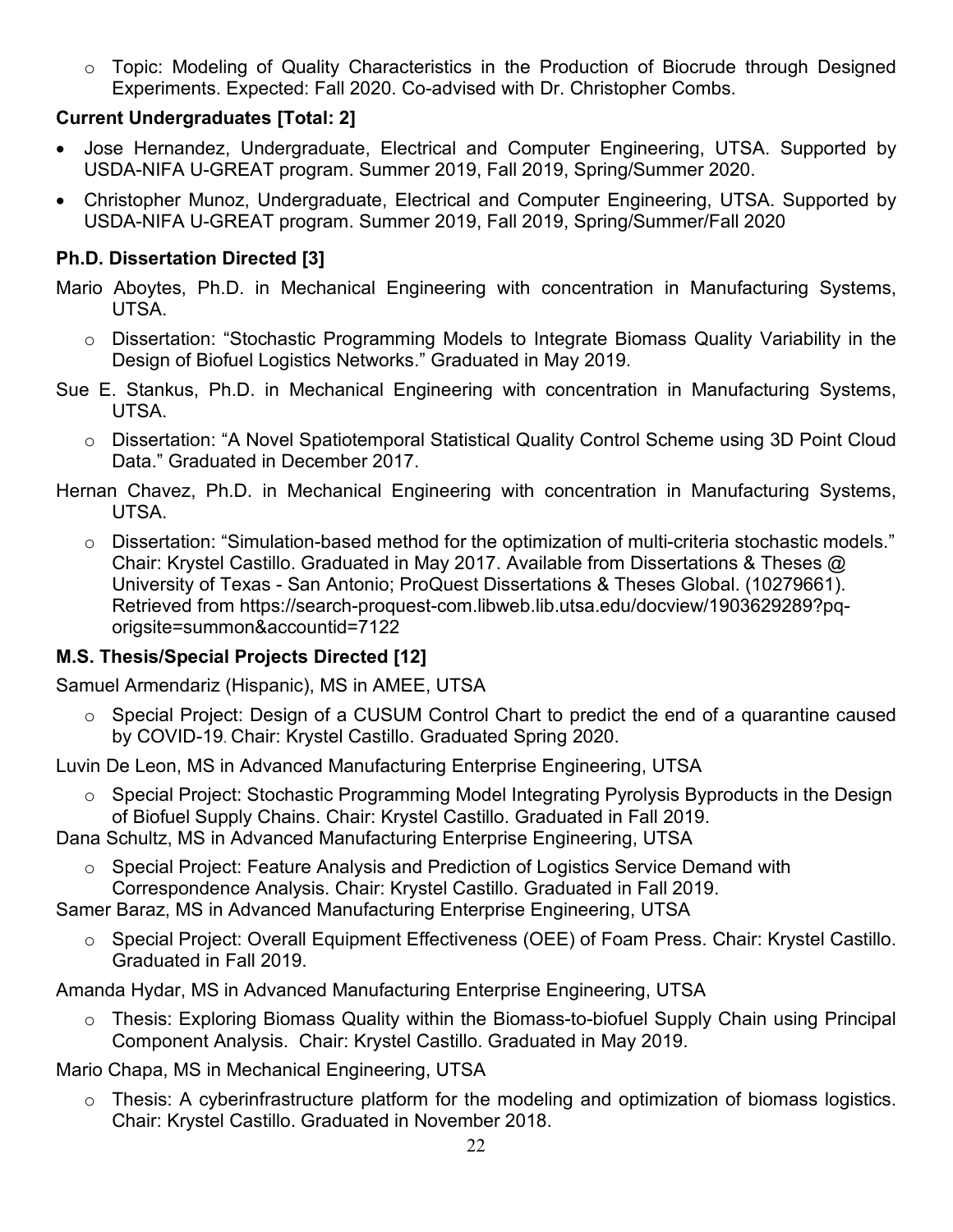Alyssa Daniel, MS in Advanced Manufacturing Enterprise Engineering, UTSA.

o Special Project: "Design Verification and Validation of a Nonparametric EWMA Control Chart Using the Wilcoxon Sign Rank Statistic." Chair: Krystel Castillo. Graduated in March 2018.

Brittany Schier, MS in Advanced Manufacturing Enterprise Engineering, UTSA.

o Thesis: "Analyzing the Social Cost of Carbon of Co-firing Biomass in Coal-fired Power Plants through a Mixed-Integer Linear Programming Model." Chair: Krystel Castillo. Graduated in March 2018.

James Stadick, MS in Advanced Manufacturing Enterprise Engineering, UTSA.

- o Thesis: "Exponentially Weighted Moving Average Chart for the Quantification of Dimensional Measurement Variability using 3D Laser Scanners." Chair: Krystel Castillo. Graduated in July 2017.
- Jonathan Hart, MS in Advanced Manufacturing Enterprise Engineering, UTSA. Currently, USAA, San Antonio, TX.
	- o Thesis: "Biomass Supply Chain Logistics for Co-firing Coal Power Plants." Chair: Krystel Castillo. Graduated in May 2016. Available from Dissertations & Theses @ University of Texas - San Antonio; ProQuest Dissertations & Theses Global. (1793669181). Retrieved from https://login.libweb.lib.utsa.edu/login?url=http://search.proquest.com.libweb.lib.utsa.edu/docvie w/1793669181?accountid=7122
- Sadia Quader, MS in Advanced Manufacturing Enterprise Engineering, UTSA. Currently, Supply Chain Engineer at Ruvati USA, San Antonio, TX.
	- o Thesis: "A Preliminary Study of the Performance of Bucket Brigades when dealing with multiple Aisles in Warehouses." Chair: Krystel Castillo. Graduated in December 2013. Available from Dissertations & Theses @ University of Texas - San Antonio; ProQuest Dissertations & Theses Global. (1493902521). Retrieved from https://login.libweb.lib.utsa.edu/login?url=http://search.proquest.com.libweb.lib.utsa.edu/docvie w/1493902521?accountid=7122
- Azubuike Chukukere, MS in Advanced Manufacturing Enterprise Engineering, UTSA. Currently, Quality Manager at CoorsTek Engineered Products, Houston, TX.
	- o Special Project: "Improving Operations through Dynamic Value Stream Mapping and Discrete-Event Simulation." Chair: Krystel Castillo. Graduated in December 2013. Grade A.

#### **Past Undergraduate Research Supervision [Total: 16]**

- 1. Mario Rodriguez, Undergraduate, Mechanical Engineering, UTSA. Supported by USDA-NIFA U-GREAT program and COE UG Research Program. Fall 2018 - Fall 2019.
- 2. Brandon Ard, Undergraduate, Mechanical Engineering, UTSA. Supported by COE UG Research Program. Spring 2019.
- 3. Hector Tenorio, Undergraduate, Mechanical Engineering, UTSA. Supported by USDA-NIFA U-GREAT program and CPS Energy Project. Summer/Fall 2018.
- 4. Benjamin Contreras, Undergraduate, Mechanical Engineering, UTSA. Supported by USDA-NIFA U-GREAT program. Summer/Fall 2018.
- 5. Ramon Vasquez-Campero, Undergraduate, Mechanical Engineering, UTSA. Supported by USDA-NIFA U-GREAT program. Conducted a summer internship at the USDA Agricultural Research Service (ARS) laboratory located in Lubbock, TX in summer 2016, performed research at my research group in Spring 2017 (\$3,500) and summer 2017 (\$3,600).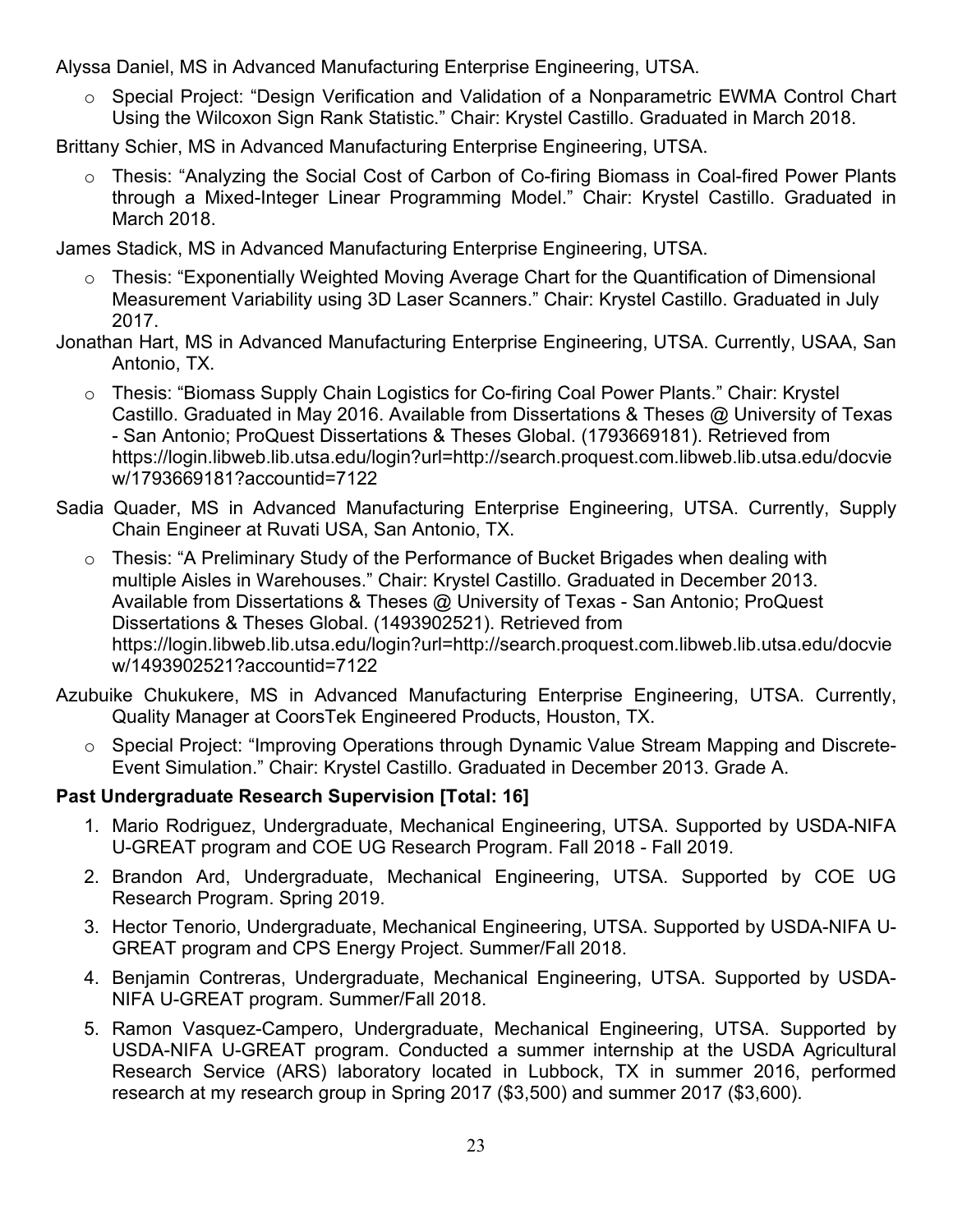- 6. James McGehee, Undergraduate, Mechanical Engineering, UTSA. Supported by USDA-NIFA U-GREAT program. Conducted a summer internship at the USDA Agricultural Research Service (ARS) laboratory located in Lubbock, TX in summer 2016, performed research at my research group in Spring 2017 (\$3,500) and summer 2017 (\$3,600).
- 7. Andres Tapia-Carrillo, Undergraduate, Mechanical/Electrical Engineering, UTSA. Supported by LSAMP in the Fall 2014. Conducted a summer internship at the USDA Agricultural Research Service (ARS) laboratory located in Lubbock, TX during summer 2015 and at the laboratory located in Beltsville MD during summer 2016, \$4,500 (spring/summer 2015) and \$7,065 (summer 2016).
- 8. David Olazaba, Undergraduate, Mechanical Engineering, UTSA. Conducted a summer internship at the laboratory located in Beltsville, MD during summer 2016, \$4,000 (spring 2016) and \$7,065 (summer 2016).
- 9. Kenny Hidalgo, Undergraduate, Mechanical Engineering, UTSA. Conducted a summer internship at the USDA Agricultural Research Service (ARS) laboratory located in Lubbock, TX during summer 2016, \$3,000 (spring 2016) and \$4,500 (summer 2016).
- 10.Cristian Sánchez, Undergraduate, Mechanical Engineering, UTSA. Conducted a summer internship at the USDA Forest Service, Forest Products Laboratory located in Madison, WI during summer 2016, \$4,500 (summer 2016).
- 11.Hector Martinez, Undergraduate, Mechanical Engineering, UTSA. Conducted a summer internship at the USDA Agricultural Research Service (ARS) laboratory located in Lubbock, TX during summer 2016, \$4,500 (summer 2016).
- 12.Job Macias, Undergraduate, Mechanical Engineering, UTSA. Conducted a summer internship at the USDA Agricultural Research Service (ARS) laboratory located in Lubbock, TX during summer 2016, \$4,500 (summer 2016).
- 13.Joshua Naranjo, Alamo Community College. Supported by U-GREAT funded by NIFA. Topic: Computational Tool to Enhance the Analysis of Biomass Chemical Composition, Summer 2016.
- 14.Jessica Chong-Macias, Undergraduate: Junior, Mechanical Engineering, UTSA. Supported by Louis Stokes Alliances for Minority Participation (LSAMP) and SiVIRT. Topic: Inventory Modeling and Management, Spring and Fall 2013.
- 15.Omar Medina, Undergraduate: Sophomore, UTEP. Supported by LSAMP. Topic: Modeling disruptions in transportation in the US-Mexico border, Summer 2013.
- 16.Guillermo Teyechea-Marquez and Roger D. Escobedo-Arzapalo who participated in a Research Experience for Undergraduates Program supported by CONACyT. Topic: Optimization of supply chain networks, Summers 2010 and 2011.

#### **Research Experiences for Undergraduates**

*I have coordinated and facilitated paid summer internships at USDA agricultural research services laboratories* for the following (1) UTSA students: Stephanie Silvia (USDA laboratory in Temple, TX during summers 2015 and 2016), Iris Ozuna (Temple, TX during summer 2015), Jonathan Hart (Temple, TX during summer 2015), Alex Lara (Lubbock, TX during summer 2015), Andrea Russie (Temple, TX during summer 2016) and James Case (Temple, TX during summer 2016). (2) Alamo College students: Diana Magana, James McGehee, Ramon Vazquez and Kristen Villanueva. (Lubbock, TX during summer 2016). (3) University of Puerto Rico student: Yazeli E. Cruz Rivera (Beltsville, Maryland during summer 2016). (4) University of Texas-Rio Grande Valley student: Evelyn Garcia (Beltsville, Maryland during summer 2016).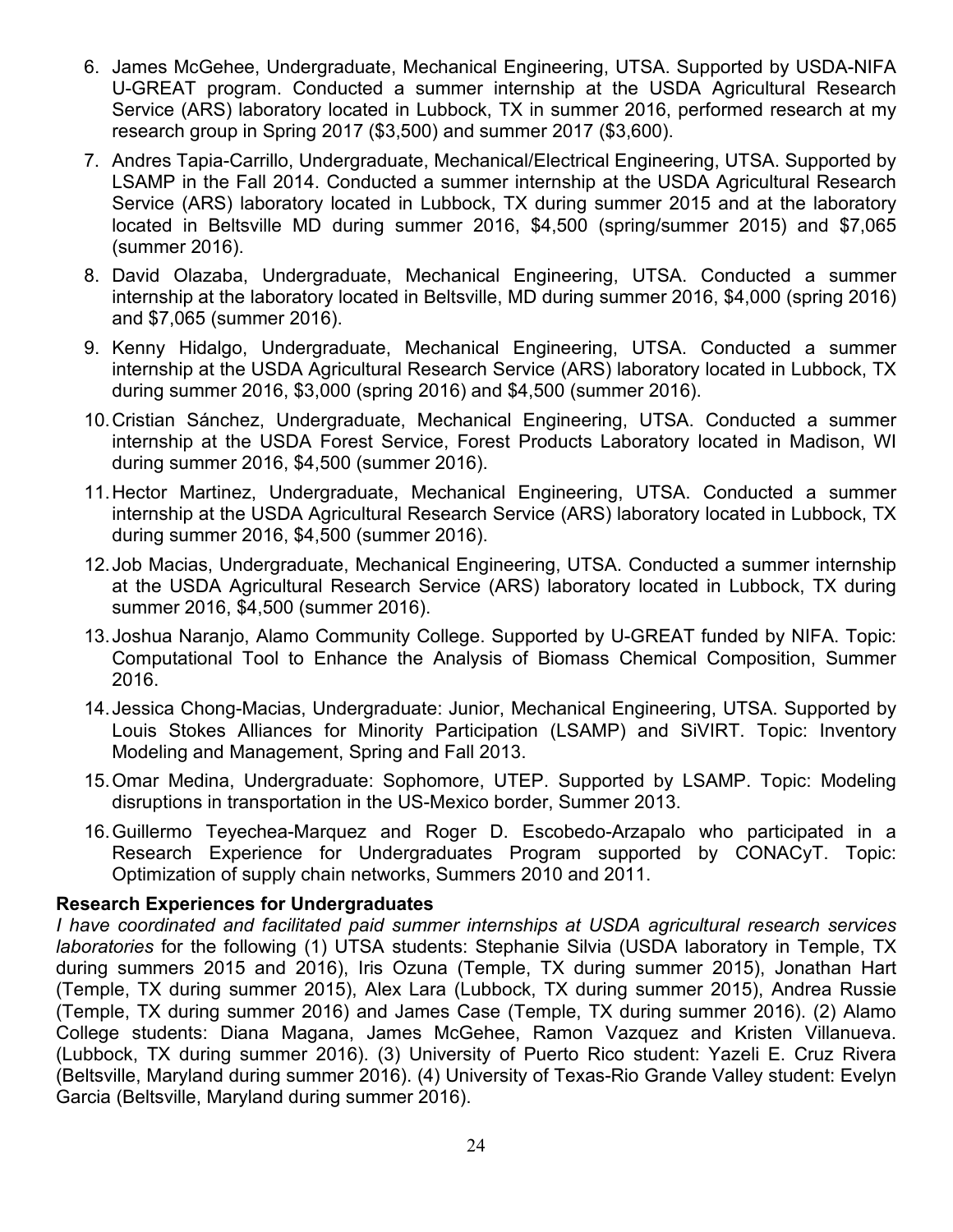As project director of USDA/NIFA UnderGraduate Research, Education And Training (U-GREAT) program, I have coordinated research experiences for undergraduates from summer 2016 to fall 2020. In total, 102 had participated in this program (refer to the figure for the breakdown).



#### **Graduate Internship Supervision**

- Sue Stankus (Ph.D. student) conducted a summer internship at Air Force Research Laboratory (AFRL) at Wright Patterson Air Force Base, Dayton, OH, June-August, 2015.
- Hernan Chavez (Ph.D. student) conducted a summer internship at DOE's Oak Ridge National Laboratory through the ASTRO program, June-August, 2016.
- James Stadick (M.S. student) conducted a summer internship at the Air Force Research Laboratory (AFRL) at Wright Patterson Air Force Base, Dayton, OH, June-August, 2016.
- Mario Aboytes (Ph.D. student) conducted a summer internship at DOE's Idaho National Laboratory, Idaho, ID, July-August, 2017.
- Hernan Chavez (Ph.D. student) conducted a summer internship at DOE's Oak Ridge National Laboratory, June-August, 2017.
- Maria Aranguren (Ph.D. student) conducted a summer internship at USDA's Beltsville Laboratory, Maryland, June-July 2018.
- Maria Aranguren (Ph.D. student) conducted a summer internship at DOE's Idaho National Laboratory, Remote, June-August, 2020 and September-December 2020.
- Kolton Keith (Ph.D. student) conducted a summer internship at DOE's Idaho National Laboratory, Remote, June-August, 2020 and September-December 2020.

# **Past Pos-doctoral Supervision**

- Ying Chen, 2018, Project: Stochastic control of a micro-grid using battery energy storage in solar-powered buildings.
- Francisco Herbert, Fall 2017-Spring 2018. Project: Dual-Mode Rotors for Small Horizontal-Axis Wind Turbines.

#### **Past Visiting Scholar**

• Dr. Yajaira Cardona, 2016 summer research stay fellowship for young investigators, supported by the FUMEC (Fundación México - Estados Unidos para la Ciencia).

# **Past Visiting Ph.D. Students**

I perform as external co-advisor in the following dissertations:

- Luis Rivera, Industrial Engineering, Monterrey Tech, Campus Monterrey.
	- o Topic: Bi-objective model for global bioenergy supply chains. Chair: Neale Smith and Co-chair: Krystel Castillo, graduation date: May 2016.
- Guillermo Hernando-Marquez, Industrial Engineering, Monterrey Tech, Campus Toluca.
	- o Topic: A Column Generation Approach Based on Partial Paths to Schedule Constrained Routing Parcels in Megacities, Chair: Luis Herrera and Co-chair: Krystel Castillo, expected graduation date: December 2017.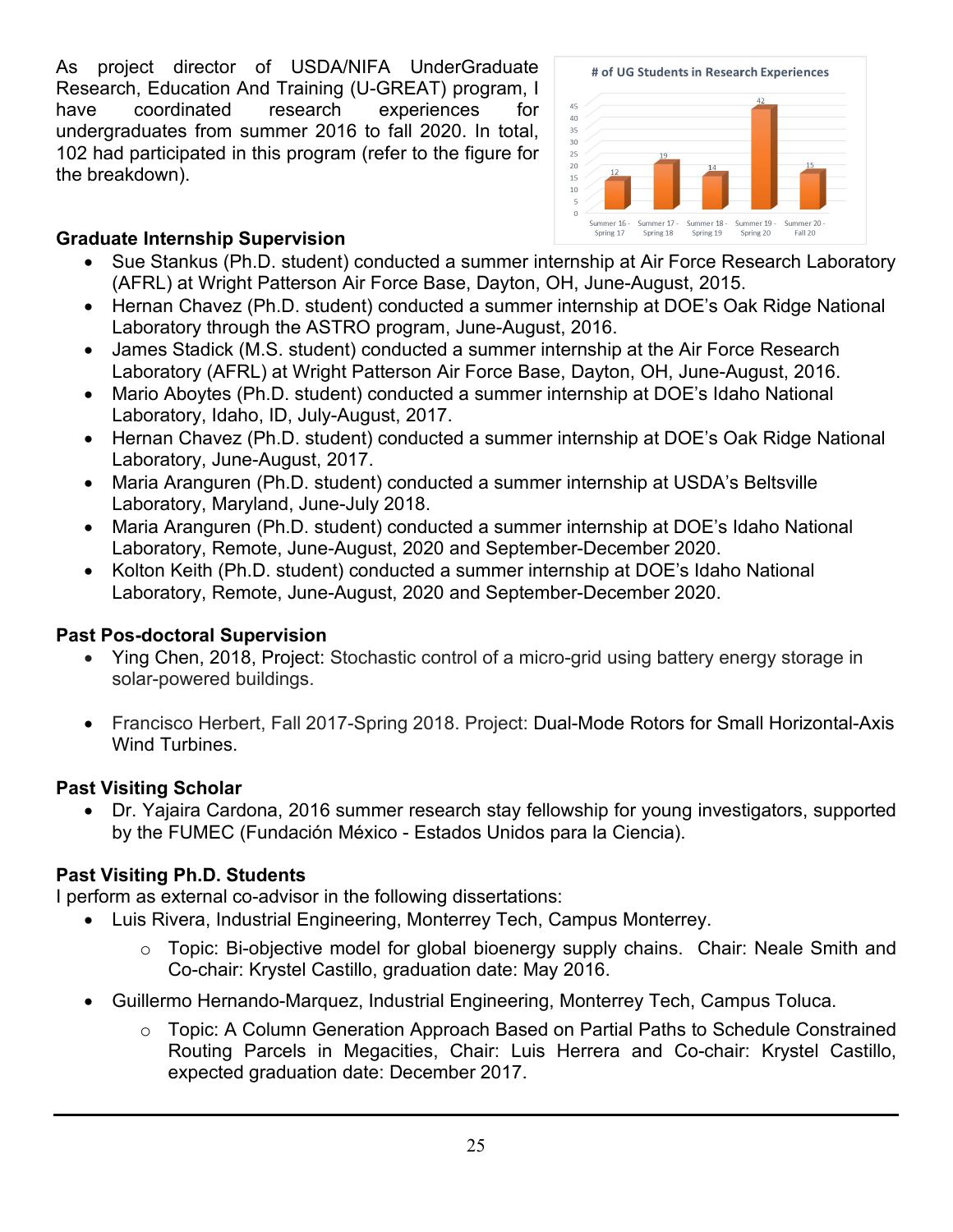# <span id="page-26-0"></span>**I. SERVICE ON GRADUATE COMMITTEES**

# **Ph.D. Students [Total: 7]**

- 1. Rajitha Meka, Ph.D. in Mechanical Engineering, Mechanical Engineering Department, University of Texas at San Antonio, Dissertation: Efficient Estimation and Optimization of Expensive to Evaluate Black-Box Functions. Chair: Adel Alaeddini, graduation date: Fall 2020.
- 2. Krishnan Krishnaiyer, Ph.D. in Mechanical Engineering, Mechanical Engineering Department, University of Texas at San Antonio, Dissertation: An Adaptable and Scalable Cloud-based Kanban Decision Support system for Operations Engineering. Chair: Frank Chen, graduation date: May 2018.
- 3. Amin Mirakhorli, Ph.D. in Mechanical Engineering, Mechanical Engineering Department, University of Texas at San Antonio, Dissertation: Behavior Predictive Energy Management System for Residential Buildings within a Smart Grid. Chair: Bing Dong, graduation date: December 2017.
- 4. Olufunso (Sylvester) Ogidan, Ph.D. in Environmental Science and Engineering, Civil and Environmental Department, University of Texas at San Antonio, Dissertation: Multiobjective Evolutionary Computation for Sanitary Sewer Overflow Reduction Optimization, Chair: Marcio Giacomoni, graduation date: December 2016.
- 5. Quintana-Kuether, Carolina, Ph.D. in Mechanical Engineering, Mechanical Engineering Department, University of Texas at San Antonio, Dissertation: A variance reduction sampling method to efficiently estimate the probability-of-failure for damage-tolerant structures, Chair: Harry Millwater, graduation date: August 2016.
- 6. Motasemi, M. Abed, Ph.D. in Mechanical Engineering, Mechanical Engineering Department, University of Texas at San Antonio, Dissertation: Spatiotemporal Outlier Detection Methodologies for Image-based Process Monitoring, Chair: Adel Alaeddini, graduation date: May 2016.
- 7. Garza, Jose, Ph.D. in Mechanical Engineering, Mechanical Engineering Department, University of Texas at San Antonio, Dissertation: Applications of Complex Variable Differentiation Methods in Probabilistic Analysis and Structural Dynamic Systems of Finite Elements, Chair: Harry Millwater, graduation date: December 2014.

# **M.S. Students [Total: 36]**

- 1. Legette,S. MS in Mechanical Engineering (MS in ME), Mechanical Engineering Department, University of Texas at San Antonio, Thesis: "Finite Element Analysis of Embedded Pavement Components used to Mitigate Hear Urban Island Effect," Chair: Arturo Montoya, graduation summer 2019.
- 2. Phillips, F., MS in Mechanical Engineering (MS in ME), Mechanical Engineering Department, University of Texas at San Antonio, Special Project: "Compression Work Reduction Study with Exergetic Analysis using Organic Rankine Cycle for Compressed Air Energy Storage Systems," Chair: Randall Manteufel, graduation: May 2019
- 3. Naveenkumar P., MS in Advanced Manufacturing and Enterprise Engineering (MS in AMEE), Mechanical Engineering Department, University of Texas at San Antonio, Special Project: "Using Lean Six Sigma to Improve yield Measurement System in a Snack Manufacturing Plant," Chair: F. Frank Chen, graduation: May 2019.
- 4. Ortiz, S., MS in Advanced Manufacturing and Enterprise Engineering (MS in AMEE), Mechanical Engineering Department, University of Texas at San Antonio, Special Project: "Senior Leadership Commitment to Continuous Process Improvement for a Culture Change: A Case Study of a U.S. Air Force Organization," Chair: F. Frank Chen, graduation: May 2019.
- 5. Lascurain-Escalante, S., MS in Advanced Manufacturing and Enterprise Engineering (MS in AMEE), Mechanical Engineering Department, University of Texas at San Antonio, Special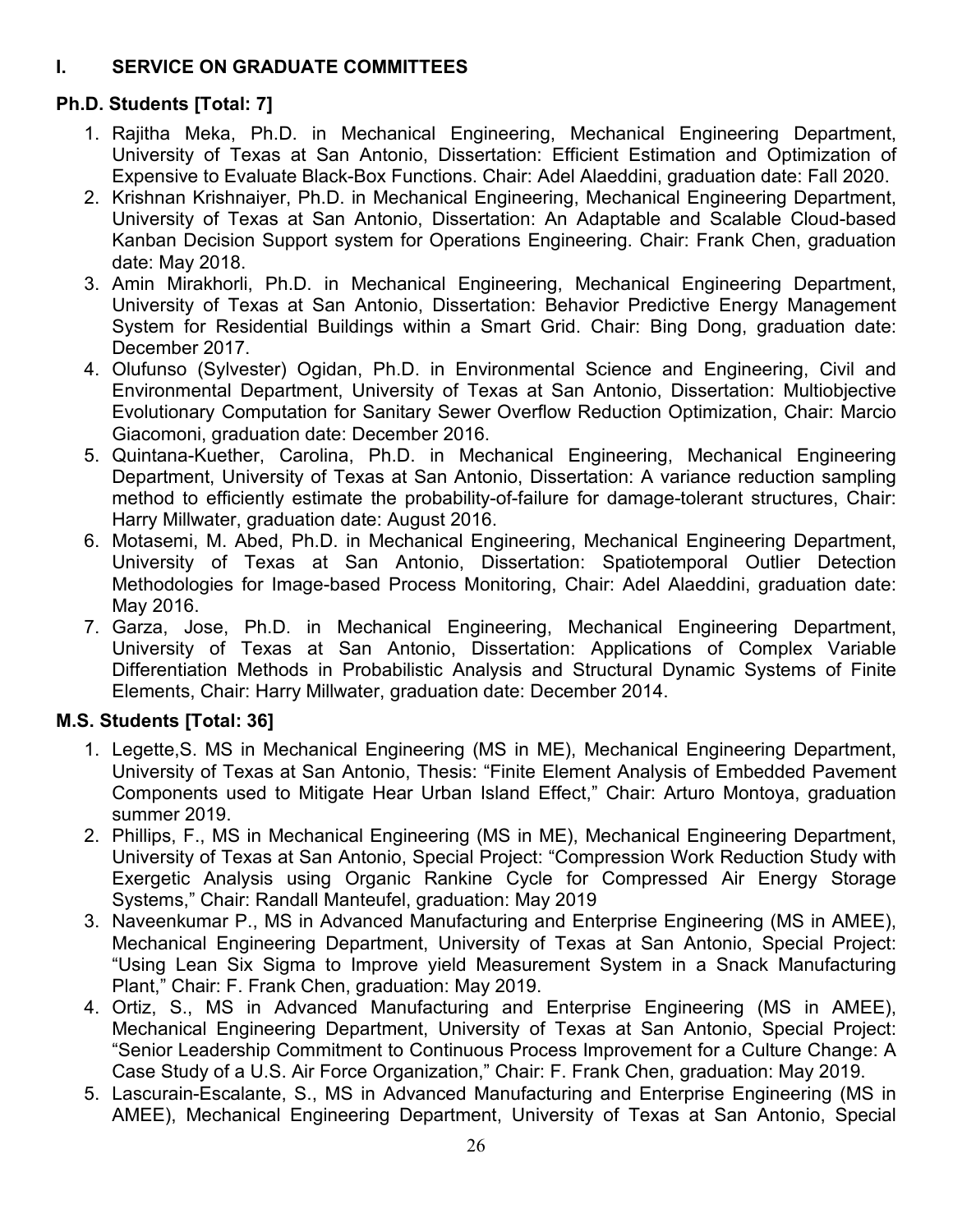Project: "Service Quality Improvement: Introducing Quality Benchmarks in a Tutoring Center to Reduce Variability between Tutors' Knowledge," Chair: HungDa Wan, graduation: May 2018.

- 6. Benjamin Horner, MS in Mechanical Engineering (MS in ME), Mechanical Engineering Department, University of Texas at San Antonio, Thesis: "A Parameter Study of the Performance of Atmospheric Water Generators and their Forecasting Models," Chair: Zhi-Gang Feng, graduation: December 2017.
- 7. Jeffrey Anderson, MS in Electrical Engineering, Electrical and Computer Engineering Department, University of Texas at San Antonio, Thesis: "Characterization of RedFlow's ZBM2 zinc-Bromide Flow Battery," Chair: Hariharan Krishnaswami, graduation: Summer 2017.
- 8. Michael Nardone, MS in Advanced Manufacturing and Enterprise Engineering (MS in AMEE), Mechanical Engineering Department, University of Texas at San Antonio, Thesis: "A Feasibility Study of Fused Filament Fabrication for Improving Industrial Manufacturing," Chair: Frank Chen, graduation: May 2017.
- 9. Matthew Piper, MS in Mechanical Engineering (MS in ME), Mechanical Engineering Department, University of Texas at San Antonio, Thesis: "How to Beat Flappy Bird: a Mixed-Integer Model Predictive Control Approach," Chair: Pranav Bhounsule, graduation: May 2017.
- 10.Mohammad Shahin, MS in Advanced Manufacturing and Enterprise Engineering (MS in AMEE), Mechanical Engineering Department, University of Texas at San Antonio, Thesis: "The State of Lean Education in Secondary and Higher education: a Qualitative Review and Analysis," Chair: F. Frank Chen, graduation: May 2017.
- 11.Deveshkumar R. Jariwala, MS in Advanced Manufacturing and Enterprise Engineering (MS in AMEE), Mechanical Engineering Department, University of Texas at San Antonio, Special Project: "A Study of the Lean Six Sigma Application in Public Service and Government Organizations," Chair: F. Frank Chen, graduation: December 2016.
- 12.Tyler Bailey, MS in Advanced Manufacturing and Enterprise Engineering (MS in AMEE), Mechanical Engineering Department, University of Texas at San Antonio, Special Project: "Spar-10 Innovations, USA Inc.; EZ-Torque: Improving the Economics of Torqueing Fasteners," Chair: F. Frank Chen, graduation: December 2016.
- 13.Mahmoud Nagi, MS in Advanced Manufacturing and Enterprise Engineering (MS in AMEE), Mechanical Engineering Department, University of Texas at San Antonio, Special Project: "Six Sigma and Lean Manufacturing Implementation in Engine Assembly Line," Chair: Chair: F. Frank Chen, graduation: December 2016.
- 14.Cyril Jose, MS in Advanced Manufacturing and Enterprise Engineering (MS in AMEE), Mechanical Engineering Department, University of Texas at San Antonio, Special Project: "Application of Lean Six Sigma Methodology to Improve an Engine Assembly Line," Chair: Chair: HungDa Wan, graduation: December 2016.
- 15.Michael Lasch, MS in Mechanical Engineering (MS in ME), Mechanical Engineering Department, University of Texas at San Antonio, Thesis: "Design Optimization of a Centrifugal Pump for an Emergency Rescue Medical Device," Chair: Yusheng Feng, graduation: May 2016.
- 16.Octavio Zavala, MS in Advanced Manufacturing and Enterprise Engineering (MS in AMEE), Mechanical Engineering Department, University of Texas at San Antonio, Special Project: "Lean Manufacturing Tools Implemented in a 3D Printing Lab," Chair: HungDa Wan, graduation: May 2016.
- 17.Nihar Gupta, MS in Advanced Manufacturing and Enterprise Engineering (MS in AMEE), Mechanical Engineering Department, University of Texas at San Antonio, Thesis: "The Desired Dynamics of Selected Lean Tools and Framework for Effective Design of Lean Simulation Games," Chair: HungDa Wan, graduation: May 2016.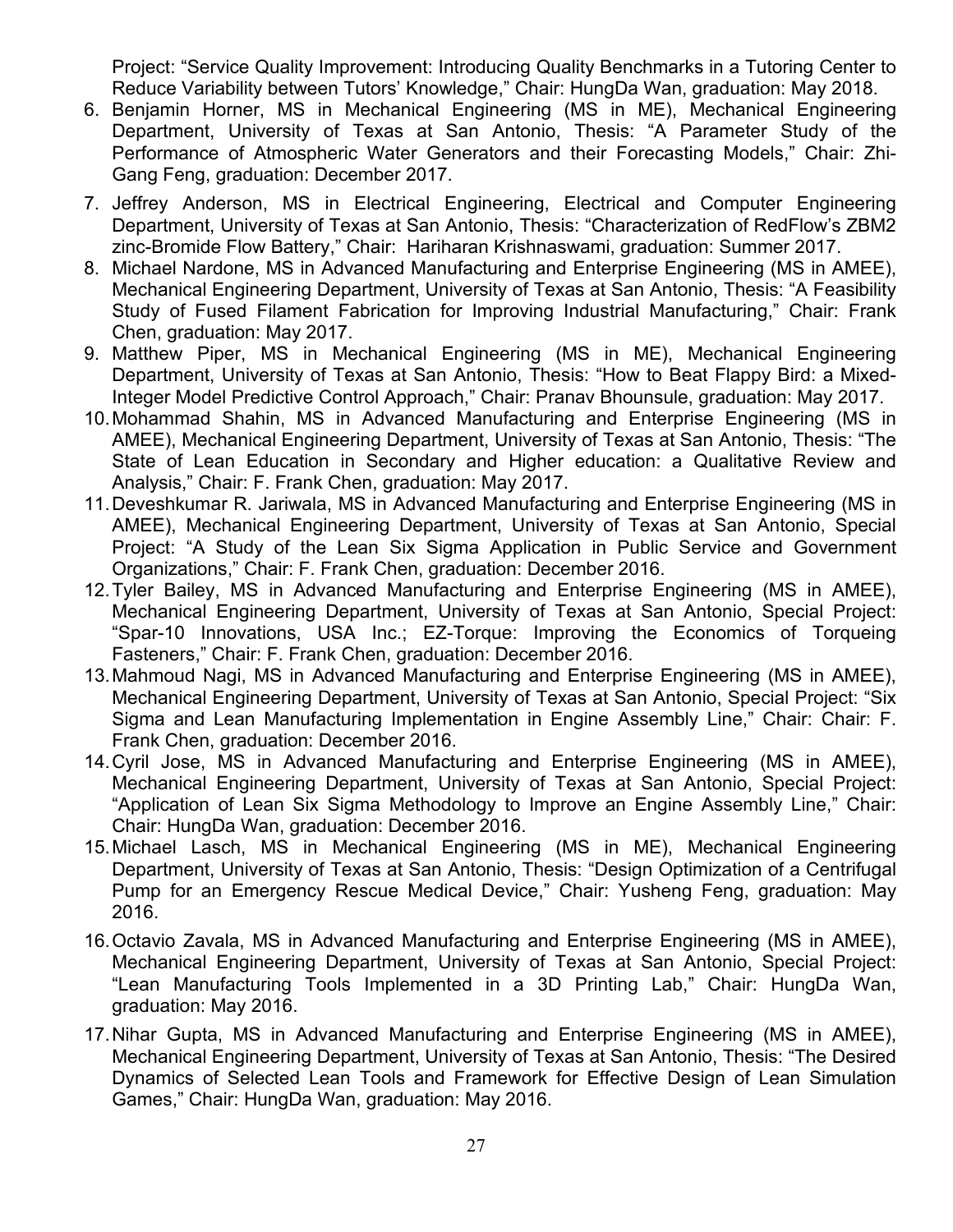- 18.Emma E. Flores, MS in Advanced Manufacturing and Enterprise Engineering (MS in AMEE), Mechanical Engineering Department, University of Texas at San Antonio, Thesis: "A Study of the Uniqueness of Lean Methodologies when applied to Public Service Organizations," Chair: F. Frank Chen, graduation date: December 2015.
- 19.Bianca Juarez, MS in Advanced Manufacturing and Enterprise Engineering (MS in AMEE), Mechanical Engineering Department, University of Texas at San Antonio, Comprehensive Exam, Chair: HungDa Wan, graduation date: December 2015.
- 20.Brendan Gallagher, MS in Advanced Manufacturing and Enterprise Engineering (MS in AMEE), Mechanical Engineering Department, University of Texas at San Antonio, Comprehensive Exam, Chair: HungDa Wan, graduation date: May 2015.
- 21.Sandeep Kumar Gottumukla, MS in Advanced Manufacturing and Enterprise Engineering (MS in AMEE), Mechanical Engineering Department, University of Texas at San Antonio, Project: Applying Lean and Six Sigma Methodology, Concepts and Tools for Sustainability, Chair: Frank Chen, graduation date: May 2015.
- 22.Vazquez-Doria, Jorge, MS in Advanced Manufacturing and Enterprise Engineering (MS in AMEE), Mechanical Engineering Department, University of Texas at San Antonio, Comprehensive Exam, Chair: HungDa Wan, graduation date: December 2014.
- 23.Mancha Jr., Jesus, MS in Advanced Manufacturing and Enterprise Engineering (MS in AMEE), Mechanical Engineering Department, University of Texas at San Antonio, Special Project: Literature Review on the Environmental Waste known as Emission, Chair: F. Frank Chen, graduation date: December 2014.
- 24.Iglesias, Eliseo, MS in Mechanical Engineering, Mechanical Engineering Department, University of Texas at San Antonio, Thesis: Sensitivity Analysis of Turbine Engine Sustainment, Chair: Harry Millwater, graduation date: December 2014.
- 25.Meddouri, Mohamed, MS in Mechanical Engineering, Mechanical Engineering Department, University of Texas at San Antonio, Special Project: Variance Reduction using Enhanced Sampling Method, Chair: Harry Millwater, graduation date: May 2014.
- 26.Gupta, Tushar, MS in Advanced Manufacturing and Enterprise Engineering (MS in AMEE), Mechanical Engineering Department, University of Texas at San Antonio, Thesis: Optimization of Die storage location considering travel distance and time: A Case study of an Automotive Stamping Shop, Chair: F. Frank Chen, graduation date: May, 2014.
- 27.Nguyen, Luong Hanh, MS in Advanced Manufacturing and Enterprise Engineering (MS in AMEE), Mechanical Engineering Department, University of Texas at San Antonio, Thesis: Make-to-Stock or Make-to-Order Scheduling Based on Incremental Cost Resource Smoothing Heuristic Algorithm for Single Product Lot Sizing. Chair: HungDa Wan, graduation date: May, 2014.
- 28.Sims, Trumone, MS in Advanced Manufacturing and Enterprise Engineering (MS in AMEE), Mechanical Engineering Department, University of Texas at San Antonio, Thesis: Applying Theory of Constraints as a Continuous Improvement Tool in a Lean Environment. Chair: HungDa Wan, graduation date: May, 2014.
- 29.Vedala, Avanija, MS in Advanced Manufacturing and Enterprise Engineering (MS in AMEE), Mechanical Engineering Department, University of Texas at San Antonio, Special Project: Facilitate Lean Implementation in Healthcare by Clustering Job Functions. Chair: HungDa Wan, graduation date: Summer, 2013.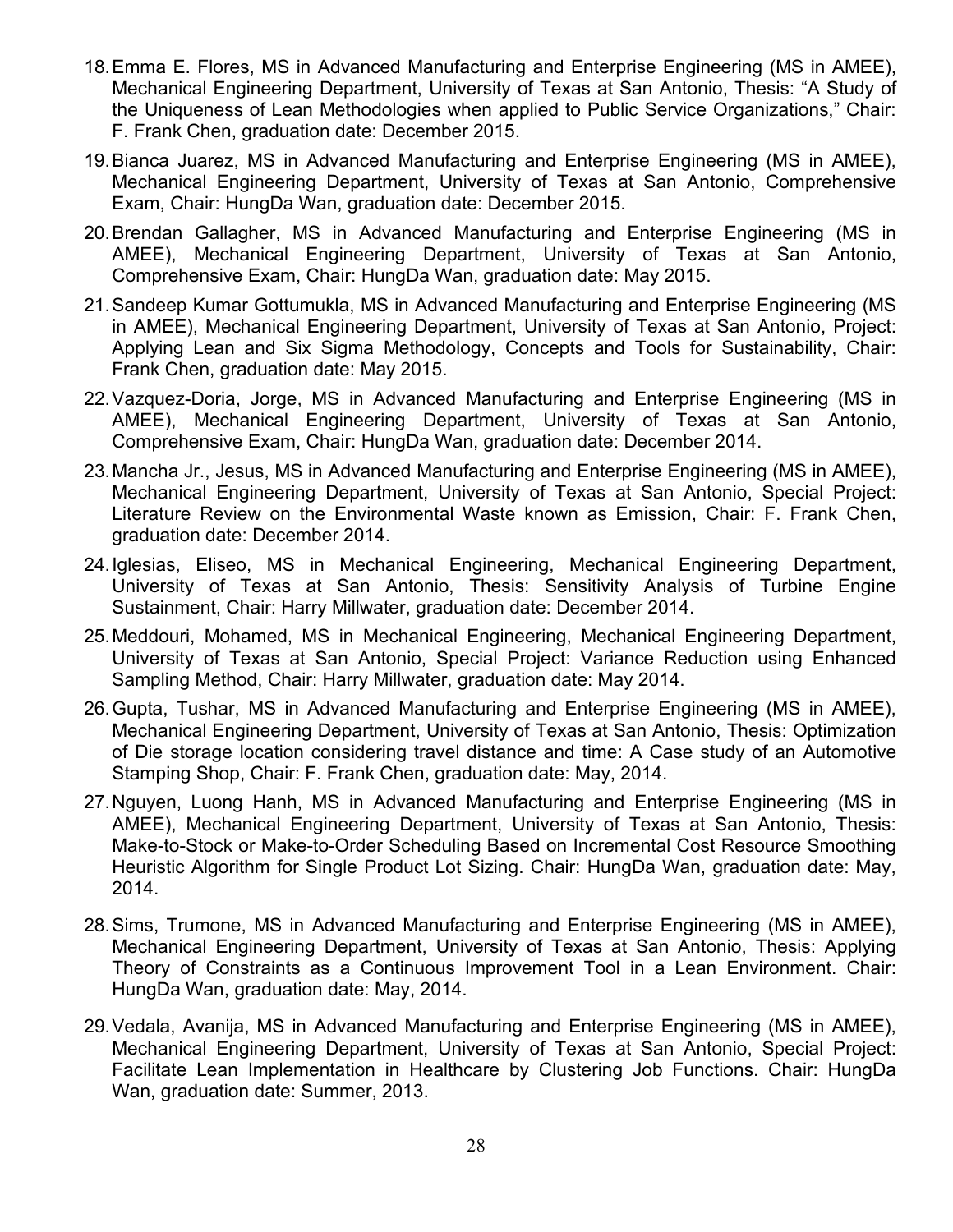- 30.Ramin Soujoudi, MS in Mechanical Engineering, Mechanical Engineering Department, University of Texas at San Antonio, "Estimation of Surface Temperature, Surface Heat Flux and Heat Transfer Coefficient in the Platform of Inverse Heat Conduction Problems", Chair: Antonio Campo, graduation date, May, 2013.
- 31.Madana, Venkata K., MS in Advanced Manufacturing and Enterprise Engineering (MS in AMEE), Mechanical Engineering Department, University of Texas at San Antonio, Special Project: "Value Stream Mapping for Lean Manufacturing Implementation – A case study at Helmet Chin Strap Manufacturing Unit", Chair: HungDa Wan, graduation date: May, 2013.
- 32.De la Riva-Canizales, Jose Luis, MS in Industrial Engineering and Manufacturing, Corporación Mexicana de Investigación en Materiales (COMIMSA), "Dynamic Analysis to Determine the Reliability of Just in Sequence Systems ", Chair: Miguel G. Cedillo-Campos, January 18, 2013.
- 33.Chris Bain, MS in Advanced Manufacturing and Enterprise Engineering (MS in AMEE), Mechanical Engineering Department, University of Texas at San Antonio, Special Project: "Lean Metrics and Value Stream Income Statement Implementation", Chair: Dr. F. Frank Chen, graduation date: November, 2012.
- 34.Javier Carrera, MS in AMEE, Mechanical Engineering Department, University of Texas at San Antonio, Special Project: "Simulation Analysis of Mixed Model Assembly Line", Chair: Dr. F. Frank Chen, graduation date: November, 2012.
- 35.Aziz Akbarali Maredia, MS in Mechanical Engineering, Mechanical Engineering Department, University of Texas at San Antonio, Special Project: "Voxel Point Representation of 3- Dimensional Objects", Chair: Dr. Hung-Da Wan, graduation date: November, 2012.
- 36.Joel Rolando Guillén-Celedón, MS in Quality Systems and Productivity, Tecnológico de Monterrey, Campus Monterrey, "Diagnostic tool to reduce the ground transportation logistic cost for micro, small, and medium companies in Mexico", Chair: Dr. Jorge Limón, graduation date: May 2012.

# <span id="page-29-0"></span>**J. SERVICE ACTIVITIES**

#### **1. Administrative Positions**

5/2017-Present Director of the Texas Sustainable Energy Research Institute (TSERI) http://texasenergy.utsa.edu/

#### **CPS Energy – TSERI Strategic Alliance**

Since I took the leadership in 2017, TSERI reenergized the strategic relationships with CPS Energy and the City of San Antonio by implementing a flexible approach to collect concept papers from UTSA faculty members and provide CPS decision makers with a wide range of innovative ideas/technologies. CPS supported five new research initiatives to enhance clean energy reduction/integration, improve air quality and reduce greenhouse gas emissions with close to \$1.5 million in academic year 2017-2018 [\(https://www.utsa.edu/today/2017/10/story/TSERIAlliance.html\)](https://www.utsa.edu/today/2017/10/story/TSERIAlliance.html), \$1M in AY 2018-2019, \$750K in AY 2019-2020 and \$750K in the current AY in 2020-2021 [\(https://www.utsa.edu/today/2019/09/story/CPS-TSERI.html\)](https://www.utsa.edu/today/2019/09/story/CPS-TSERI.html). The original CPSE-TSERI Strategic Alliance agreement expired in August 2020, a bridge and new agreements are in place to continue our partnership for the next decades.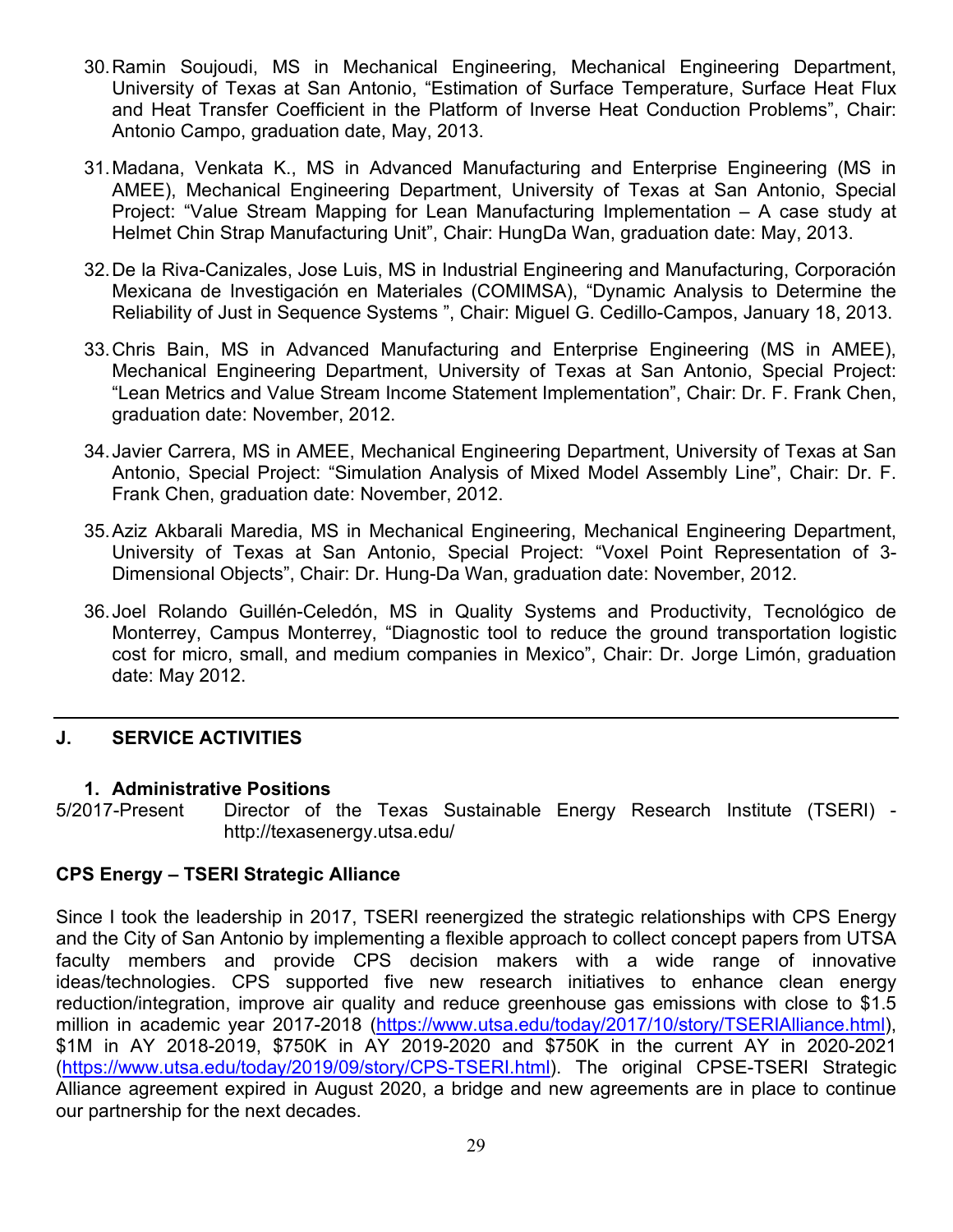The Institute has diversified its portfolio by aggressively pursuing external funding. The table below shows the **proposal funded in AY 2018-2019 for an amount of \$4.05M**. *The highest productivity since the institute's inception in 2010.* In AY 2019-2020, despite of the pandemic, TSERI secured \$1.57M in funding.

|                     | <b>Proposals</b><br>Submission # | <b>Proposals</b><br>Submission \$ |           | Proposals<br>Funded # | <b>Proposals</b><br>Funded \$ |           |
|---------------------|----------------------------------|-----------------------------------|-----------|-----------------------|-------------------------------|-----------|
| <b>FY19</b>         | 20                               |                                   | 6,320,596 | 12                    |                               | 4,051,147 |
| <b>FY20 (12 mn)</b> | 20                               |                                   | 6,270,319 |                       |                               | 1,573,507 |

The figure below shows the breakdown of the research expenditures, which have considerably increased since 2017.



In early Spring 2019, **TSERI led the energy efficiency component of the proposal for a Cyber Manufacturing Innovation Institute (CyManII) – a proposal for \$111M** (including cost share). In May 2020, **Department of Energy awarded \$70M to establish CyManII** at UTSA [\(https://www.utsa.edu/today/2020/05/story/DOE\\_selects\\_UTSA\\_CyManII.html\)](https://www.utsa.edu/today/2020/05/story/DOE_selects_UTSA_CyManII.html). TSERI serves as the platform for multi-institutional efforts on baselining and Secure Measurement and Verification innovations. This will elevate the national and international recognition of TSERI as a leading institute in energy efficiency to reposition US manufacturing in the global competitive environment.

# **2. Service at Department Level**<br>8/2012-5/2013 Qraanized of the

- Organized of the Mechanical Eng. Seminar in conjunction with Dr. Xiaowei Zeng. Activities: Invite speakers and host their visit.
- 1/2013-5/2013 Served as member of the ME Department's Promotion Committee in conjunction with Dr. Victor Maldonado. Main activities: create brochures for the Ph.D. program and give talks at foreign universities to recruit international students.
- 8/2013-8/2014 Served as member of the ME Faculty Search Committee for the Computational Materials Position. Chair: Dr. Xiaodu Wang. Main activities: conduct search of faculty position, evaluate applications, and coordinate the online interviews with candidates.
- 3/2015 Served in the 2015 Texas Science and Engineering Fair as fair judge, senior division, energy and transportation. San Antonio, TX, March 28, 2015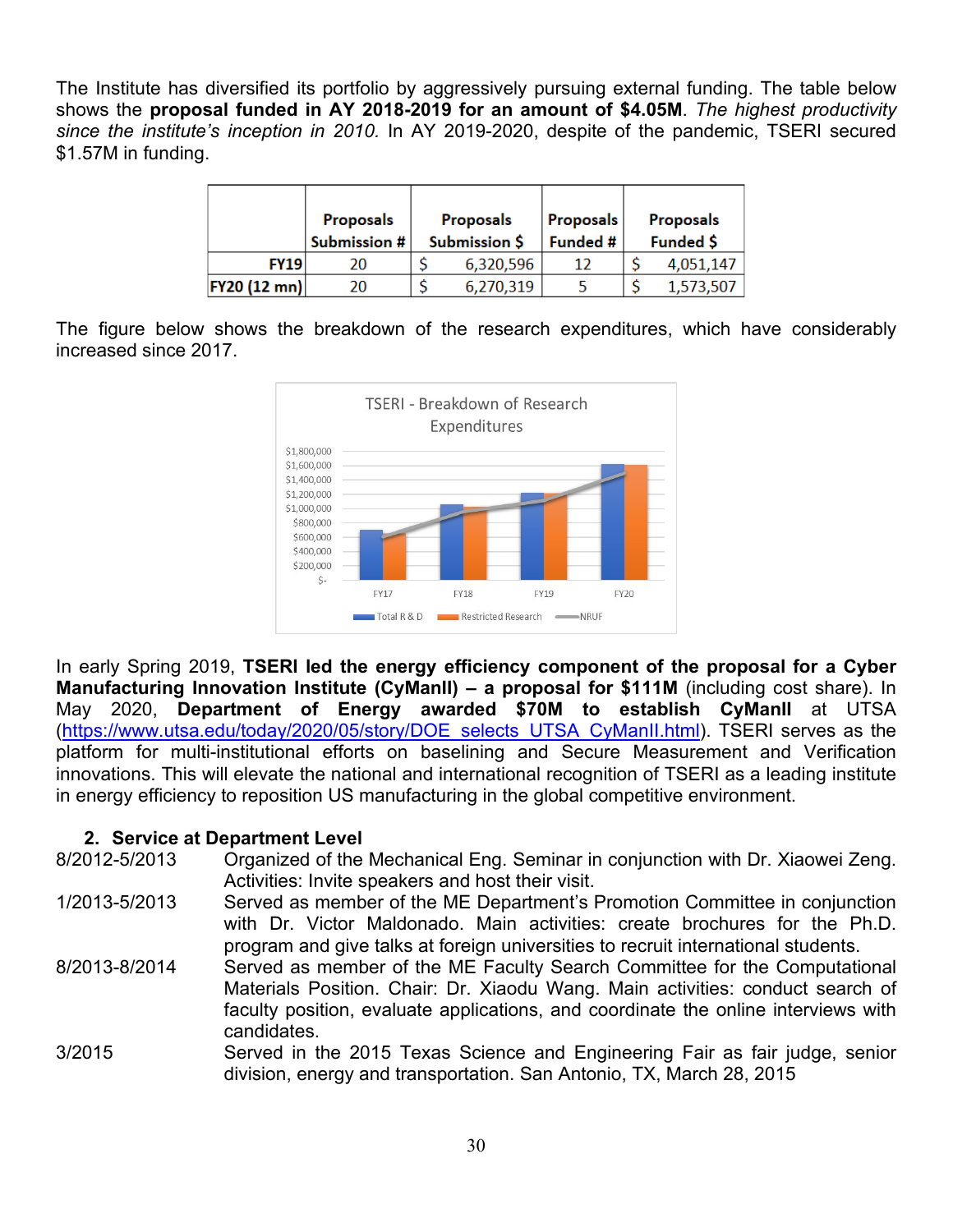- 1/2015-12/2015 Served as member of the F&A Committee. Main activities: analyze and recommend how to use the Mechanical Engineering F&A allocation. Chair: Dr. Yusheng Feng.
- 9/2015-12/2015 Served as member of the ME Faculty Search Committee for the Energy Position. Chair: Dr. Randall Manteufel. Main activities: conduct search of faculty position, evaluate applications, and coordinate the online interviews with candidates.
- 1/2016-5/2017 Served as member of the F&A Committee. Main activities: analyze and recommend how to use the Mechanical Engineering F&A allocation. Chair: Dr. Yusheng Feng.
- 9/2016-8/2020 Served as member of the PhD Exam Committee. Main activities: write and grade the Math PhD exam.
- 9/2017-8/2020 Served as member of the DFRAC Committee. Main activities: evaluation third year review and tenure cases.
- 9/2017-3/2018 Served as member of the ME Faculty Search Committee for the Manufacturing (Associate Professor). Chair: Dr. Can Saygin. Main activities: conduct search of faculty position, evaluate applications, and coordinate the online interviews with candidates.
- 9/2020-2/2021 Served as member of the Faculty Search Committee for the Mechanical Engineering Department Chair. Chair: Dr. Eric Brey. Main activities: conduct search, evaluate applications, and coordinate the interviews with candidates.

#### **3. Service at College Level**

| 12/2012         | Served as banner for the College of Engineering, Commencement Ceremony.                                                                                                                                                                                                                                                         |
|-----------------|---------------------------------------------------------------------------------------------------------------------------------------------------------------------------------------------------------------------------------------------------------------------------------------------------------------------------------|
| 5/2014          | Served as banner for the College of Engineering, Commencement Ceremony.                                                                                                                                                                                                                                                         |
| 5/2015          | Served as banner for the College of Engineering, Commencement Ceremony.                                                                                                                                                                                                                                                         |
| 4/2015-5/2015   | Served as member in the COE Faculty Workload Policy Task Force, Chair: Mark<br>Appleford.                                                                                                                                                                                                                                       |
| 5/2015          | Served as reviewer in the UTSA seed grants. Activities: Evaluate CoE proposals.                                                                                                                                                                                                                                                 |
| 9/2015          | Served as reviewer in the UTSA Limited Submission panel review. Activities:<br>Evaluate internal pre-proposals.                                                                                                                                                                                                                 |
| 2/2016-4/2016   | Served in the CoE Research Strengths Committee. Chair: Anson Ong.                                                                                                                                                                                                                                                               |
| 5/2016          | Served as reviewer in UTSA seed grants. Activities: Evaluate CoE proposals.                                                                                                                                                                                                                                                     |
| 9/2017-3/2018   | Served as member of the ECE Faculty Search Committee for the Machine<br>Learning and Data Analytics Position (Associate Professor). Chair: Dr. David<br>Akopian. Main activities: conduct search of faculty position, evaluate applications,<br>and coordinate the online interviews with candidates.                           |
| 9/2017-12/2017  | CoE faculty coordinator for the Dreamer Resource Center.                                                                                                                                                                                                                                                                        |
| 12/2018-12/2019 | CoE Faculty advisor of (Mexican American Engineering society) MAES - Latinos<br>In Science and Engineering. President: Ilse Garza.                                                                                                                                                                                              |
| 9/2019-2/2020   | Served as member of the ECE Faculty Search Committee for the Assistant,<br>Associate, Full Professor - Power/Energy Systems or Hardware Security<br>Position. Chair: Dr. David Akopian. Main activities: conduct search of faculty<br>position, evaluate applications, and coordinate the online interviews with<br>candidates. |
|                 |                                                                                                                                                                                                                                                                                                                                 |

# **4. Service at University Level**

- Participated in the marketing campaign of the Faculty Center. Activities: Provide testimonial and picture for the creation of marketing material.
- 5/2014 Served as reviewer in the UTSA Limited Submission panel review. Activities: Evaluate internal pre-proposals.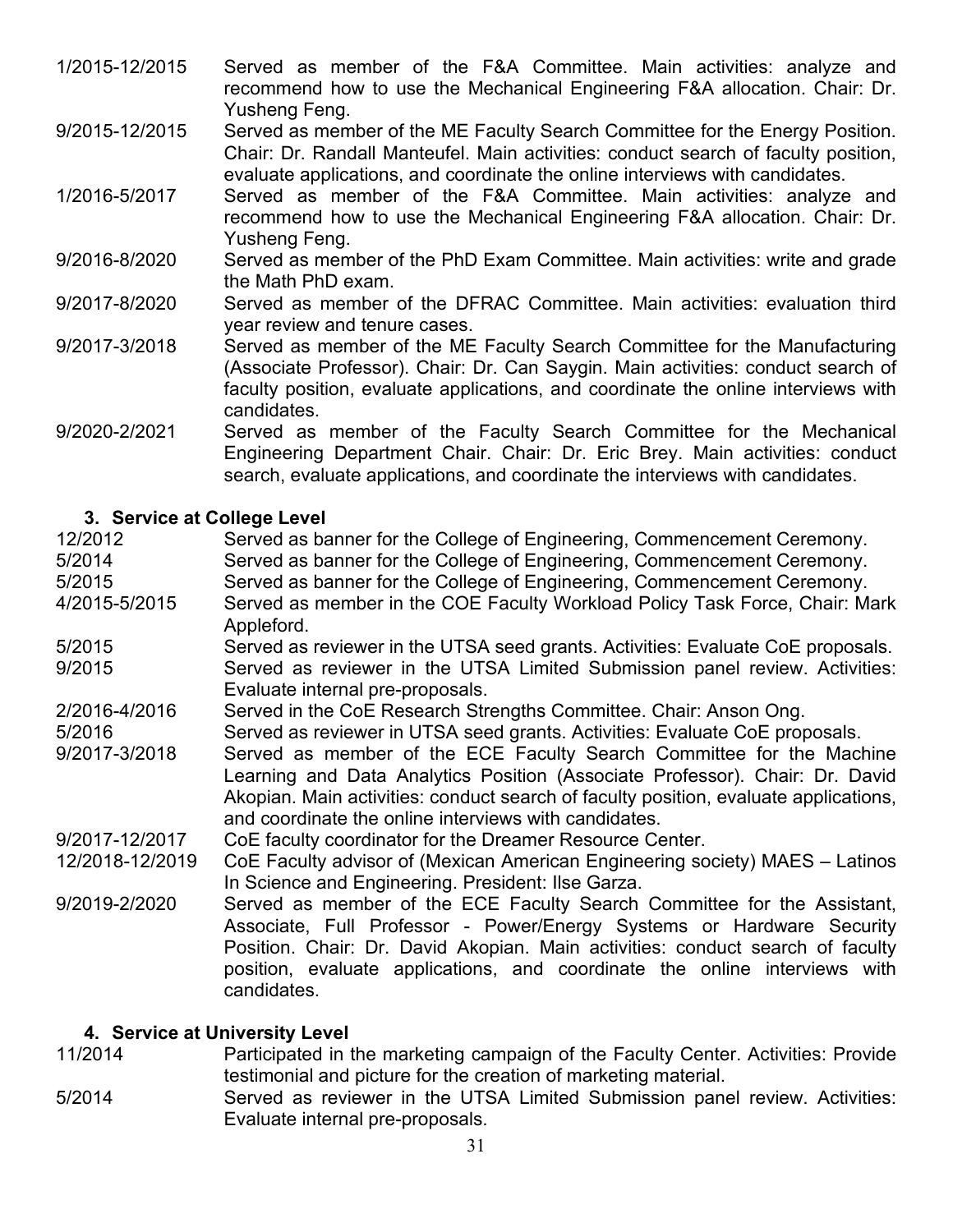- 3/2015 Served in the development of the UTSA 2020 Blueprint. Pillar: Innovative Research and Discovery. Initiative Topic: Expand Internal Collaborations. Chair: Dan Hollas.
- 1/2016 Served in the Revision of HOP 2.41 Endowed Chairs, Professorships and Faculty Fellowships. Chair: Jesse Zapata.
- 2/2017 Served as committee member in the President's Distinguished Achievement Award for Advancing Globalization. Chair: Sonia Alconini.
- 10/2017-5/2018 Finance and Budget Model Task Force. Chair: Kathryn funk-Baxter (Vice President for Business Affairs) and co-chairs: Mauli Agrawal and Sam Gonzales.
- 9/2018-12/2018 Served as Diversity Access and Equity Advocate in the Demography (Artificial Intelligence Cluster) Faculty Search Committee. Chair: Corey Sparks.
- 9/2018-12/2018 Served as Committee Member in the Department of Physics & Astronomy Chair Search Committee. Chair: John H. Frederick.
- 9/2018-12/2018 Served as Committee Member in the Vice Provost and Dean of Graduate School Search Committee. Chair: Heather Shipley.
- 9/2019-11/2019 Served as Committee Member in the Search for Vice President for Research, Economic Development And Knowledge Enterprise. Chair: Kimberly Espy.
- 9/2018-8/2020 Served as Committee Member in the Open Cloud Institute Director Search Committee. Chair: Bernard Arulanandam.
- 1/2019-8/2020 Served as a team member in UTSA Aspire's Institutional Change (IC) Network. NSF INCLUDES Aspire: The National Alliance for Inclusive & Diverse STEM Faculty. Chair: Heather Shipley.
- 9/2019-8/2020 Served as Committee Member in VPREDKE's strategic planning efforts for Accelerate 2030: UTSA's Research Strategic Plan. Chair: Bernard Arulanandam. 4/2020-11/2020 Served as Committee Member in the Integrated Design Initiative Task Force.
- Chair: JoAnn Browning.

# **5. Professional Service**

# **Editorial Board**

• Associate Editor of the Energy Systems Journal, Springer. Editor in Chief: Panos M. Pardalos and Qipeng Phil Zheng.

# **Leadership Positions in Professional Societies**

- President-elect, Logistics and Supply Chain (LSC) Division of the Institute of Industrial and Systems Engineering from 2020-Present.
- Assistant Webmaster, American Society of Engineering Education, Women in Engineering Education, 2020-Present.
- Member of board of directors (Awards Director) at the Logistics and Supply Chain (LSC) Division of the Institute of Industrial and Systems Engineering from 2017-2019 (Re-elected)
- Member of board of directors (Awards Director) at the Logistics and Supply Chain (LSC) Division of the Institute of Industrial and Systems Engineering from 2015-2017.

# **Awards Committee Member/Judge.**

- 2020 ENRE Best Student Paper, INFORMS, National Harbor, MD, November 2020. Committee Chair.
- 2019 Nicholson Prize, INFORMS, Seattle, October 2019. Committee Member.
- 2019 ENRE Best Student Paper, INFORMS, Seattle, October 2019. Committee co-chair with Boris Defourny (Lehigh University)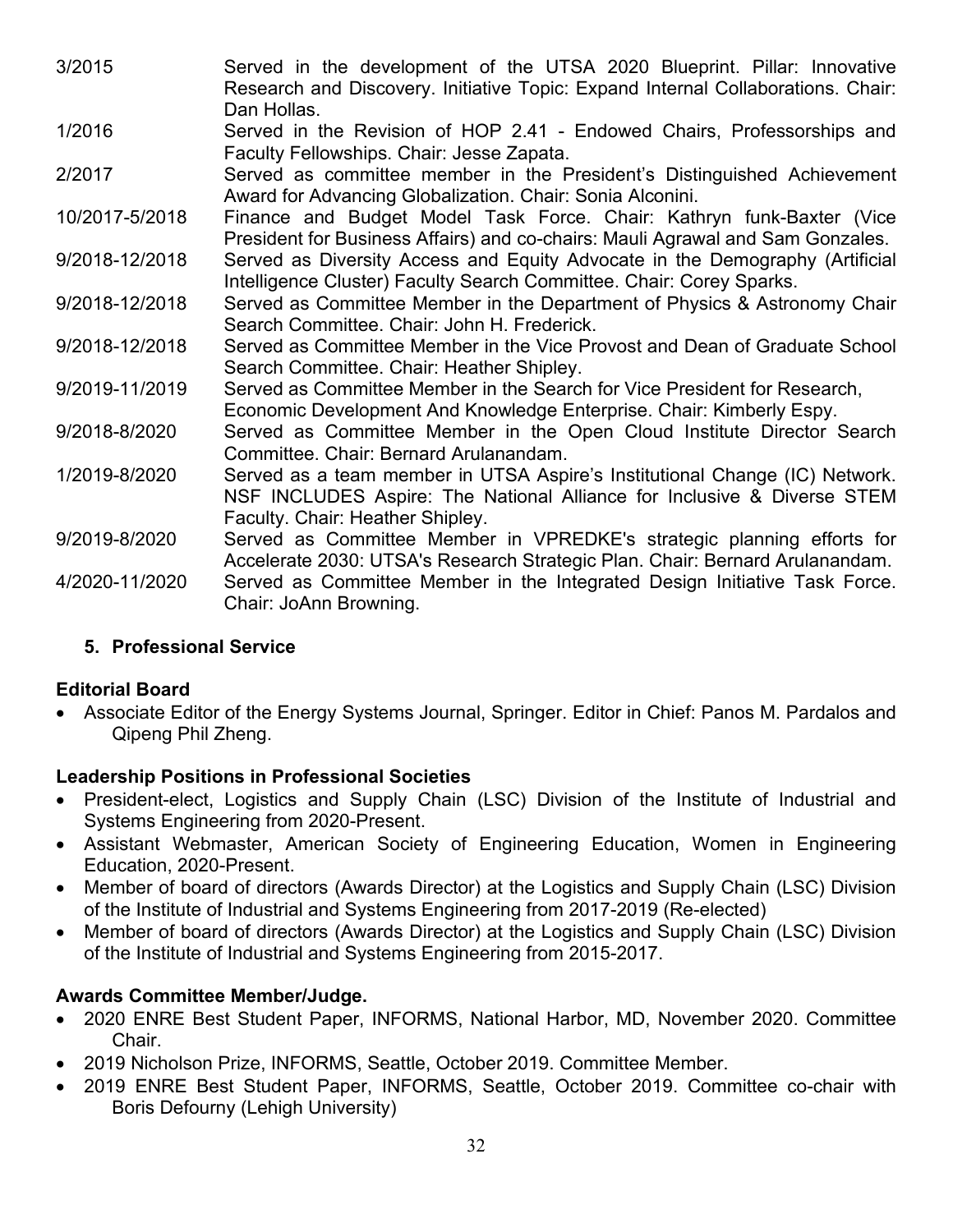- 2018 Best Teacher Award Logistics and Supply Chain Division of the Institute of Industrial and Systems Engineering (IISE). Committee Chair.
- 2018 Outstanding Industry Practitioner Logistics and Supply Chain Division of the Institute of Industrial and Systems Engineering (IISE). Committee Chair.
- 2018 Student Case Competition Logistics and Supply Chain Division of the Institute of Industrial and Systems Engineering (IISE). Committee Chair.
- 2017 Best Teacher Award Logistics and Supply Chain Division of the Institute of Industrial and Systems Engineering (IISE). Committee Chair.
- 2017 Outstanding Industry Practitioner Logistics and Supply Chain Division of the Institute of Industrial and Systems Engineering (IISE). Committee Chair.
- 2017 Student Case Competition Logistics and Supply Chain Division of the Institute of Industrial and Systems Engineering (IISE). Committee Chair.
- 2016 INFORMS ENRE Best Publication Award in Environment and Sustainability, INFORMS, Nashville, TN, November 2016. Committee Member.
- 2016 Institute of Industrial Engineering (IIE) Logistics and Supply Chain Division, Teaching Award, ISERC, Anaheim, CA, May 2016. Committee Chair.
- 2016 Best Track Paper, Logistics and Supply Chain Track, ISERC, Anaheim, CA, May 2016. Committee Member.
- 2016 Best Student Paper, Logistics and Supply Chain Track, ISERC, Anaheim, CA, May 2016. Committee Member.
- 2015 INFORMS ENRE Best Publication Award in Environment and Sustainability.
- Member of the Organizing Committee in the Railway Applications Section (RAS) Problem Solving Competition at 2015 INFORMS, Chair: Dr. Francesco Corman.

# **Panelist/Research Proposal Reviewer**

- Department of Energy ARPA-E (2015 and 2018)
- ORAU, Ralph Powe Award Program, 2018, 2019
- UTSA VPR Seed Grants
- ConTex 2018, 2019

**Paper Reviewer.** Computers and Industrial Engineering, Transportation Research Part E: Logistics and Transportation Review, International Journal of Systems Science, Institute of Industrial and Systems Engineering (IISE) Transactions, IEEE CIM (Institute of Electrical and Electronics Engineers-Computational Intelligence Magazine); European Journal of Operations Research; International Journal of Production Economics; International Journal of Production Research; Computers and Industrial Engineering; Robotics and Computer-Integrated Manufacturing; Journal of Cleaner Production; Energies; Processes; Mathematical Problems in Engineering; Energy Systems; American Society for Engineering Management Conference; Industrial and Systems Engineering Research Conference (ISERC); FAIM (24<sup>th</sup> International Conference on Flexible Automation and Intelligent Manufacturing); ASEE Annual Conference; ASME Manufacturing Science and Engineering Conference; 2014 IEEE Symposium Series on computational Intelligence; International Conference in Computational Logistics; among others.

# **Professional Memberships**

- IIE (Institute of Industrial Engineers), ASEM (American Society of Engineering Management), INFORMS (Institute for Operations Research and the Management Sciences), and ASEE (American Society for Engineering Education).
- Member of the Southeastern Partnership for Integrated Biomass Supply Systems (IBSS, [http://www.se-ibss.org/\)](http://www.se-ibss.org/).